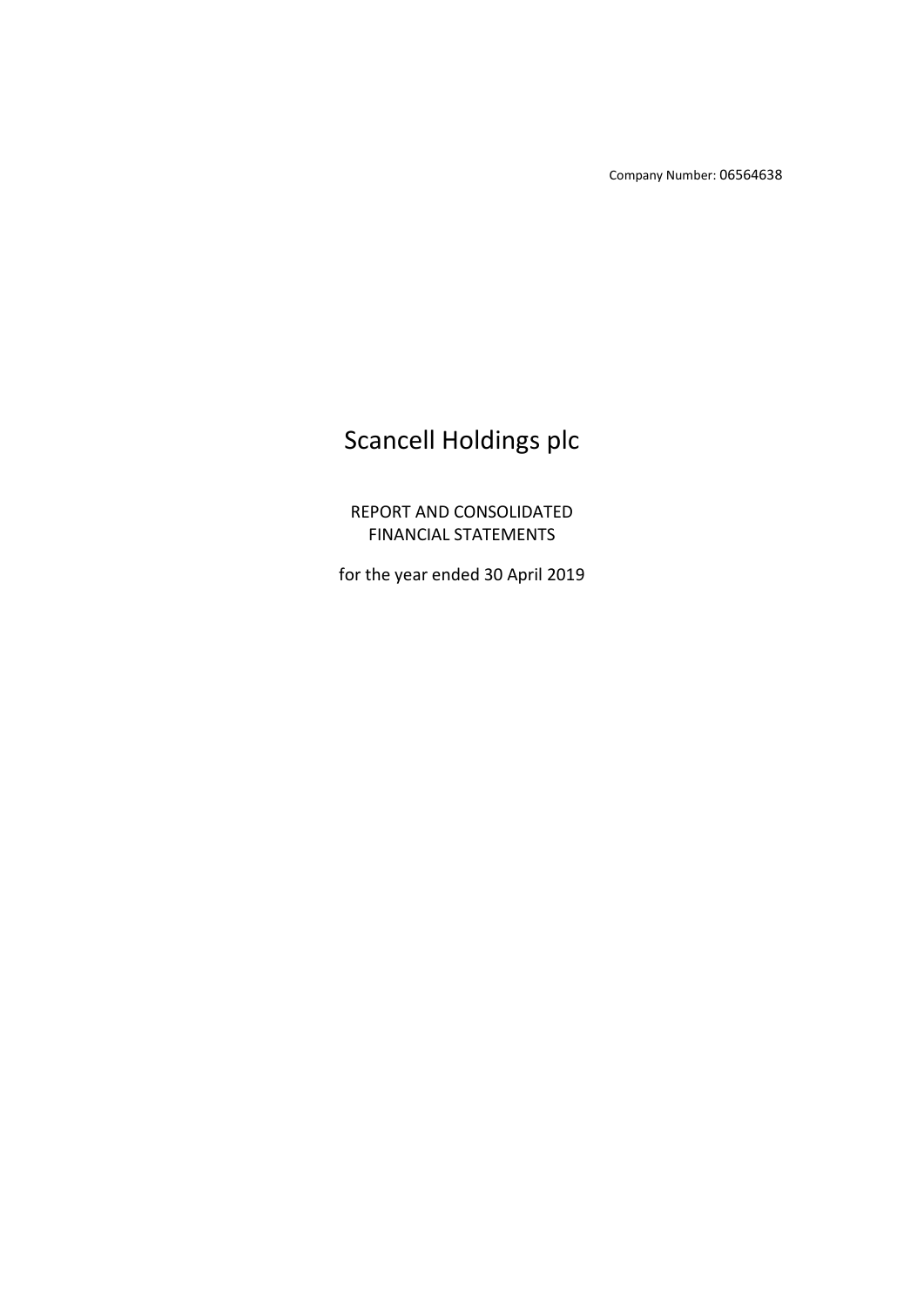## Scancell Holdings plc COMPANY INFORMATION

\_\_\_\_\_\_\_\_\_\_\_\_\_\_\_\_\_\_\_\_\_\_\_\_\_\_\_\_\_\_\_\_\_\_\_\_\_\_\_\_\_\_\_\_\_\_\_\_\_\_\_\_\_\_\_\_\_\_\_\_\_\_\_

### DIRECTORS

Dr J Chiplin Dr C Holloway Professor L Durrant Dr S E Adams Dr R M Goodfellow Dr M G W Frohn Dr A Lewis Mr M Diggle

### REGISTERED OFFICE

John Eccles House Robert Robinson Avenue Oxford Science Park Oxford OX4 4GP

### REGISTERED NUMBER

06564638 (England and Wales)

### AUDITOR

BDO LLP Level 12 Thames Tower Station Road Reading RG1 1LX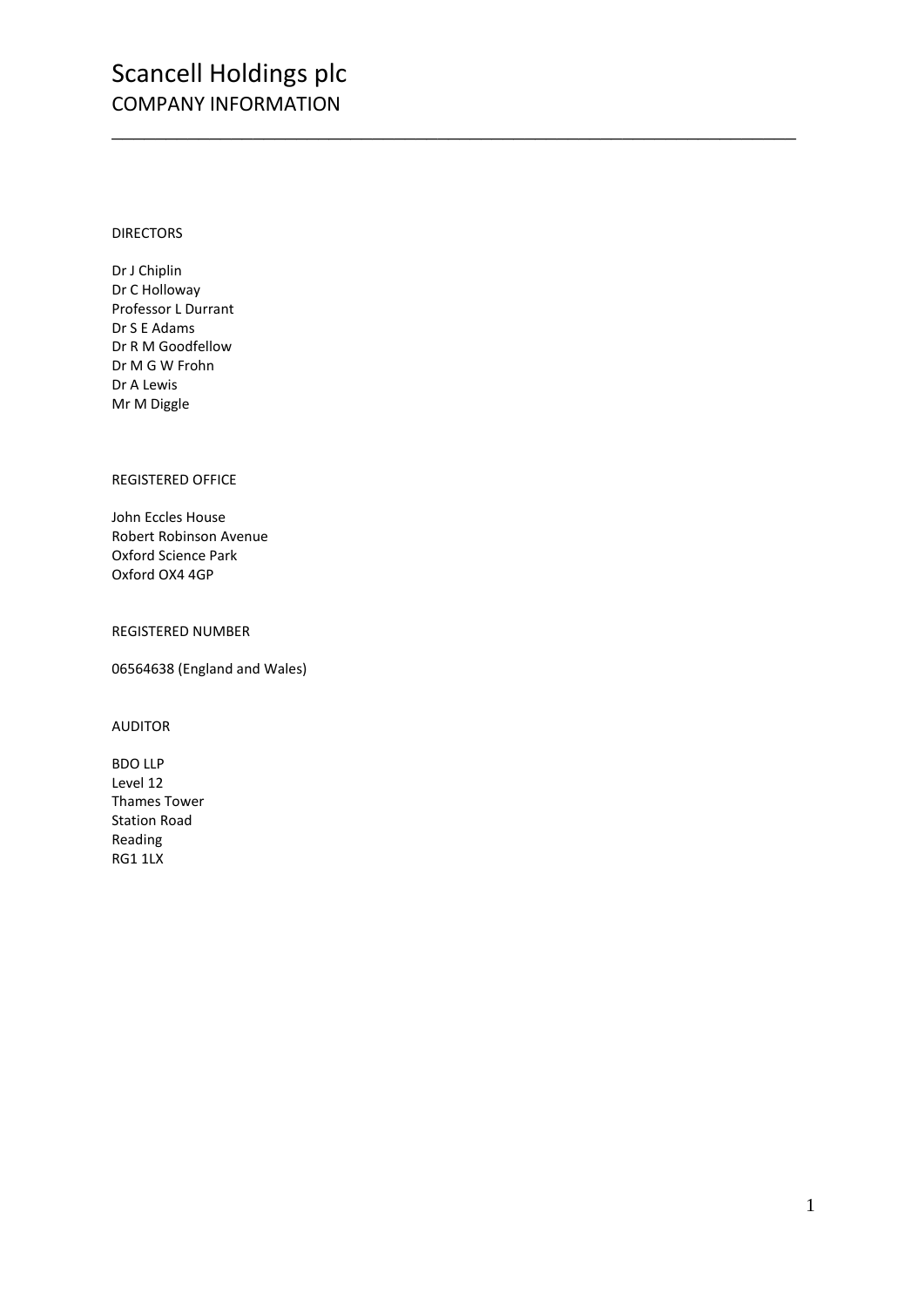I am pleased to report the Company's final results for the year ended 30 April 2019. At the beginning of this financial year the Company raised £1.1m (net of costs) through an Open Offer to shareholders following an earlier fund raise of £6.9m (net of costs) and I'd like to thank our shareholders for their continued support. Since the year end the Company has raised a further £3.9m from Vulpes Life Science Fund through a subscription for new shares. This new investment capital increases funds available to advance our product pipeline and, in particular the transition of our lead Moditope® platform asset Modi-1 into the clinic. Progress has been made in all areas and we are particularly pleased that the SCIB1-002 clinical trial which will assess the efficacy and safety of SCIB1 and pembrolizumab in patients with advanced melanoma is now underway.

\_\_\_\_\_\_\_\_\_\_\_\_\_\_\_\_\_\_\_\_\_\_\_\_\_\_\_\_\_\_\_\_\_\_\_\_\_\_\_\_\_\_\_\_\_\_\_\_\_\_\_\_\_\_\_\_\_\_\_\_\_\_\_

### **ImmunoBody® platform**

Scancell's ImmunoBody® immunotherapy platform uses the body's immune system to identify, attack and destroy tumours. This is achieved by delivering a DNA plasmid to enhance the uptake and presentation of cancer antigens to harness high avidity T cell responses. Each ImmunoBody® vaccine can be designed to target a particular cancer in a highly specific manner, offering the potential for enhanced efficacy and safety compared with more conventional approaches.

### *SCIB1 melanoma vaccine and Phase 2 clinical trial*

As mentioned in last year's Annual Report, in July 2018, Scancell exercised its option to a worldwide commercial licence for the use of Ichor's proprietary TriGrid® 2.0 electroporation delivery system with SCIB1. This licence enables Scancell to use the TriGrid® 2.0, the proposed commercial version of this device, in the Phase 2 clinical study of Scancell's lead ImmunoBody®, SCIB1, in patients with advanced melanoma who are also receiving the checkpoint inhibitor pembrolizumab (Keytruda®). Although pembrolizumab is an approved therapy for advanced melanoma, response to treatment is limited to only a subset of patients (circa 30%). The Phase 2 study is therefore designed to assess whether the addition of SCIB1 treatment will result in an improvement in the tumour response rate, progression-free survival and overall survival in 25 patients with advanced melanoma who are also eligible for treatment with pembrolizumab.

As reported at the half year, following the submission of an Investigational New Drug (IND) application for the clinical study to the US Food and Drug Administration (FDA), the FDA had responded requesting additional information, with respect to Ichor's new TriGrid® 2.0 electroporation delivery system and its use in combination with SCIB1. Scancell has previously used Ichor's TriGrid® 1.0 delivery system in the SCIB1 Phase 1/2 clinical study in patients with Stage III/IV malignant melanoma. In this study SCIB1 was shown to have a favourable safety profile with no dose-limiting toxicities and no serious adverse events related to study drug or the delivery device, in addition to inducing strong immune responses and enhancing survival.

In order to initiate patient recruitment in the UK under the Investigational New Drug (IND) application submitted to the Agency, prior approval of the IND is required. Whilst there has been extensive dialogue between Ichor and the Agency, a timely resolution to the device-specific questions has yet to be agreed. Therefore, as reported on 19 August 2019, having considered the ethical issues related to patients awaiting enrolment into the UK sites, Scancell decided to withdraw its IND application in the US to allow the UK arm of the trial to proceed with immediate effect. Patient recruitment has now commenced. Scancell will resubmit the IND at a later date with the intent to initiate clinical sites in the US, following further clarification from the Agency regarding Ichor's TriGrid® 2.0 delivery device.

### *SCIB2 vaccine*

SCIB2, Scancell's second ImmunoBody® therapy, targets an antigen called NY-ESO-1, which is expressed on a range of solid tumours, including non-small cell lung cancer (NSCLC), oesophageal, ovarian, bladder and prostate cancers, as well as neuroblastoma, melanoma and sarcoma.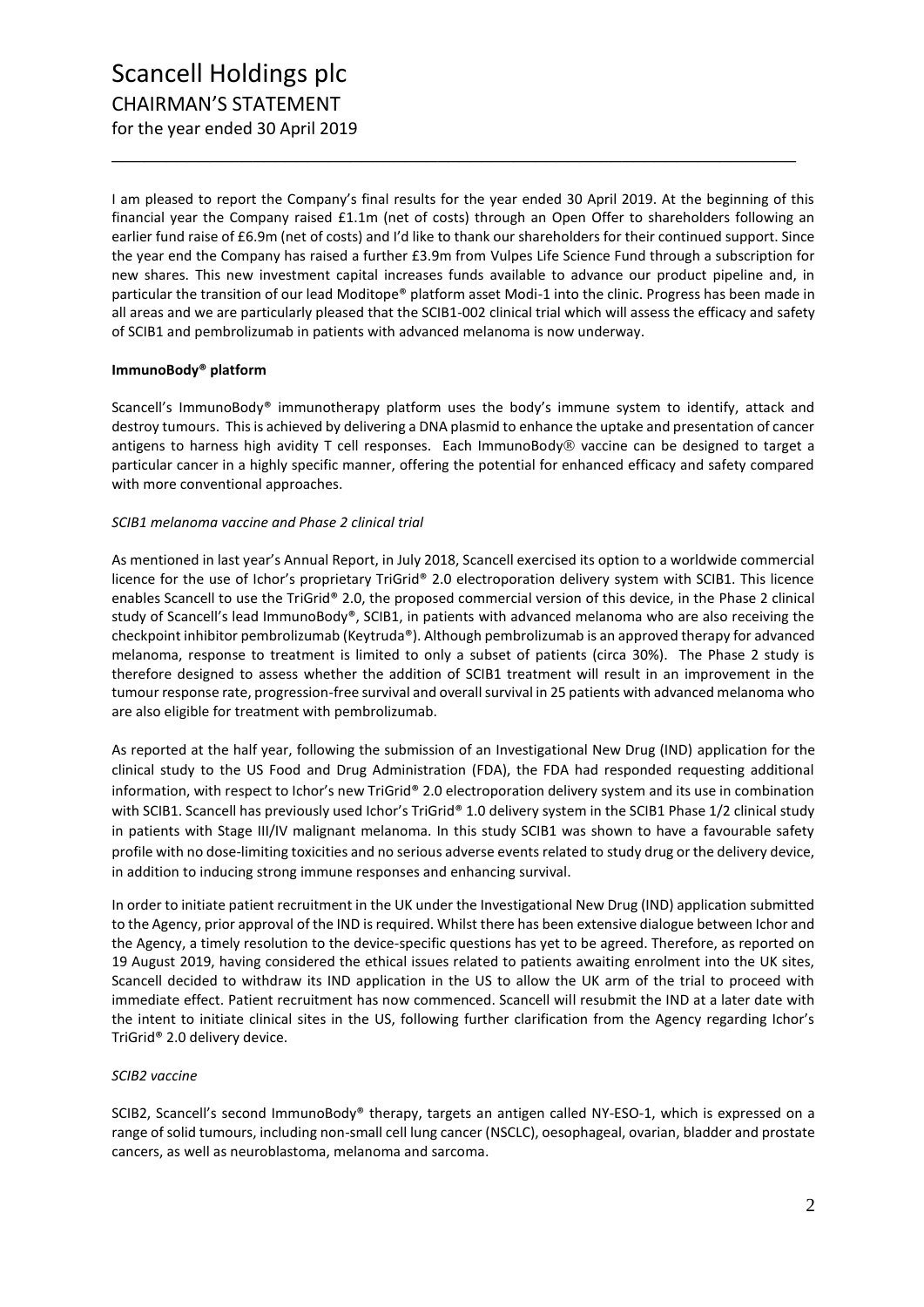In May 2019 Scancell and Cancer Research UK provided an update on their clinical development partnership for the development of Scancell's ImmunoBody® vaccine, SCIB2, as a potential treatment for patients with solid tumours, including non-small cell lung cancer (NSCLC).

\_\_\_\_\_\_\_\_\_\_\_\_\_\_\_\_\_\_\_\_\_\_\_\_\_\_\_\_\_\_\_\_\_\_\_\_\_\_\_\_\_\_\_\_\_\_\_\_\_\_\_\_\_\_\_\_\_\_\_\_\_\_\_

Pre-clinical studies have demonstrated that administration of the SCIB2 DNA plasmid as a liposomal nanoparticle results in potent immune responses and prolonged survival. The nanoparticle technology utilises known lipid carriers that are optimised to deliver SCIB2 DNA to immune cells. The liposomal nanoparticles protect the DNA from degradation and facilitate efficient uptake, expression and T-cell activation against cancer cells. The nanoparticle delivery system provides an alternative approach to electroporation, which has been used to deliver the SCIB1 ImmunoBody<sup>®</sup> agent to patients. This new nanoparticle approach to deliver SCIB2 is expected to achieve results that are as effective as, or even better than, electroporation.

Cancer Research UK are now planning a clinical trial to investigate the safety and efficacy of the SCIB2 nanoparticle complex in patients with solid tumours.

### **Moditope® platform**

Scancell's Moditope® is an immunotherapy platform targeting tumour associated stress-induced posttranslational modifications (siPTMs) to stimulate the production of unprecedented killer T-helper cell (CD4 Tcells) responses that induce anti-tumour activity without toxicity. Moditope® vaccines comprise citrullinated or homocitrulliated tumour-associated peptide epitopes which stimulate the production of cytotoxic CD4 T-cells which identify, target and destroy the tumour cells. Pre-clinical studies have shown that conjugation of the Modi-1 peptides to Amplivant® enhances anti-tumour immune responses 10-100 fold and resulted in highly efficient tumour eradication, including protection against tumour recurrence.

### *Modi-1*

Modi-1 consists of two citrullinated vimentin peptides and one citrullinated enolase peptide. Vimentin and enolase peptides are highly expressed in triple negative breast cancer (TNBC), ovarian cancer, head and neck cancer, as well as many other cancers.

A defined manufacturing process is a key component for CMC (Chemistry, Manufacturing and Control) regulatory submissions required to support the filing of a clinical trial application (CTA) in the UK. Good Manufacturing Practice (GMP) synthesis of the bulk Modi-1 peptide conjugates is underway at the PolyPeptide Group's facilities in The Netherlands. An agreement was signed with AMRI (Glasgow, UK), a global contract and manufacturing organisation, at the end of April 2019, to formulate, manufacture and package the Modi-1 GMP final product for clinical testing. The preclinical toxicity testing programme required prior to the start of the clinical trial is underway to support the planned Phase 1/2 clinical study is anticipated to commence in H1 2020.

### *Modi-2*

Whilst Modi-1 acts by stimulating the production of CD4 T cells using citrullinated tumour-associated peptide epitopes, Modi-2 exploits a new modification, stimulating the production of cytotoxic CD4 T cells using homocitrullinated tumour-associated peptide epitopes. Whereas citrullination involves the conversion of the amino acid arginine to citrulline, the process of homocitrullination involves the conversion of lysine to homocitrulline. Scancell believes this second mechanism of action has the potential to broaden the utilisation of the Moditope® platform.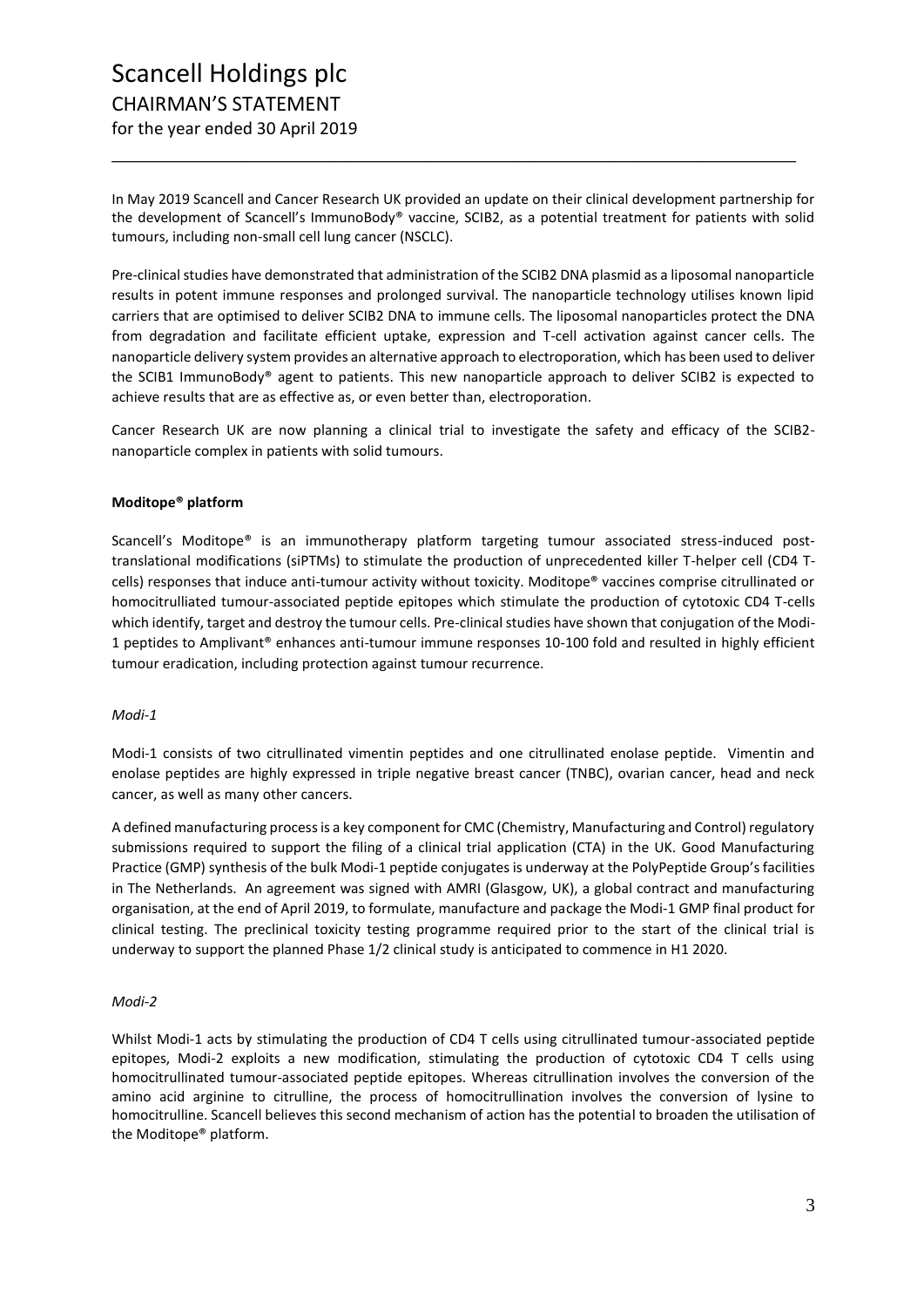Modi-2 is currently in pre-clinical development and work is underway to characterise specific homocitrullinated peptides for clinical development that have the potential to address different cancer indications to Modi-1, including tumours with a particularly immunosuppressive environment.

\_\_\_\_\_\_\_\_\_\_\_\_\_\_\_\_\_\_\_\_\_\_\_\_\_\_\_\_\_\_\_\_\_\_\_\_\_\_\_\_\_\_\_\_\_\_\_\_\_\_\_\_\_\_\_\_\_\_\_\_\_\_\_

The data generated to date clearly demonstrates the potential of homocitrullinated, as well as citrullinated, tumour-associated peptide epitopes to be developed for the treatment of solid cancers.

### *Collaborations*

Scancell was pleased to extend its strategic research collaboration with the Rheumatology Unit at the Karolinska Institute, Sweden. The expanded agreement will explore the potential of the Moditope® platform to develop multiple immunotherapeutic agents for a range of different cancers. Scancell's research has shown that citrullinated proteins are involved in the control of tumour growth and we believe that this expanded collaboration will help us to further develop Moditope®, not only for use in cancer vaccines, but also other cancer immunotherapy approaches including T-cell receptor (TCR) based therapeutics which is also the subject of Scancell's research collaboration with BioNTech announced in January 2018.

### *Patents*

The European Patent Office granted a European Patent for the Company's Moditope® Immunotherapy platform with effect from 13 June 2018. This patent provides broad protection for the Company's pipeline of Moditope® vaccines, including any citrullinated epitopes for the treatment of cancer, in all major European territories. This is a key patent for Scancell and endorses our work in identifying a new class of cancer vaccine capable of inducing potent immune responses to (siPTMs), in this case, through citrullination of cellular proteins.

A US patent was granted on 19 March 2019 and claims methods of stimulating an immune response to a tumour and methods of treating cancer using peptides included in the Modi-1 product. Additional claims that aim to protect other aspects of the Moditope® platform are being pursued in the US.

In April 2019, the Japanese Patent Office granted a patent that provides further protection for Scancell's Moditope® immunotherapy platform. This patent covers using any citrullinated tumour-associated T cell epitope to treat patients with cancer.

The grant of these patents is in addition to the grant of patents in South Africa and Australia, and acceptance for grant in China. Counterparts to these patents continue to be prosecuted in other territories of importance to Scancell in order to further expand Scancell's IP portfolio.

### *Clinical Advisory Board*

In May 2019 the Group created a Clinical Advisory Board ('CAB') as part of a wider strategy to fully develop and deliver the full potential of the Moditope platform across multiple tumour types. The CAB is chaired by Professor Robert Coleman, Emeritus Professor of Medical Oncology at Weston Park Hospital and the University of Sheffield and together with Professor Coleman includes a further five world-leading clinicians. The initial focus of the CAB is to inform the clinical strategy for the planned Modi-1 clinical trial and to ensure the best possible outcome in several solid tumour indications, including ovarian cancer, head and neck cancer, and triple negative breast cancer.

### **Monoclonal antibodies**

Monoclonal antibody therapeutics have proven to be effective in the treatment of many cancer indications and identification of new products against novel targets are highly sought after in the field. In April 2018, Scancell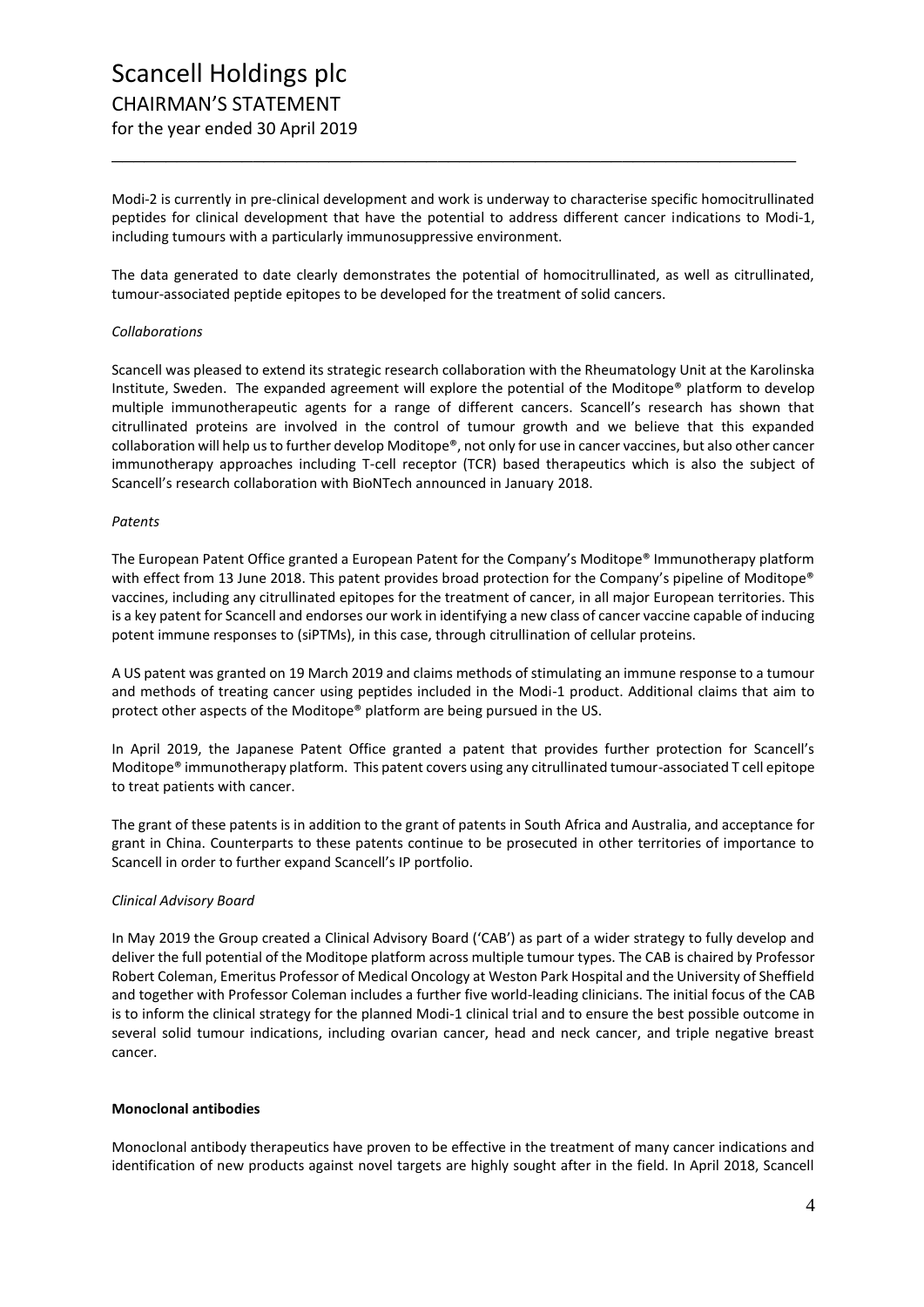acquired, from the University of Nottingham, a number of novel monoclonal antibodies against tumourassociated glycans with the aim to further develop and identify lead therapeutic candidates.

\_\_\_\_\_\_\_\_\_\_\_\_\_\_\_\_\_\_\_\_\_\_\_\_\_\_\_\_\_\_\_\_\_\_\_\_\_\_\_\_\_\_\_\_\_\_\_\_\_\_\_\_\_\_\_\_\_\_\_\_\_\_\_

Glycans are sugar molecules that are present on cell surface glycoproteins and glycolipids. The pattern of these glycans differ between tumour cells and healthy cells. Glycans are involved in regulation of many physiological processes and inhibition of these leads to rapid cell death. Antibodies that target such tumour glycan signatures therefore provide an attractive strategy for immunotherapy. The novel monoclonal antibody platform acquired by Scancell not only enables high avidity monoclonal antibodies recognising glycans to be developed but also provides a method to enhance their anti-tumour efficacy. This technology offers a new opportunity for collaboration and commercial transactions with antibody engineering companies looking for differentiated therapeutic targets.

### **Corporate**

During the financial year Scancell announced the appointment of Dr Samantha Paston as Head of Research and Dr Adrian Parry as Head of Manufacturing. Dr Paston started in her role in mid-January 2019 and Dr Parry joined the Company in early February 2019. These two appointments are significant for Scancell as we expand our R&D and manufacturing capabilities in order to further advance our ImmunoBody® and Moditope® pipeline products through clinical development.

### **Staff**

The Board recognises that the progress made over the year would not have been possible without the dedication and support of all our staff and, on behalf of the directors, I offer our thanks to them.

### **Financial**

### *Profit or Loss and Other Comprehensive Income Statement*

The Group made an operating loss for the year to 30 April 2019 of £6.73 million (2018: loss of £4.94 million).

There has been a significant increase in development expenditure to £4.15 million (2018: £2.86 million) and the main reasons for this are: the manufacture of a new GMP batch of SCIB1; the commencement of GMP manufacture of Modi-1; regulatory and set up costs arising as the Company prepares for the upcoming clinical trials with SCIB1 and Modi-1; together with the impact of a full year's cost of R&D staff who were recruited at the end of the 2017/18 year.

The increase in administrative expenditure is due to a significant increase in patent costs and licence fees. The increases in patent costs reflects the Company's continued protection and extension of its intellectual property portfolio.

The Loss before taxation amounted to £6.73million (2018: £4.94million). The R&D tax credit increased to £1.09 million (2018: £0.74m) as a result of the increased development expenditure in the year.

Overall the loss for the year was £5.63 million (2018: loss £4.19 million).

### *Statement of Financial Position*

At 30 April 2019 the net assets of the Group amounted to £9.34 million (2018: £13.94 million) including cash at bank of £4.56 million (2018: £10.30 million).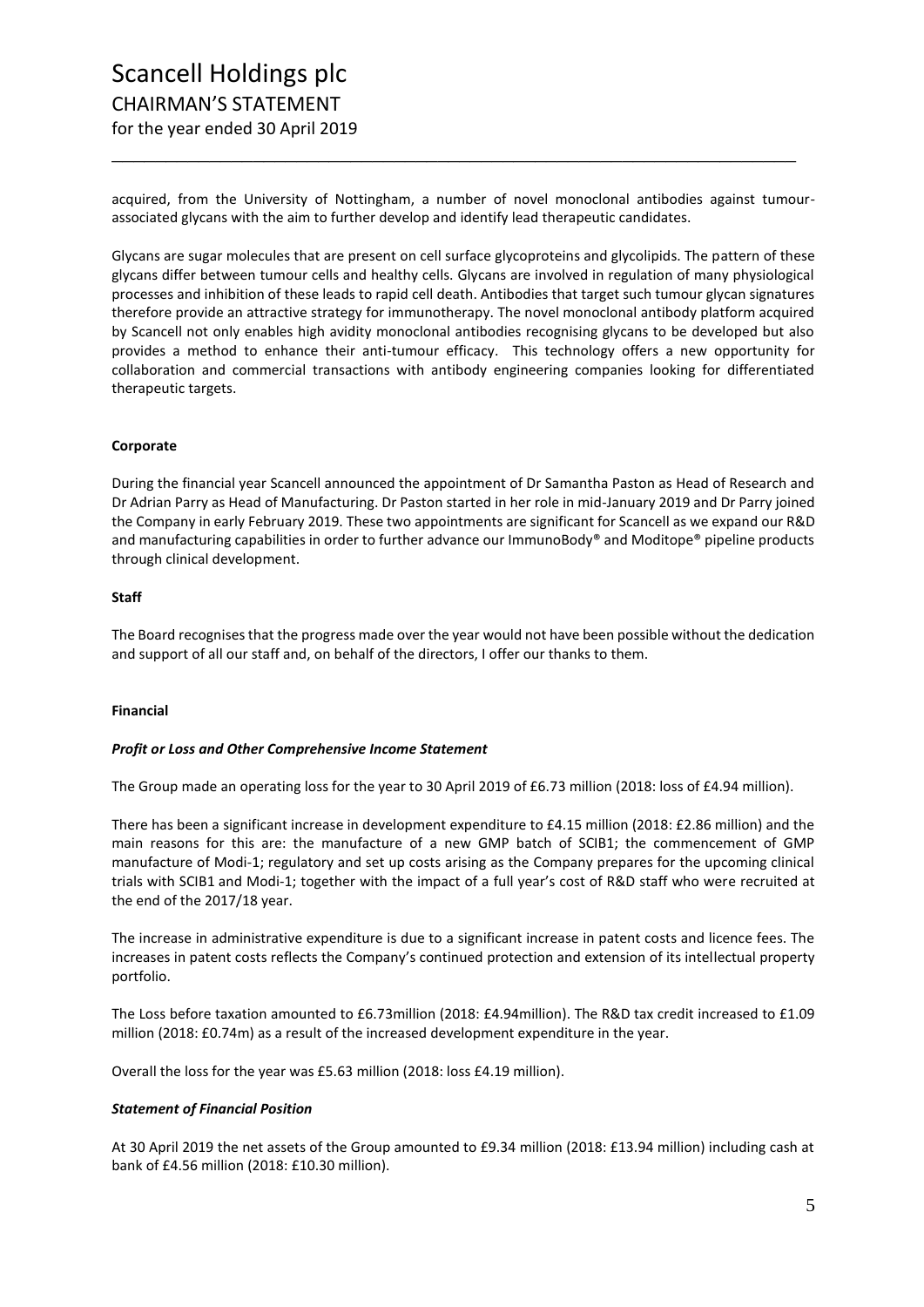The tax receivable due at the end of the year amounted to £1.83 million (2018: £0.74 million) and relates to the R&D tax credit for the 2018/19 and 2017/18 financial years. The amount outstanding in respect of the prior year was received in May 2019, shortly after the year end.

\_\_\_\_\_\_\_\_\_\_\_\_\_\_\_\_\_\_\_\_\_\_\_\_\_\_\_\_\_\_\_\_\_\_\_\_\_\_\_\_\_\_\_\_\_\_\_\_\_\_\_\_\_\_\_\_\_\_\_\_\_\_\_

The increase in Trade and other receivables to £678k (2018: £97k) arises as a result of an increase in pre-paid expenditure relating to the manufacture of Modi-1 which will be expensed during the 2019/20 financial year together with increased VAT recoverable as a result of increased expenditure on manufacturing during the last month of the financial year.

The Trade and other payables haves also increased to £1.21m (2018: £0.70 million) as a result of the increase in manufacturing and development expenditure in the last month of the year. All balances owing to suppliers at the end of the year were paid in accordance with their terms and conditions.

### *Consolidated Cash Flow Statement*

As can be seen in the Consolidated Cash Flow Statement, the main reason for the decrease in cash over the previous year as that cash used in operations of £7.03 million (2018: £4.81 million) was offset by net proceeds from the issue of shares amounting to £1.28 million (2018: £11.70 million). In addition, the tax credit of £744k in respect of the prior year was not received until May 2019, after the year end.

### **Outlook**

It has been a busy and productive year for Scancell. In addition to expanding our research and development team and establishing a Clinical Advisory Board of world class clinical oncologists, we further advanced our ImmunoBody®, Moditope® and anti-glycan antibody pipeline and expanded our intellectual property portfolio.

Notwithstanding the US regulatory delays in initiating the SCIB1-002 clinical trial, which have been very frustrating, the Company is now making good progress having initiated the Phase 2 clinical study for our lead ImmunoBody®, SCIB1, in the UK.

GMP manufacture of our lead Moditope® vaccine, Modi-1, is progressing well and this is a key milestone towards clinical trials which are anticipated to commence in H1 2020. The design of this study is currently under review following input from our Clinical Advisory Board and will aim to identify clinical signals in several cancer indications in parallel and determine the broad clinical utility of this novel cancer vaccine.

Our monoclonal antibodies and associated technologies are now firmly established as a third platform in the Scancell portfolio and have attracted interest from a number of high profile antibody engineering companies.

We were pleased to welcome Vulpes as a shareholder in June and their investment not only strengthens our cash position, but also provides a sound endorsement of Scancell's future potential.

**John Chiplin** Chairman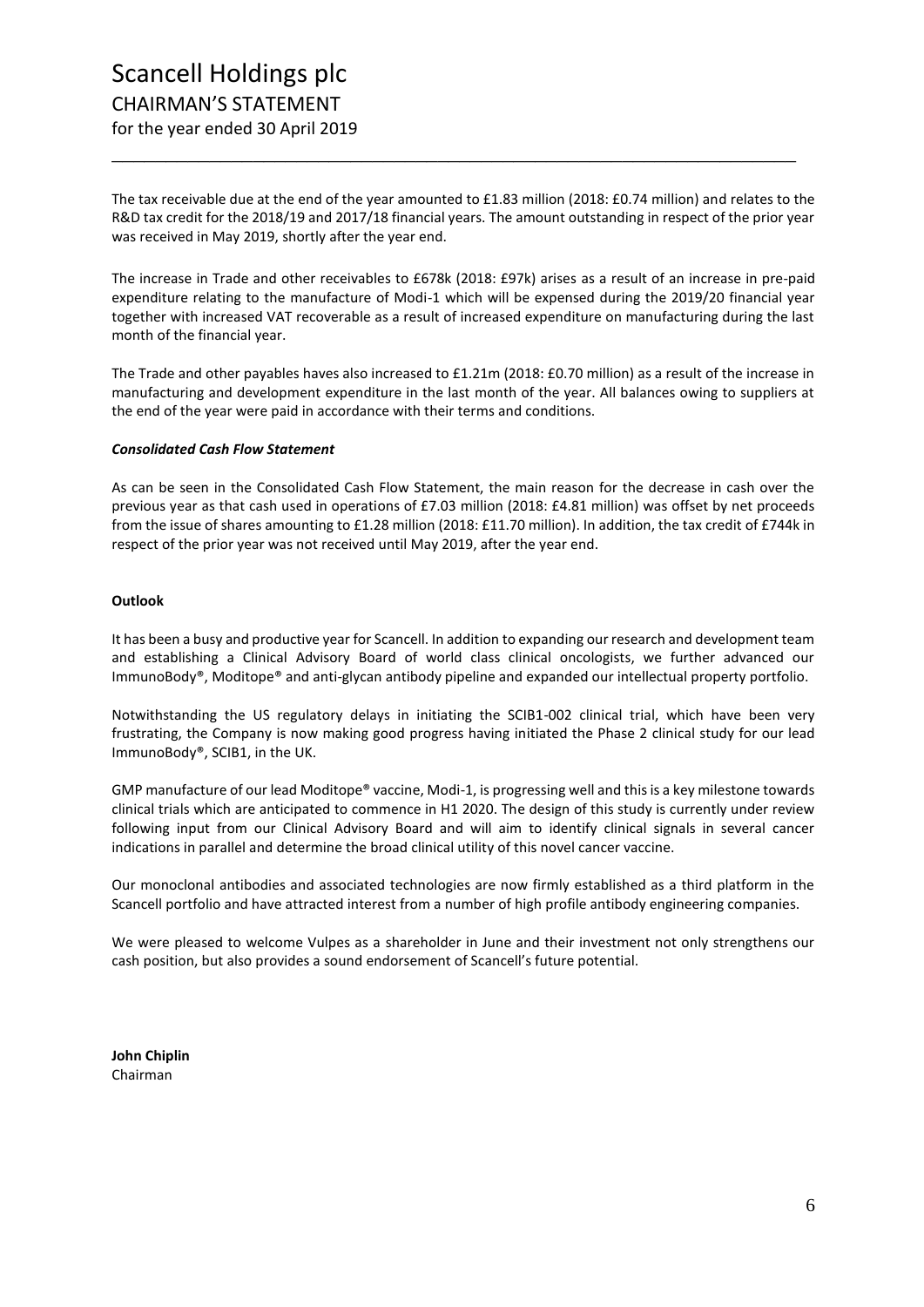# Scancell Holdings plc CORPORATE GOVERNANCE

for the year ended 30 April 2019

### **Principles of corporate governance**

The Board recognise the value of good corporate governance not only in the areas of accountability and risk management but also as a positive contribution to delivering and protecting enhanced shareholder value. New regulations were introduced by AIM from 28 September 2018 and the Board has been following the corporate governance principles set out in the Corporate Governance Code published by the Quoted Companies Alliance (QCA). It is my primary responsibility, as Chairman to lead the Board effectively and to oversee the adoption, delivery and communication of the Company's corporate governance model.

\_\_\_\_\_\_\_\_\_\_\_\_\_\_\_\_\_\_\_\_\_\_\_\_\_\_\_\_\_\_\_\_\_\_\_\_\_\_\_\_\_\_\_\_\_\_\_\_\_\_\_\_\_\_\_\_\_\_\_\_\_\_\_

### **Board Composition**

During the year ended 30 April 2019, Dr John Chiplin stepped down from the role of Executive Chairman to become Non-Executive Chairman and Ms Kate Cornish Bowden stepped down as a Non-Executive Director on 31 August 2018. Whilst Dr Matthew Frohn has been a member of the Board for more than nine years the Board considers that he remains independent and fully committed to the Company. The Senior Independent Director is Dr Alan Lewis; Mr Martin Diggle joined the Board as a Non-Executive director on 18 June 2019.

The Board now comprises a Chairman, three Executive Directors and four Non-Executive Directors.

The Board meets regularly to consider strategy, performance, approval of major capital projects and the framework of internal controls. During the year ended 30 April 2019 there were eight scheduled board meetings with each member attending as follows:

| Director               | Number of<br>meetings held<br>whilst a board<br>member | Number of meetings<br>attended |
|------------------------|--------------------------------------------------------|--------------------------------|
| Dr John Chiplin        | 8                                                      | 8                              |
| Dr Cliff Holloway      | 8                                                      | 8                              |
| Prof Lindy Durrant     | 8                                                      | 8                              |
| Dr Sally Adams         | 8                                                      | 8                              |
| Dr Richard Goodfellow  | 8                                                      | 8                              |
| Ms Kate Cornish-Bowden | 2                                                      | 2                              |
| Dr Matthew Frohn       | 8                                                      |                                |
| Dr Alan Lewis          |                                                        |                                |

The current members of the Board of directors are:

### *Dr John Chiplin (Chairman)*

Dr John Chiplin has many years' international experience in listed life science companies where he has fulfilled the roles of Chief Executive Officer and Chairman. He is Managing Director of Newstar Ventures Ltd, an investment and advisory firm and contributes strong corporate finance skills to the Group. John is also Chairman of N4 Pharma PLC, an AIM listed company and serves on the board of the following Australian listed companies: Adalta Limited and Regeneus Limited.

### *Dr Cliff Holloway (Chief Executive Officer)*

Dr Cliff Holloway brings over 25 years of life science industry experience to Scancell in the development and commercialisation of emerging technologies and therapeutic products including licensing, M&A, corporate financing and operations management. Prior to joining Scancell, Cliff was Chief Business and Operating Officer for Benitec Biopharma, an Australian NASAQ listed company.

### *Professor Lindy Durrant (Chief Scientific Officer*)

Professor Lindy Durrant is an internationally recognised immunologist in the field of tumour therapy. She has worked for over 20 years in translational research, developing products for clinical trials including monoclonal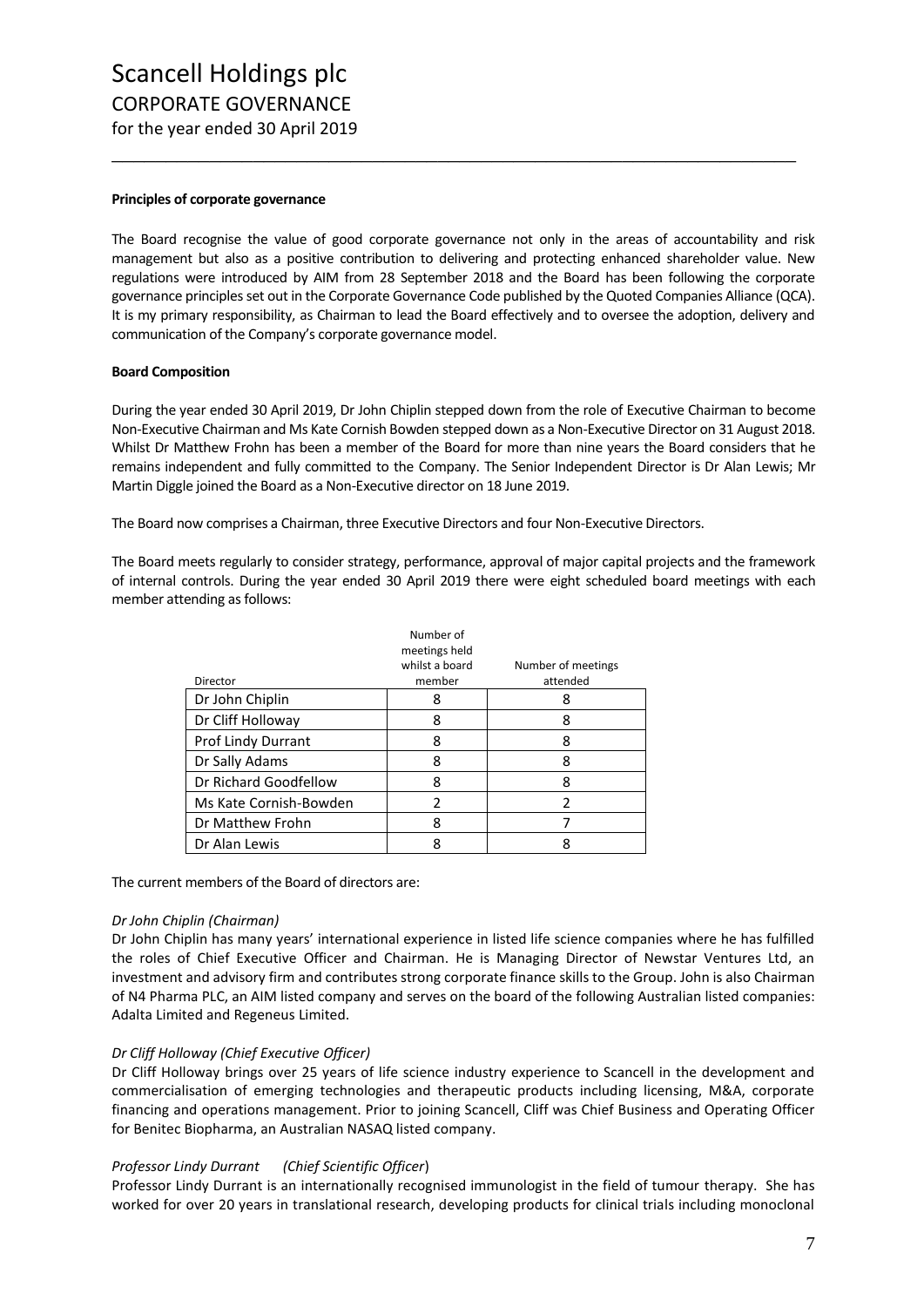## Scancell Holdings plc CORPORATE GOVERNANCE for the year ended 30 April 2019

\_\_\_\_\_\_\_\_\_\_\_\_\_\_\_\_\_\_\_\_\_\_\_\_\_\_\_\_\_\_\_\_\_\_\_\_\_\_\_\_\_\_\_\_\_\_\_\_\_\_\_\_\_\_\_\_\_\_\_\_\_\_\_

antibodies and cancer vaccines. She has a personal Chair in Cancer Immunotherapy in the Department of Clinical Oncology at the University of Nottingham.

### *Dr Sally Adams (Development Director)*

Dr Sally Adams has worked on many complex projects over the past 25 years including anti-infective vaccines and cancer immunotherapies. She has previously held Development Director positions in life science companies and, prior to her appointment as Development Director at Scancell, she worked as a development consultant to Scancell providing guidance on the development of SCIB1.

### *Dr Richard Goodfellow (Non-Executive Director)*

Dr Richard Goodfellow was CEO of Scancell until 31 December 2017. He has many years' experience with Scancell and in life sciences generally which he brings to the Board. As well as contributing to the Board, Richard provides business development advice and consulting services to Scancell.

### *Dr Matthew Frohn (Non-Executive Director – Chairman of the Audit Committee*)

Dr Matthew Frohn started his career as a clinical and research scientist and has a DPhil in Biochemistry from Oxford University. He moved into Venture Capital in 1999 and is a partner in Longwall Venture Partners, an earlystage technology investment company. Matthew has been a board member for over nine years and the combination of his scientific and corporate finance skills are extremely useful to the Board. Matthew's other directorships include the following private companies: Caristo Diagnostics Limited, Organox Limited, Oxford Cancer Biomarkers Limited and Oxsonics Limited.

### *Dr Alan Lewis (Non Executive Director and Chairman of the Remuneration Committee)*

Dr Alan Lewis is the Senior Independent Director and has a proven track record in the US life sciences industry. He is currently President and CEO of DiaVacs, a San Diego based clinical stage biotechnology company and is also on the Board of Directors of NASDAQ listed companies Biomarin and Assembly Biosciences. He also currently serves as Chairman of the boards of Batu Biologics Inc. and Neurometrix Rx (US), both U.S. private biotechnology companies, and is a director of two other private biotechnology companies based in the USA : Cellastra Inc. and Targazyme, Inc. Alan's extensive industry experience is of great value to the Board.

### *Martin Diggle (Non-Executive Director)*

Mr Martin Diggle has been appointed to the Board since the year end and is a founder, director and partner in Vulpes Investment Management and manages the Vulpes Life Sciences Fund - Scancell's largest shareholder. He has over 30 years' experience in investment banking and fund management and has been an investor in life sciences and biotech for nearly 20 years. His extensive experience of investment management in the life science sector will add a new and valuable insight to the Board of Directors. Martin's other directorships are Oxford Biomedica plc, Proteome Sciences plc and Chronos Therapeutics Limited.

The Executive Directors meet on a weekly basis either face to face or by phone to discuss operational matters. To enable the Board to discharge its duties, all Directors receive appropriate and timely information. Briefing papers are distributed to all Directors in advance of Board meetings. All Directors have access to the advice and services of the Company Secretary, who is responsible for ensuring that the Board procedures are followed, and that applicable rules and regulations are complied with. The appointment and removal of the Company Secretary is a matter for the Board as a whole. In addition, procedures are in place to enable the Directors to obtain independent professional advice in the furtherance of their duties, if necessary, at the Company's expense. Subject to the terms of the Executive Directors' service contracts, Directors are subject to retirement by rotation and re-election by the Shareholders at Annual General Meetings on a three-year cycle, as required by the Articles of Association and any Director appointed by the Board shall hold office only until the next Annual General Meeting and shall then be eligible for election.

The Scancell Board has the broad range of skills and capabilities required to direct the Group. These include sectorspecific experience in the Business Development and Research and Development functions, as well as more general finance, accounting and business management skills. The Board is supported by the following committees:

### *Remuneration Committee*

During the financial year ended 30 April 2019, the Remuneration Committee members were Ms Kate Cornish-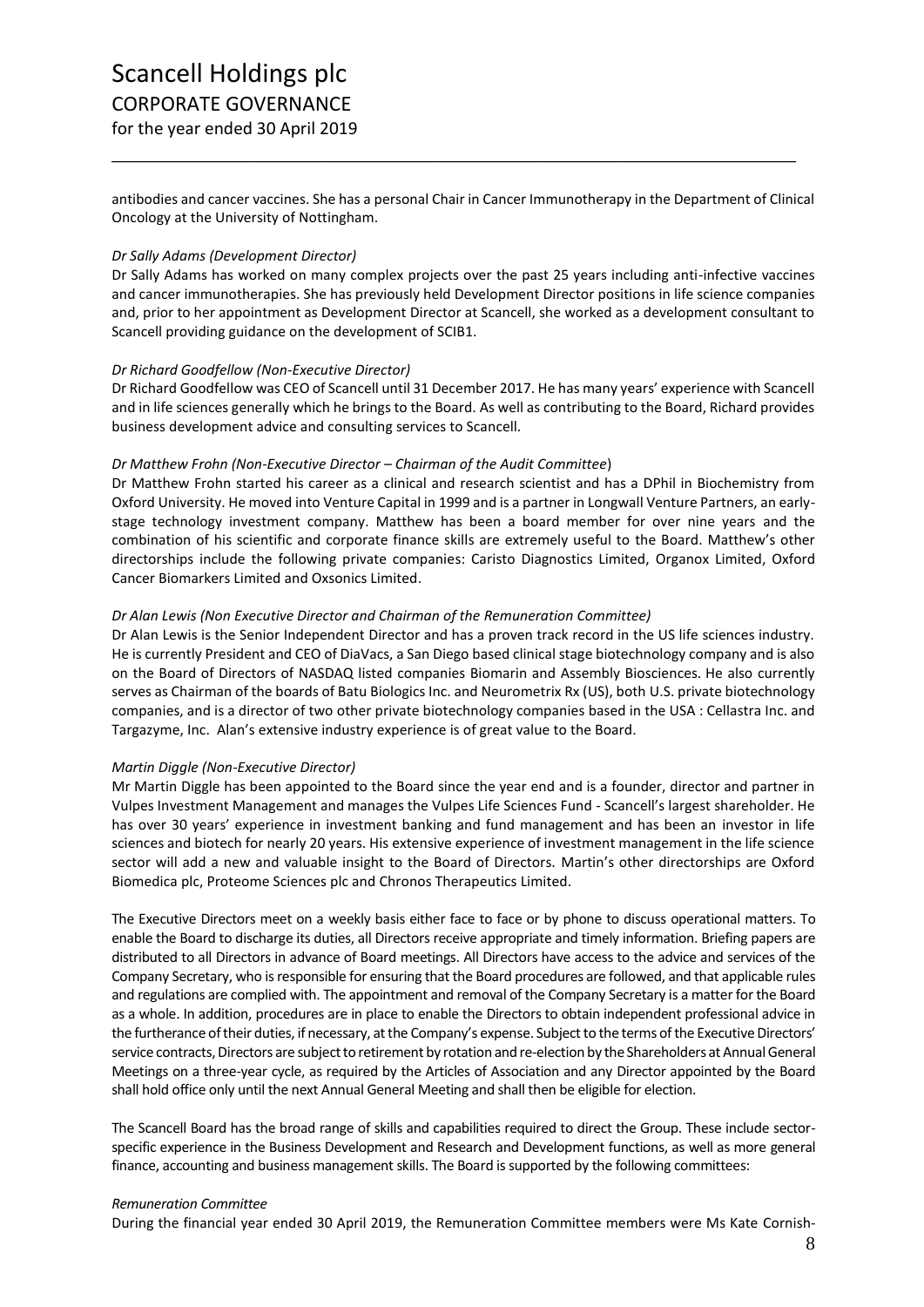Bowden (until 31 August 2018), Dr Matthew Frohn and Dr Alan Lewis. The committee was chaired by Ms Kate Cornish-Bowden until 25th May 2018 and by Dr Alan Lewis thereafter.

\_\_\_\_\_\_\_\_\_\_\_\_\_\_\_\_\_\_\_\_\_\_\_\_\_\_\_\_\_\_\_\_\_\_\_\_\_\_\_\_\_\_\_\_\_\_\_\_\_\_\_\_\_\_\_\_\_\_\_\_\_\_\_

The Committee meets at least once a year and more frequently if required. The Committee is responsible for setting the remuneration policy of the Executive Directors, including terms of employment, salaries, any performance bonuses and share option awards. The Executive Directors also consult the Committee in relation to the remuneration of senior employees and staff share option schemes. The remuneration of the Non-Executive Directors is determined by the Board as a whole.

### *Nominations Committee*

The members of the Nominations Committee are Dr John Chiplin (Chairman), Dr Matthew Frohn and Dr Alan Lewis.

The Nominations Committee meets as necessary and its responsibilities include the review of the structure, size and composition of the Board, together with skills, knowledge, experience and diversity, succession planning, review of leadership needs and identification, evaluation and nomination of candidates to fill Board vacancies.

### *Board Evaluation*

Following the adoption of the QCA Code the Board has adopted a new process for assessing the effectiveness of individual members of the Board and the separate Committees of the Board. This process will be overseen by the Senior Independent Director, Dr Alan Lewis and will take the form of an anonymous questionnaire which will ask directors to assess the effectiveness of the Board as a whole and individual members of the Board together with identifying any training needs. This evaluation will take place before the end of the calendar year.

### *Audit Committee*

During the year, the Audit Committee comprised of three Non-Executive Directors, Dr Matthew Frohn (Chairman of the Committee), Ms Kate Cornish-Bowden and Dr Alan Lewis. Following Ms Cornish-Bowden stepping down as a Non-Executive Director on 31 August 2018, Dr John Chiplin joined the Audit Committee. The Audit Committee is responsible for the relationship with the Group's external auditor, the review of the Group's financial reporting and the Group's internal controls.

The Committee will normally meet at least twice per year and has primary responsibility for monitoring the quality of internal controls ensuring that the financial performance of the Company is properly measured and reported on and reviewing reports from the Company's auditors relating to the Company's accounting and internal controls, in all cases having due regard to the interests of Shareholders. The Audit Committee meets with the auditor at least once a year. The Audit Committee has undertaken an assessment of the auditor's independence, including:

- A review of non-audit services provided to the Group and related fees;
- Discussion with the auditor of a written report detailing all relationships with the Group and any other parties that could affect independence or the perception of independence;
- A review of the auditor's own procedures for ensuring the independence of the audit firm and partners and staff involved in the audit, including regular rotation of the audit partner; and
- Obtaining written confirmation from the auditor that, in their professional judgement, they are independent.

During the year the Audit Committee held three further meetings to meet with and consider proposals from firms of auditors during a tendering process. Following the conclusion of a formal tendering process, the Audit Committee recommended that Scancell appoint BDO LLP ("BDO") as the Company's independent auditor for the financial year ending 30 April 2019. The appointment of BDO for the financial year ending 30 April 2020 will be subject to approval by the Company's shareholders at the next Annual General Meeting to be held in 2019.

Champion Accountants LLP ("Champion"), who did not participate in the tender, had confirmed that there are no circumstances connected with its resignation which it considers should be brought to the attention of members or creditors of the Company.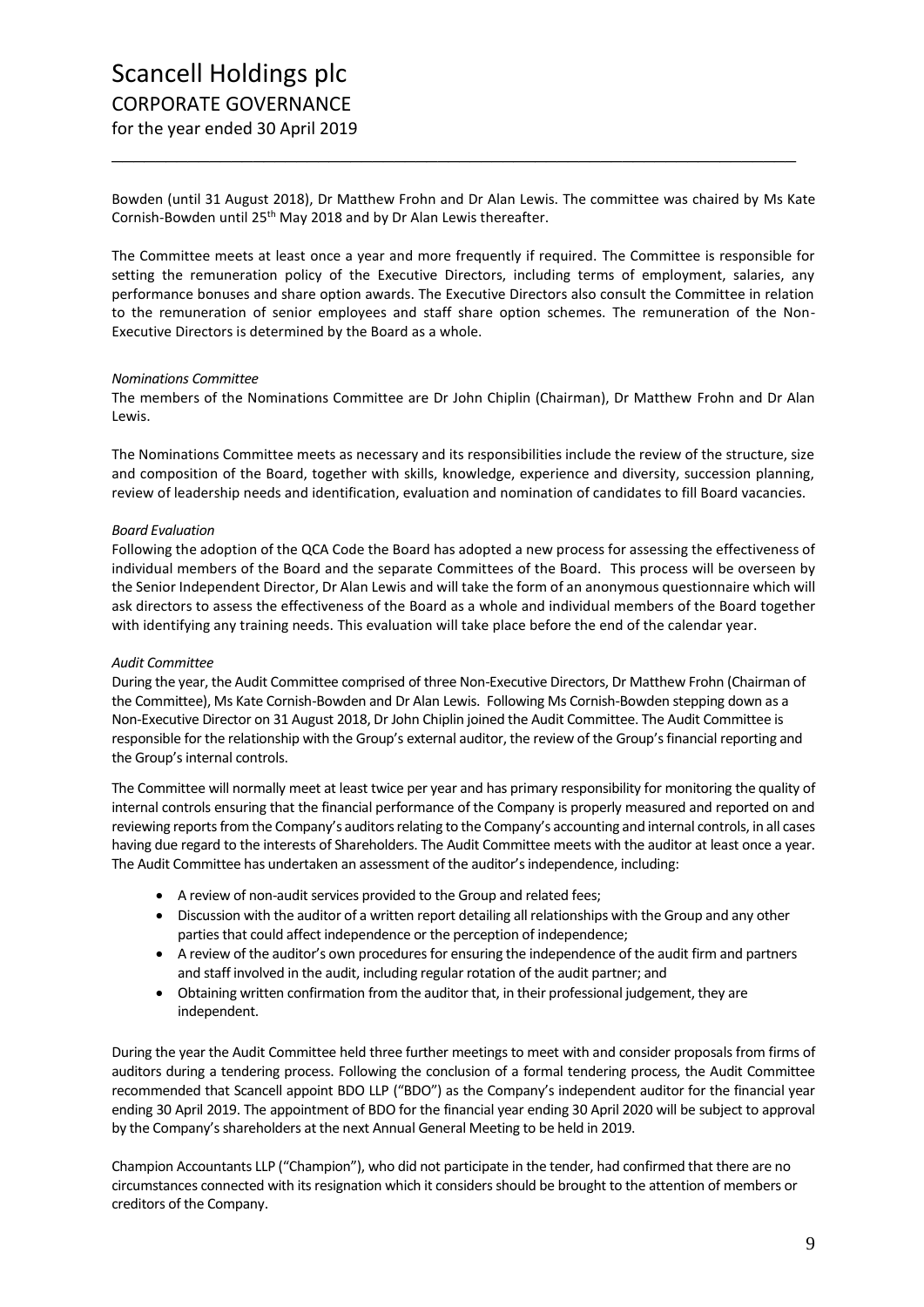The Audit Committee is satisfied that the external auditor is independent in the discharge of their audit responsibilities.

\_\_\_\_\_\_\_\_\_\_\_\_\_\_\_\_\_\_\_\_\_\_\_\_\_\_\_\_\_\_\_\_\_\_\_\_\_\_\_\_\_\_\_\_\_\_\_\_\_\_\_\_\_\_\_\_\_\_\_\_\_\_\_

### **Internal Control**

The Directors are responsible for ensuring that the Group maintains a system of internal control to provide them with reasonable assurance regarding the reliability of financial information used within the business and for publication and that the assets are safeguarded, transactions are authorised and properly recorded and that material errors and irregularities are either prevented or would be detected on a timely basis.

There are inherent limitations in any system of internal control and accordingly even the most effective system can provide only reasonable, but not absolute, assurance with respect to the preparation of financial reporting and the safeguarding of assets.

The Group, in administering its business has put in place strict authorisation, approval and control levels within which senior management operates. These controls reflect the Group's organisational structure and business objectives. The control system includes clear lines of accountability and covers all areas of the organisation. The Board operates procedures which include an appropriate control environment through the definition of the organisation structure and authority levels and the identification of the major business risks.

The key element of the internal control systems in operation is the Board meeting regularly with a formal agenda to monitor all aspects of the business including monitoring the Group's financial performance against approved budgets and forecasts.

There are no significant issues disclosed in the report and financial statements for the year ended 30 April 2019 and up to the date of approval of the report and financial statements that have required the Board to deal with any related material internal control issues.

### **Investor Relations**

The Group's Board maintains ongoing communication with existing and potential investors. This is achieved by:

- talking to institutional and private investors through direct meetings;
- individual shareholders talking to Board members at the Annual General Meeting;
- financial PR consultants;
- the release of information through the Group's website;
- the Regulatory News Service of the London Stock Exchange.

### GOING CONCERN

The Board of Directors determine the appropriate basis for preparing the consolidated financial statements and consider whether the Company and Group have sufficient financial resources to continue operating for at least a year from the date of approval of the financial statements.

Detailed cashflow projections are prepared and reviewed by the Board on a regular basis. Having considered the cash projections, the post year end bank receipts and the working capital requirements of the Company and Group, including the timings of expenditure surrounding the manufacture of SCIB1, Modi-1 and the commencement of clinical trials, the Board has a reasonable expectation that sufficient resources are available to enable the Company and the Group to continue in operation for at least twelve months from the date of approval of these financial statements. Following this review, the Board concluded that the financial statements should continue to be prepared using the going concern basis.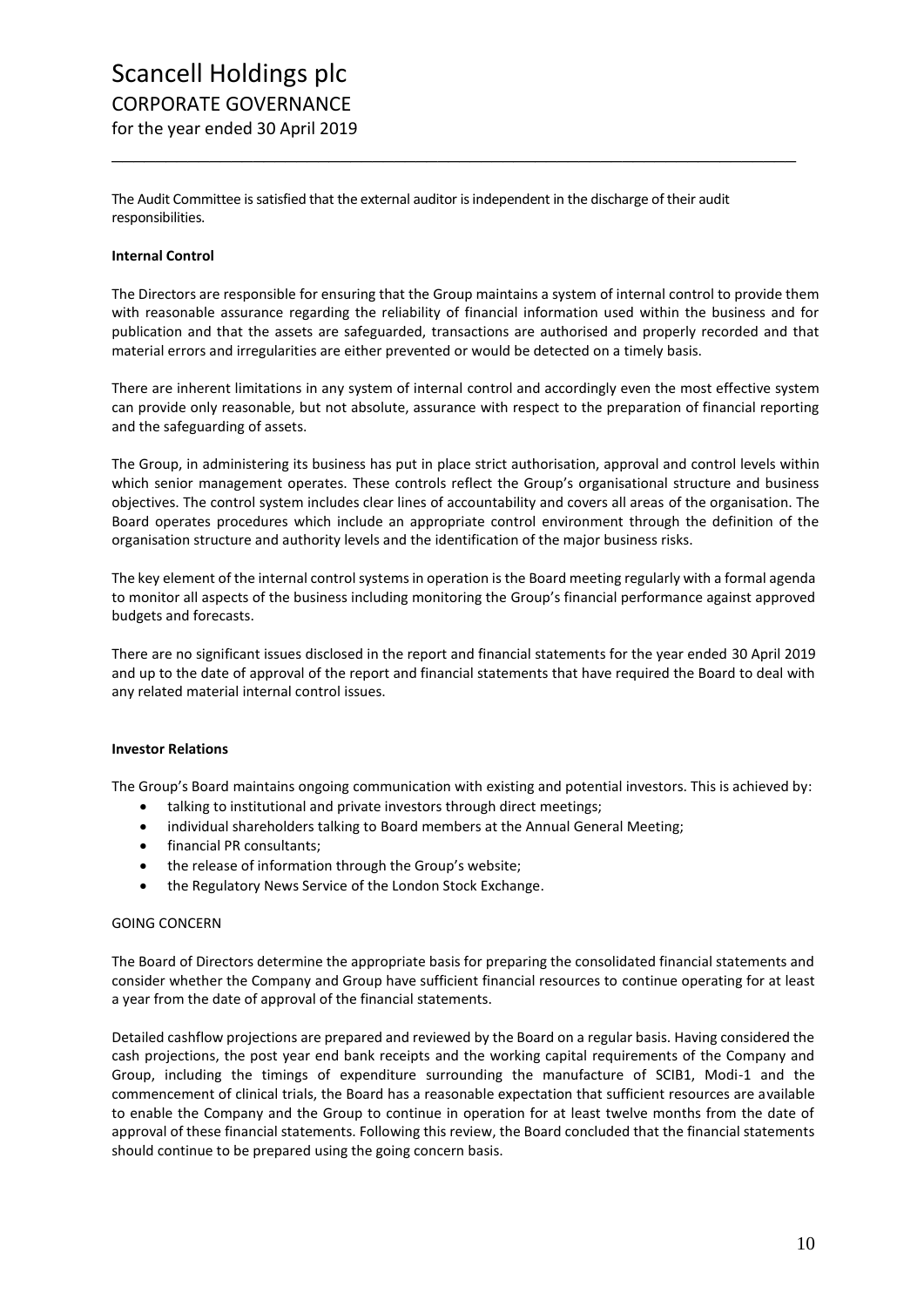## Scancell Holdings plc DIRECTORS' REMUNERATION REPORT for the year ended 30 April 2019

\_\_\_\_\_\_\_\_\_\_\_\_\_\_\_\_\_\_\_\_\_\_\_\_\_\_\_\_\_\_\_\_\_\_\_\_\_\_\_\_\_\_\_\_\_\_\_\_\_\_\_\_\_\_\_\_\_\_\_\_\_\_\_

### *Remuneration Committee*

During the financial year ended 30 April 2019, the Remuneration Committee members are Dr Matthew Frohn and Dr Alan Lewis. The committee is chaired by Dr Alan Lewis.

The Committee meets at least once a year and more frequently if required. The Committee is responsible for setting the remuneration policy of the Executive Directors, including terms of employment, salaries, any performance bonuses and share option awards. The Executive Directors also consult the Committee in relation to the remuneration of senior employees and staff share option schemes. The remuneration of the Non-Executive Directors is determined by the Board as a whole.

### *Remuneration Policy*

The key principles underlying all decisions by the Remuneration Committee include the following:

- The need to attract, retain and motivate outstanding executives who have the potential to support the growth of the Scancell and help the Company achieve its strategic objectives.
- The need to ensure that long term incentive plans ('LTIP') are aligned with the interests of shareholders.
- The need to take into account the competitive landscape in the UK biotechnology industry and current best practice in setting appropriate levels of compensation.

The Committee met on three occasions during the financial year. Subjects under discussion included a review of whether remuneration paid met the Company's objectives to reward and incentivise the Executive team. In addition to consulting our key shareholders, the remuneration committee consulted external consultants and considered pay structures in equivalent listed companies in the UK biotech industry.

### *Directors' Remuneration*

The table below summarises all Directors' salaries, fees for consulting and pension contributions. No bonuses were paid in respect of the year ended 30 April 2019

|                                | 2018/19             |         | 2017/18                      |         |  |
|--------------------------------|---------------------|---------|------------------------------|---------|--|
|                                | Salary,<br>and fees | Pension | Salary,<br>bonus<br>and fees | Pension |  |
| Dr J Chiplin $1$               | 50,000              | -       | 225,006                      |         |  |
| Dr R M Goodfellow <sup>2</sup> | 145,833             |         | 320,834                      |         |  |
| Dr C Holloway <sup>3</sup>     | 250,000             |         | 75,181                       |         |  |
| Professor L G Durrant          | 175,000             |         | 175,000                      |         |  |
| Dr S E Adams                   | 193,125             | 3,862   | 191,251                      | 321     |  |
| Dr M G W Frohn                 | 25,000              |         | 25,000                       |         |  |
| Ms K Cornish-Bowden            | 6,667               |         | 30,500                       |         |  |
| Dr A Lewis                     | 25,833              |         | 20,000                       |         |  |
|                                | 871,458             | 3,862   | 1,062,772                    | 321     |  |

Notes:

1 Dr J Chiplin role changed from Executive Chairman to Non-executive Chairman on 1<sup>st</sup> May 2018

2 Dr RM Goodfellow resigned as CEO on 31 December 2017 but continued as a Director of the Company and also provided consultancy services which are included in the above figures.

3 Dr C Holloway was appointed as CEO from 10 January 2018.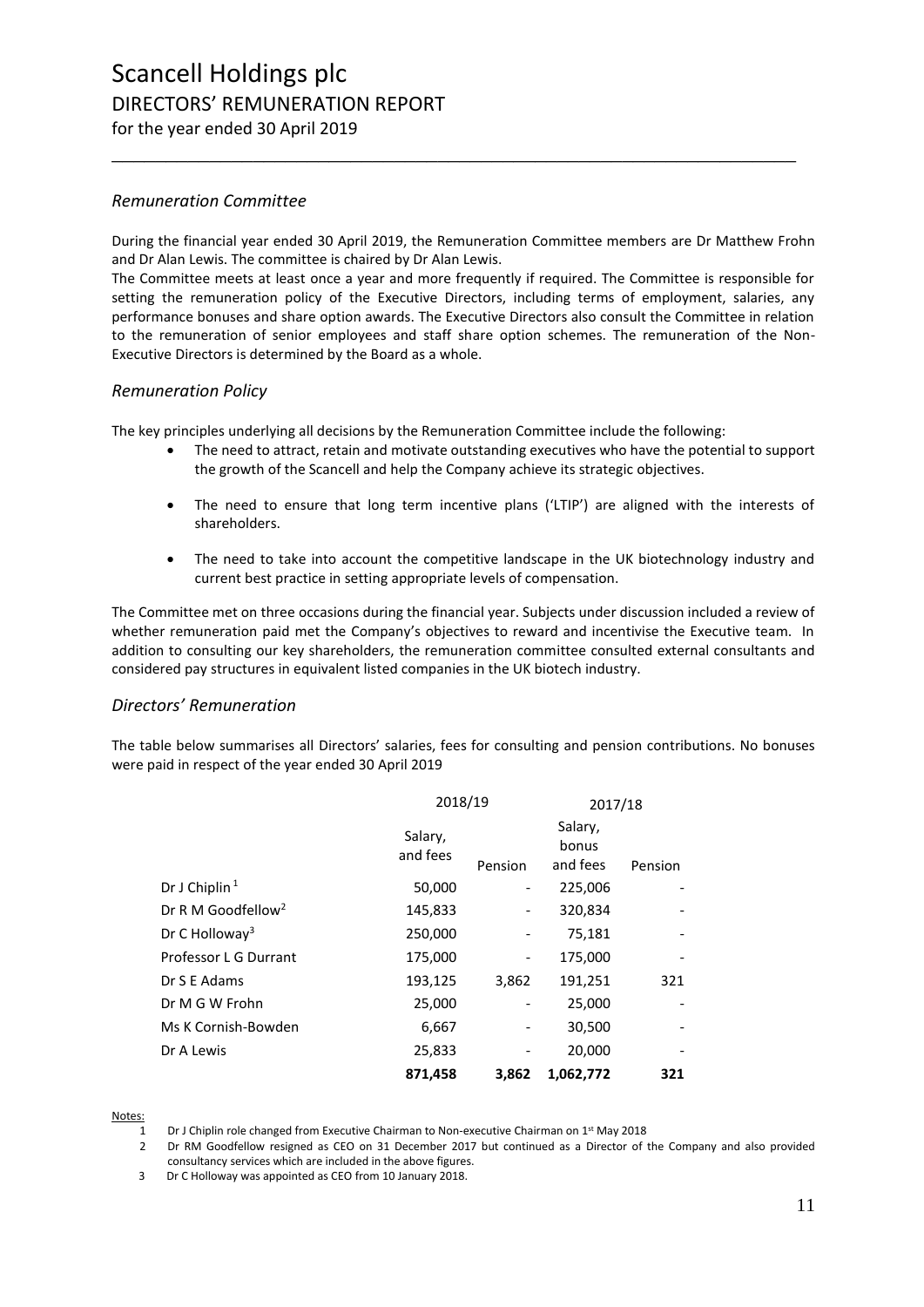## Scancell Holdings plc DIRECTORS' REMUNERATION REPORT for the year ended 30 April 2019

\_\_\_\_\_\_\_\_\_\_\_\_\_\_\_\_\_\_\_\_\_\_\_\_\_\_\_\_\_\_\_\_\_\_\_\_\_\_\_\_\_\_\_\_\_\_\_\_\_\_\_\_\_\_\_\_\_\_\_\_\_\_\_

### *Directors' share options*

The Remuneration Committee believes that the issue of options is a useful tool in motivating executives and ensuring their interests are aligned with those of our shareholders. All options are subject to time vesting schedules to ensure retention and stretching performance hurdles to ensure that rewards are consistent with delivery of strategic goals. Examples of performance hurdles include progress in clinical development programs, partnering and share price targets.

At 30 April 2019 the following Directors held options over the shares of the Company.

|                   | Grant | At         | At         | Issue      | Date of    |
|-------------------|-------|------------|------------|------------|------------|
|                   | Price | 30/04/2019 | 30/04/2018 | Date       | expiry     |
| Dr J Chiplin      | 17.0p | 3,000,000  | 3,000,000  | 18/04/2016 | 18/04/2026 |
| Dr R M Goodfellow | 4.5p  | 2,880,000  | 2,880,000  | 14/07/2010 | 14/07/2020 |
|                   | 33.2p | 3,500,000  | 3,500,000  | 11/12/2013 | 31/12/2023 |
| Dr C Holloway     | 10.5p | 3,000,000  | 3,000,000  | 31/01/2018 | 31/01/2028 |
| Prof L G Durrant  | 4.5p  | 3,850,000  | 3,850,000  | 14/07/2010 | 14/07/2020 |
|                   | 10.5p | 9,000,000  | 9,000,000  | 31/01/2018 | 31/01/2028 |
| Dr S E Adams      | 10.5p | 2,500,000  | 2,500,000  | 31/01/2018 | 30/01/2028 |

No further share options were granted to directors after 30 April 2019.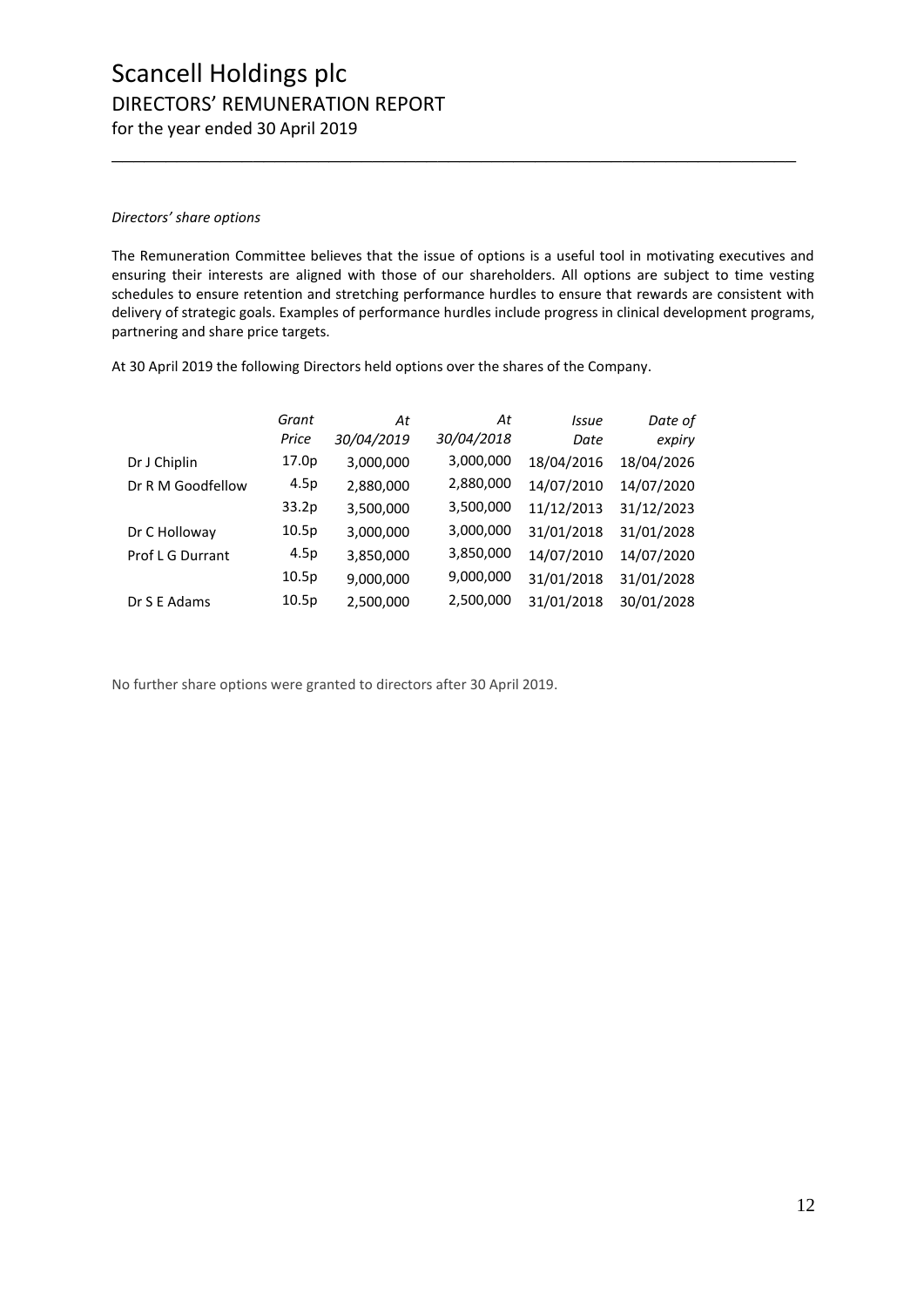### BUSINESS MODEL

The business model for the Group in the year under review was that of the discovery and development of novel vaccines for the treatment of cancer.

\_\_\_\_\_\_\_\_\_\_\_\_\_\_\_\_\_\_\_\_\_\_\_\_\_\_\_\_\_\_\_\_\_\_\_\_\_\_\_\_\_\_\_\_\_\_\_\_\_\_\_\_\_\_\_\_\_\_\_\_\_\_\_

### REVIEW OF THE BUSINESS AND FUTURE PROSPECTS

A detailed review of the business and likely future developments is included in the Chairman's statement on page 2.

The results of the Group for the year are set out in the Consolidated Profit or Loss and other Comprehensive Income statement on page 22.

### PRINCIPAL RISKS AND UNCERTAINTIES

The Board meets regularly to review the operations of the business and discuss risk areas.

A system of internal controls has been established and the Board ensures that management keeps these processes under regular review and improves them where appropriate. These systems are designed to manage rather than eliminate the risk of failure to achieve business objectives and can provide only reasonable and not absolute assurance against material misstatement or loss.

Given the nature of the business there is a technical risk that the underlying scientific assumptions and hypotheses that underpin both the Immunobody® and Moditope® platforms are unable to be further validated in human clinical trials. In order to mitigate this risk the Group employs external consultants and advisers to review these underlying assumptions and the results from clinical trials. The Board considers these assessments and internal documentation on a regular basis and where necessary will amend or adjust the Group's strategy.

There is also a funding risk, whereby the Group may not have sufficient funds to complete the clinical trials. The Board reviews the time-lines for completing projects in conjunction with cashflow projections to ensure that the Group will have the necessary cash resources available by timing subsequent fundraising accordingly.

Key performance indicators (KPIs):

Due to the nature of the business the board considers both non-financial and financial KPIs.

These relate to reviewing, on a regular basis, the scientific and technical progress of the research and development programmes and protection of the intellectual property arising from them together with monitoring the progress being made with the Group's upcoming clinical trials which are discussed in the Chairman's statement on page 2.

The most important financial KPIs are reviewing the research, development and clinical trial expenditure against budget and its subsequent impact upon the Group's cash runway. Financial KPIs are explained on page 5.

By approval of the Board on 19 August 2019

**John Chiplin** Chairman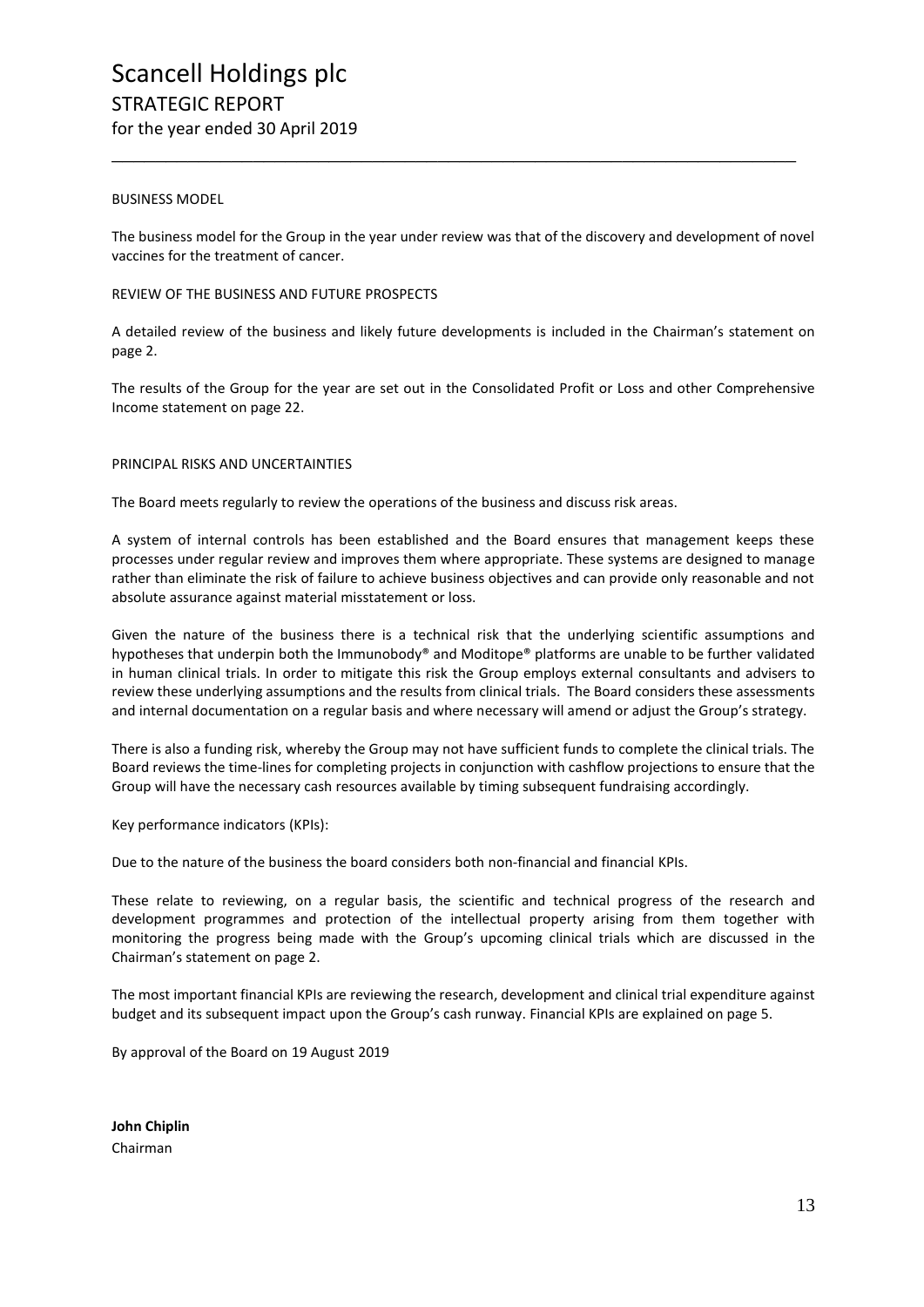The Directors submit their report and financial statements of Scancell Holdings plc for the year ended 30 April 2019. Scancell Holdings plc is registered in England and Wales and is quoted on the AIM market.

\_\_\_\_\_\_\_\_\_\_\_\_\_\_\_\_\_\_\_\_\_\_\_\_\_\_\_\_\_\_\_\_\_\_\_\_\_\_\_\_\_\_\_\_\_\_\_\_\_\_\_\_\_\_\_\_\_\_\_\_\_\_\_

### RESULTS AND DIVIDENDS

The Group's results for the year ended 30 April 2019 are shown in the consolidated profit or loss and other comprehensive income statement on page 22. No dividends will be distributed for the year.

### FUTURE DEVELOPMENT AND RESEARCH AND DEVELOPMENTS

A detailed review is included in the Chairman's statement on page 2.

### DIRECTORS AND THEIR INTERESTS

The members of the Board, who have served during the financial year are detailed below. Their interests in the shares of the Group at 30 April 2019 and 2018 are set out below

|                           | 30 April 2019 |                            | 30 April 2018 |                            |
|---------------------------|---------------|----------------------------|---------------|----------------------------|
|                           | Owned         | Jointly owned <sup>1</sup> | Owned         | Jointly owned <sup>1</sup> |
| Dr J Chiplin              | 2,000,000     | Nil                        | 2,000,000     | Nil                        |
| <b>Prof L G Durrant</b>   | 1,665,783     | 8,773,960                  | 1,665,783     | 8,773,960                  |
| Dr M G W Frohn            | 58,823        | Nil                        | 58,823        | Nil                        |
| Dr R M Goodfellow         | 258,823       | 6,343,840                  | 258,823       | 6,343,840                  |
| Ms Kate Cornish-Bowden    | 103,823       |                            | 103,823       |                            |
| (resigned 31 August 2018) |               |                            |               |                            |
| Dr S E Adams              | 61,918        | Nil                        | 58,823        | Nil                        |
| Dr A Lewis                | Nil           | Nil                        | Nil           | Nil                        |
| Dr C Holloway             | Nil           | Nil                        | Nil           | Nil                        |

<sup>1</sup> These shares are jointly owned with the Trustees of the Scancell Employee Benefit Trust which was established in July 2007.

Following the year-end, Mr Martin Diggle was appointed a Director on 18 June 2019.

In addition, the Directors have been granted share options in Scancell Holdings plc as outlined in the Directors' Remuneration report. Further details of all options outstanding, including those issued to employees, and fair value calculations can be found in note 16 to the Accounts.

### SUBSTANTIAL SHAREHOLDINGS

The Directors have been notified, or are aware of, the following interests in 3% or more of the ordinary share capital of the Company (excluding Directors) at 16 August 2019 are:

|                          | Ordinary shares at 0.1p each |            |  |
|--------------------------|------------------------------|------------|--|
|                          | Number                       | Percentage |  |
| Vulpes Life Science Fund | 77.559.311                   | 16.67%     |  |
| Calculus Capital         | 49,844,165                   | 10.71%     |  |

### STRUCTURE OF THE COMPANY'S CAPITAL

The Company's share capital is traded on the AIM market and comprises a single class of ordinary shares of 0.1 pence, each carrying one voting right and all ranking equally with each other. At 30 April 2019 387,796,556 shares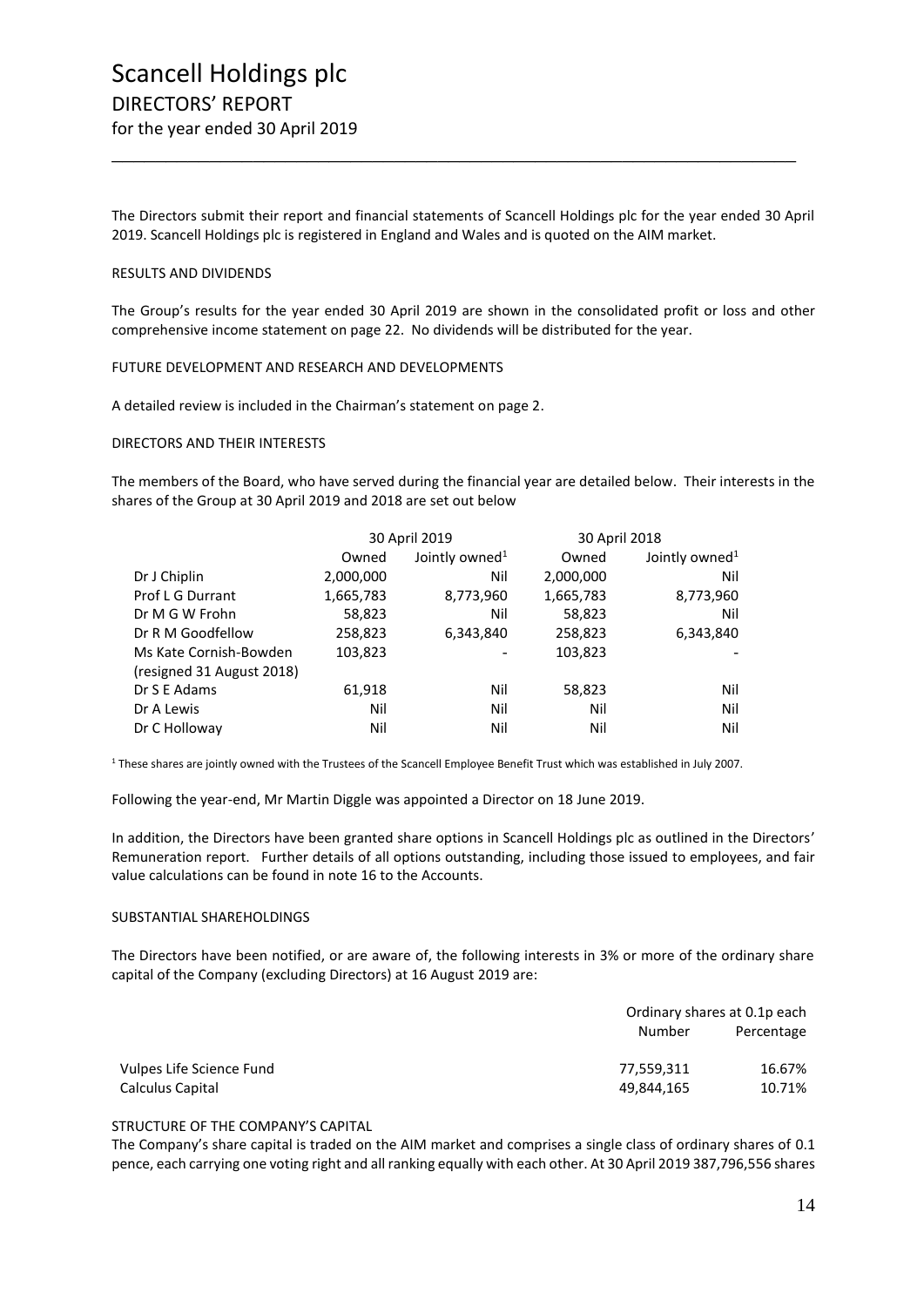were allotted and fully paid. On 13 June 2019 the Company raised £3,877,965 by a subscription for ordinary shares from Vulpes Life Sciences Fund at a price of 5p per share. The total issued share capital at 16 August 2019 is 465,355,867 ordinary shares.

\_\_\_\_\_\_\_\_\_\_\_\_\_\_\_\_\_\_\_\_\_\_\_\_\_\_\_\_\_\_\_\_\_\_\_\_\_\_\_\_\_\_\_\_\_\_\_\_\_\_\_\_\_\_\_\_\_\_\_\_\_\_\_

Details of employee share option schemes are set out in Note 16 to the financial statements. Participants in employee share schemes have no voting or other rights in respect of the shares subject to their awards until the options are exercised, at which time the shares rank *pari passu* in all respects with shares already in issue.

### DIRECTORS' INDEMNITY

The Directors and officers of the Company are insured against any claims arising against them for any wrongful act in their capacity as a Director, officer or employee of the Company, subject to the terms and conditions of the policy.

### DIRECTORS' RESPONSIBILITIES IN RESPECT OF THE FINANCIAL STATEMENTS

The Directors are responsible for preparing the annual strategic report, the Directors' report and the financial statements in accordance with applicable law and regulations.

Company law requires the Directors to prepare financial statements for each financial year. Under that law the Directors have elected to prepare the Group and Company financial statements in accordance with International Financial Reporting Standards (IFRSs) as adopted by the European Union. Under company law the Directors must not approve the financial statements unless they are satisfied that they give a true and fair view of the state of affairs of the Group and Company and of the profit or loss of the Group and Company for that period. The Directors are also required to prepare financial statements in accordance with the rules of the London Stock Exchange for companies trading securities on AIM.

In preparing these financial statements, the Directors are required to:

- select suitable accounting policies and then apply them consistently;
- make judgements and accounting estimates that are reasonable and prudent;
- state whether they have been prepared in accordance with IFRSs as adopted by the European Union, subject to any material departures disclosed and explained in the financial statements;
- prepare the financial statements on the going concern basis unless it is inappropriate to presume that the company will continue in business.

The Directors are responsible for keeping adequate accounting records that are sufficient to show and explain the Company's transactions and disclose with reasonable accuracy at any time the financial position of the Company and enable them to ensure that the financial statements comply with the requirements of the Companies Act 2006. They are also responsible for safeguarding the assets of the Company and hence for taking reasonable steps for the prevention and detection of fraud and other irregularities.

### *Website publication*

The Directors are responsible for ensuring the annual report and the financial statements are made available on a website. Financial statements are published on the Company's website in accordance with legislation in the United Kingdom governing the preparation and dissemination of financial statements, which may vary from legislation in other jurisdictions. The maintenance and integrity of the Company's website is the responsibility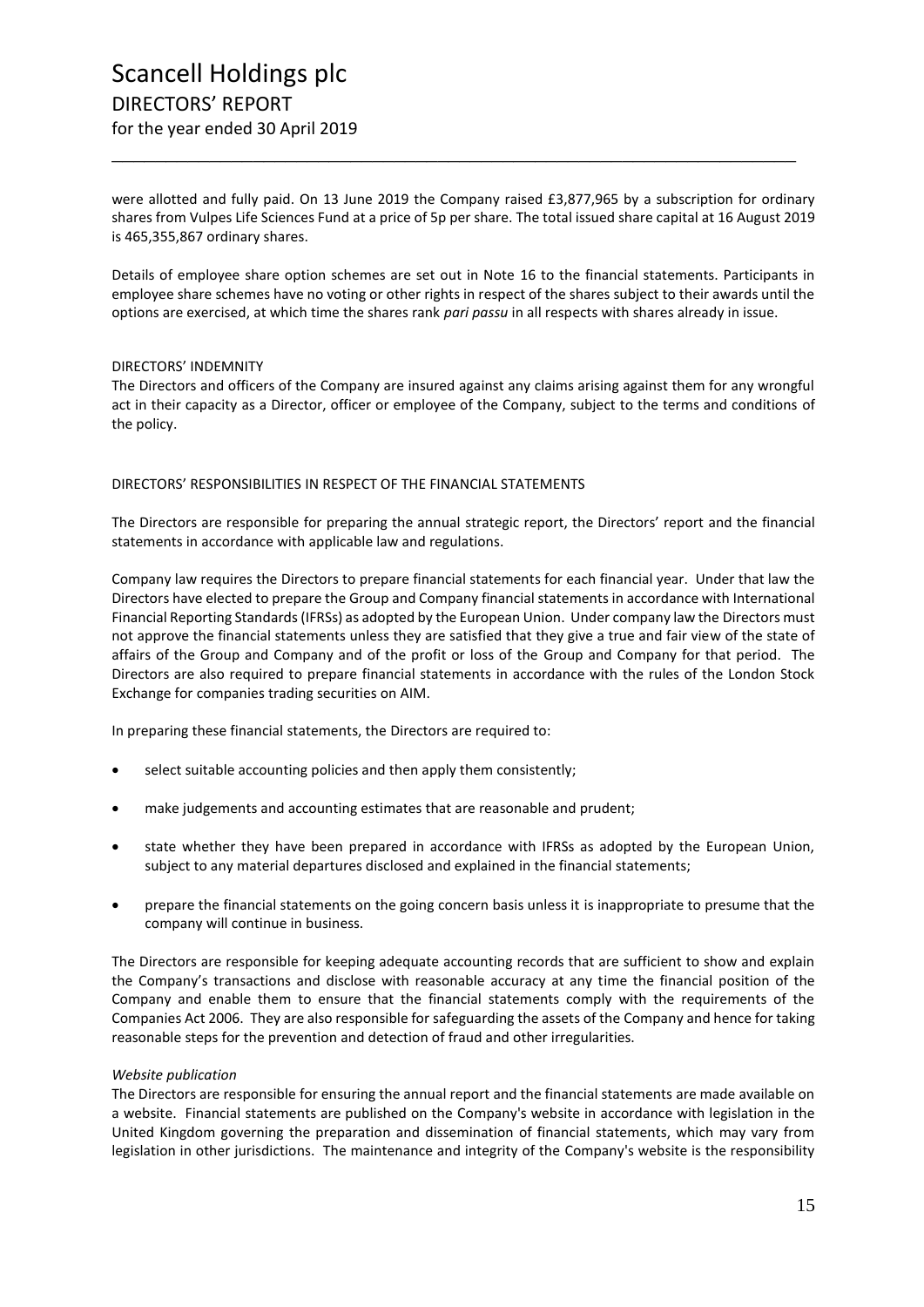of the Directors. The Directors' responsibility also extends to the ongoing integrity of the financial statements contained therein.

\_\_\_\_\_\_\_\_\_\_\_\_\_\_\_\_\_\_\_\_\_\_\_\_\_\_\_\_\_\_\_\_\_\_\_\_\_\_\_\_\_\_\_\_\_\_\_\_\_\_\_\_\_\_\_\_\_\_\_\_\_\_\_

### STATEMENT AS TO DISCLOSURE OF INFORMATION TO AUDITORS

The Directors who were in office on the date of approval of these financial statements have confirmed, as far as they are aware, that there is no relevant audit information (as defined by section 418 of the Companies Act 2006) of which the auditors are unaware. Each of the Directors have confirmed that they have taken all the steps that they ought to have taken as Directors in order to make themselves aware of any relevant audit information and to establish that it has been communicated to the auditor.

### SUBSEQUENT EVENTS

On 13 June 2019 Vulpes Life Sciences Fund subscribed for 77,559,311 ordinary shares at 5p each which raised £3,877,966. This new investment capital increases funds available to advance The Company's product pipeline and, in particular, the transition of our lead Moditope® platform asset Modi-1 into the clinic.

### GOING CONCERN

The Board of Directors determine the appropriate basis for preparing the consolidated financial statements and consider whether the Company and Group have sufficient financial resources to continue operating for at least a year from the date of approval of the financial statements.

Detailed cashflow projections are prepared and reviewed by the Board on a regular basis. Having considered the cash projections, the post year end bank receipts and the working capital requirements of the Company and Group, including the timings of expenditure surrounding the manufacture of SCIB1, Modi-1 and the commencement of clinical trials, the Board has a reasonable expectation that sufficient resources are available to enable the Company and the Group to continue in operation for at least twelve months from the date of approval of these financial statements. Following this review, the Board concluded that the financial statements should continue to be prepared using the going concern basis.

### AUDITORS

During the year, Champion Accountants LLP resigned as auditors of the company and confirmed that there were no circumstances connected with their resignation which they consider should be brought to the attention of members or creditors of the Company.

The Board appointed BDO LLP ("BDO") as the Company's independent auditor for the financial year ending 30 April 2019. The appointment of BDO for the financial year ending 30 April 2020 will be subject to approval by the Company's shareholders at the Annual General Meeting

By approval of the Board on 19 August 2019

**John Chiplin** Chairman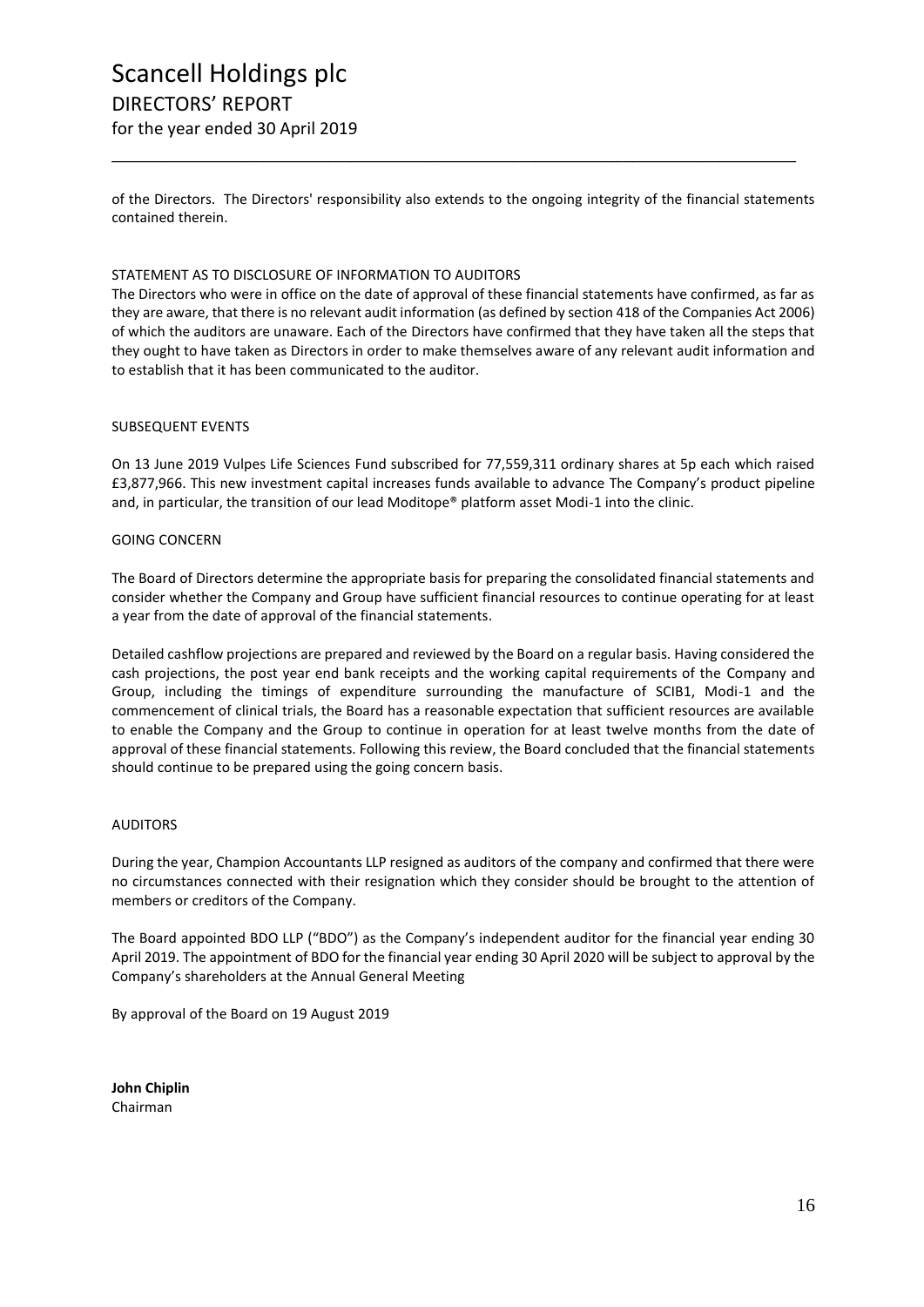### **Opinion**

We have audited the financial statements of Scancell Holdings plc (the 'Parent Company') and its subsidiaries (the 'Group') for the year ended 30 April 2019 which comprise the consolidated profit or loss and other comprehensive income statement, the consolidated and company statements of financial position, the consolidated and company cash flow statement, the consolidated and company statement of changes in equity and notes to the financial statements, including a summary of significant accounting policies.

The financial reporting framework that has been applied in the preparation of the Group and the Parent financial statements is applicable law and International Financial Reporting Standards (IFRSs) as adopted by the European Union and, as regards the Parent Company financial statements, as applied in accordance with the provisions of the Companies Act 2006.

In our opinion:

- the financial statements give a true and fair view of the state of the Group's and of the Parent Company's affairs as at 30 April 2019 and of the Group's loss for the year then ended;
- the Group financial statements have been properly prepared in accordance with IFRSs as adopted by the European Union;
- the Parent Company financial statements have been properly prepared in accordance with IFRSs as adopted by the European Union and as applied in accordance with the provisions of the Companies Act 2006; and
- the financial statements have been prepared in accordance with the requirements of the Companies Act 2006.

### **Basis for opinion**

We conducted our audit in accordance with International Standards on Auditing (UK) (ISAs (UK)) and applicable law. Our responsibilities under those standards are further described in the Auditor's responsibilities for the audit of the financial statements section of our report. We are independent of the Group and the Parent Company in accordance with the ethical requirements that are relevant to our audit of the financial statements in the UK, including the FRC's Ethical Standard as applied to listed entities, and we have fulfilled our other ethical responsibilities in accordance with these requirements. We believe that the audit evidence we have obtained is sufficient and appropriate to provide a basis for our opinion.

### **Conclusions relating to going concern**

We have nothing to report in respect of the following matters in relation to which the ISAs (UK) require us to report to you where:

- the Directors' use of the going concern basis of accounting in the preparation of the financial statements is not appropriate; or
- the Directors have not disclosed in the financial statements any identified material uncertainties that may cast significant doubt about the Group's or the Parent Company's ability to continue to adopt the going concern basis of accounting for a period of at least twelve months from the date when the financial statements are authorised for issue.

### **Key audit matters**

Key audit matters are those matters that, in our professional judgment, were of most significance in our audit of the financial statements of the current period and include the most significant assessed risks of material misstatement (whether or not due to fraud) that we identified including those which had the greatest effect on: the overall audit strategy, the allocation of resources in the audit; and directing the efforts of the engagement team. These matters were addressed in the context of our audit of the financial statements as a whole, and in forming our opinion thereon, and we do not provide a separate opinion on these matters.

### **Key audit matter impacting the parent company financial statements only**

### *Intercompany receivable: impairment review*

As at 30 April 2019, the company held a £26.9m intercompany receivable from Scancell Limited, as set out in note B of the parent company financial statement disclosure.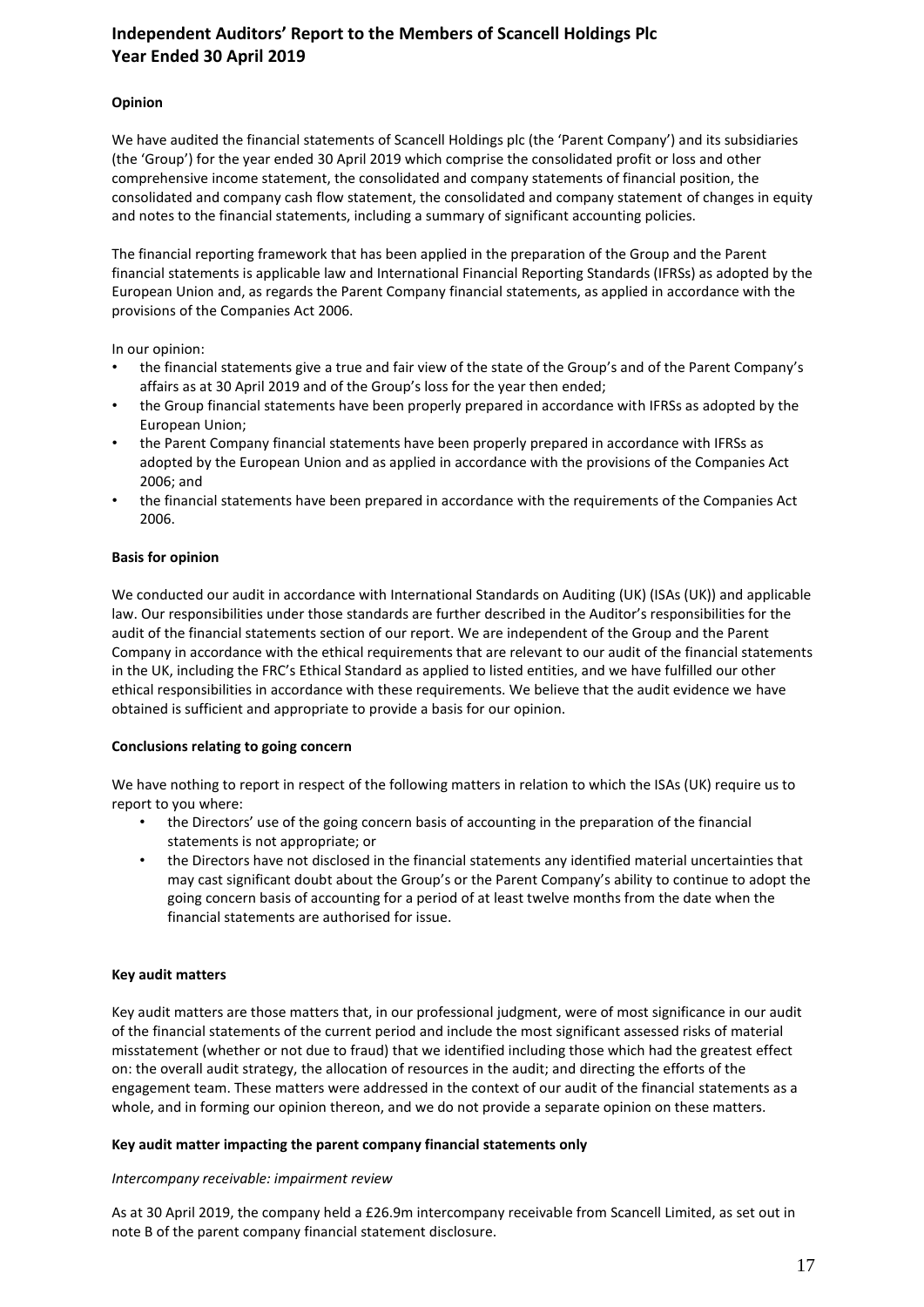### Intercompany receivable

Under IFRS9, management have assessed the recoverable amount of the intercompany receivable by estimating future cash flows of estimated future net revenues relating to current drug and vaccine product technologies. These revenues were then discounted to present value. Under IFRS9 a lifetime expected credit loss model is required to assess the likelihood of at least 3 different potential financial scenarios that the group may face. The scenarios calculated by management included a best case scenario, a worst case scenario and two blended outcome scenarios. Management assessed that under all scenarios the intercompany balance is deemed recoverable. It is recognised that there is inherent uncertainty in estimating the timing and extent of future cash flows of a drug development company, however each scenario's cash flow calculation was risk adjusted appropriately. This is disclosed within the key sources of estimation and uncertainty disclosure in note 1 of the accounting policies.

How We Addressed the Key Audit Matter in the Audit

### Intercompany receivable

We challenged the impairment review of the intercompany receivable, disclosed in note 1 of the accounting policies and note B of the company only disclosures, through assessing the appropriateness of the key assumptions including:

- The scale of the market opportunities, i.e. market penetration with reference to third party sources such as medical journals and publicly available information in respect of the structure and quantum of transactions involving similar assets; and
- The risk weighting of estimated future cash flows verifying through third party sources, that these weighting of likelihood of success are in line with third party industry sources.
- The revenue assumptions with reference to third party sources to confirm the inputs into the revenue calculation, including revenue projections and royalties using publicly available data.
- The cost assumptions discussing and challenging assumptions through analysis and review of costs incurred to date compared to expected future costs.
- We challenged management on their assumptions that there is a remote probability of failure to settle the intercompany balance, by checking alternative drug development opportunities.

The IFRS9 lifetime expected credit loss model (ECL) assumptions were reviewed by the audit team by reference to the above impairment review work performed. The mechanics and overall ECL model was reviewed by BDO's professional valuations team.

We have also performed sensitivity analysis to test whether a reasonably possible change could result in an impairment under both ECL model as referenced above.

We have considered the adequacy of the IFRS9 disclosures in the financial statements relating to the Board's assessment.

Based on our procedures we noted no exceptions and found management's key assumptions to be within a reasonable range. We reviewed the IFRS 9 disclosure as per note 1 of the financial statements and concluded that the disclosures are appropriate.

### **Key audit matter impacting the group and subsidiary company financial statements only**

### *Research and development: agreement accounting*

Collaboration, licensing and other partnering agreements can have accounting complexity in terms of the nature of services, licenses or other arrangements provided, and the related consideration paid. The Group is not yet revenue generating, however has entered into numerous agreements in the current and prior years which give rise to various financial obligations, which include both potential IFRS 15 implications and the potential for undisclosed liabilities.

A significant portion of research and development expenditure arises through the Subsidiary Company outsourcing research to third parties. At the year end management are required to calculate the associated accruals and prepayments based on the progress of the research contracts versus the amounts billed to date. Those accruals and prepayments are disclosed in notes 10 and 11 to the financial statements.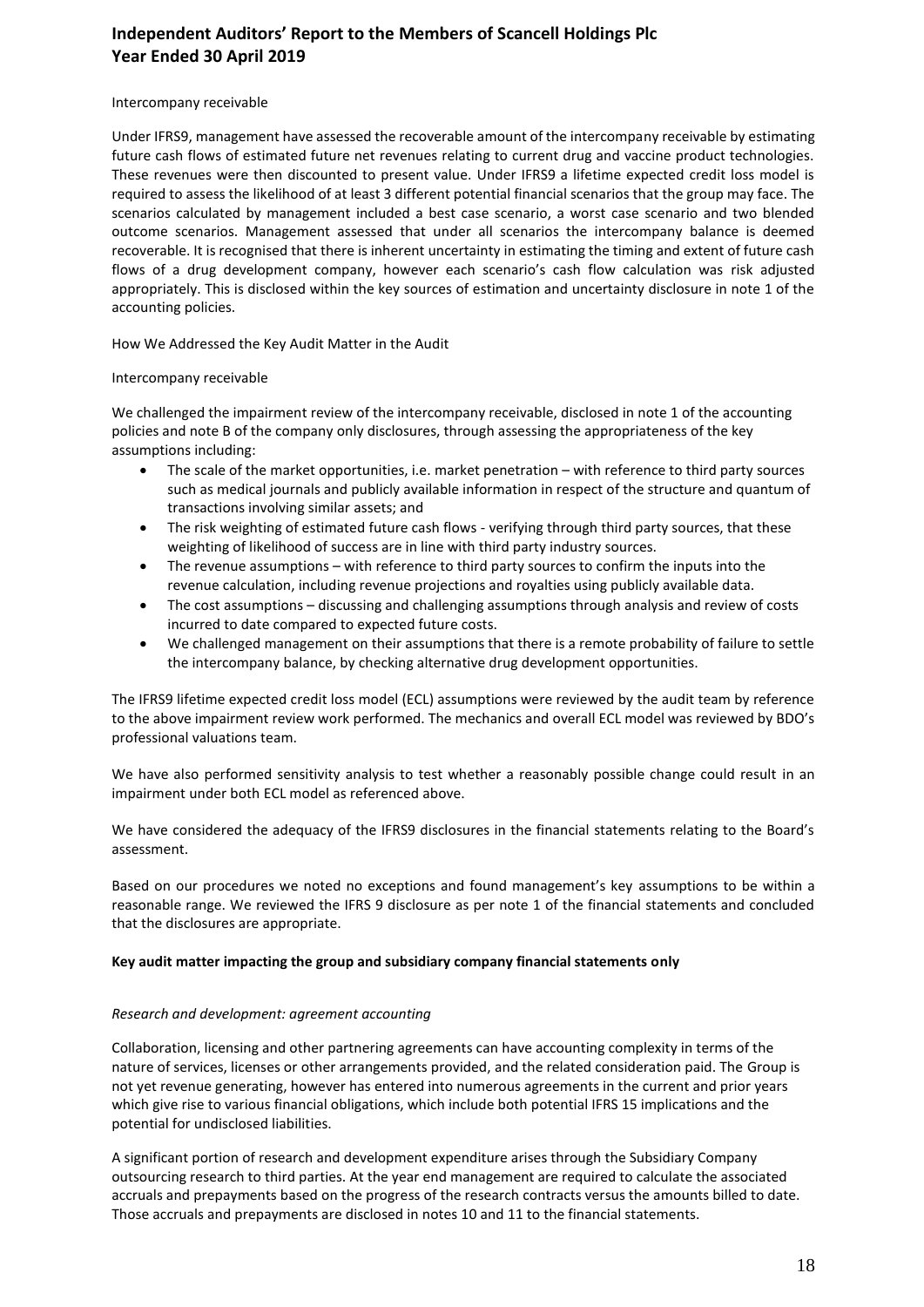Due to the nature of clinical trials, drug manufacturing processes and general research it is often difficult to estimate the length of time a particular trial or research process is going to take.

As a result it can be difficult for Scancell Holdings plc to measure what costs have been incurred in relation to outsourced research manufacturing at a particular point in time and as such, based on billings received, whether project accruals and prepayments recorded are reasonably estimated. Our audit risk is focused on whether the relevant expenditure has been appropriately included in the income statement and whether prepayments and accruals are appropriately calculated and recognised. The initial risk also considered whether any contracts existed which would give rise to current IFRS 15 revenue disclosures. As such, agreement accounting as a whole is considered a key audit matter as it impacts multiple disclosure and balances within the financial statements.

How We Addressed the Key Audit Matter in the Audit

We have reviewed the key terms of all ongoing third party research agreements and confirmed that related costs have been appropriately recorded in the financial statements and that there are no IFRS 15 revenue implications. We have assessed these contracts for the relevant financial accounting and reporting implications for costs, including assessing the disclosure of future contracted commitments.

For a selected sample of project costs relating to research and development expenditure we obtained the underlying contracts and verified the basis of which management had recognised costs, assessing the assumptions used and recalculating those costs when required. We obtained managements calculation of the accrual or prepayment and verified the mathematical formulae.

We verified the completeness of management's calculation of the accruals and prepayments position by testing a sample of invoices received pre year-end to ensure that these have been included in management's prepayment calculations. We also performed detailed post year end invoice and payment testing to ensure invoices were appropriately accrued at the year end.

Based on our work, we noted no significant issues on the accuracy of revenue recognition, project costs relating to research and development expenses accruals and prepayments recorded for the year.

### **Our application of materiality**

Group Materiality: £210,000 (2018: £48,000).

Parent Company materiality: £190,000 (2018: £48,000).

Our group materiality was based upon 3% of the loss before tax for the year (2018: 1% of expenditure for the year). We consider losses before tax to be one of the principal considerations for members of the company in assessing the financial performance of the group.

The audit of Scancell Limited was performed to a materiality calculated on the same basis as that of the group, while materiality for Scancell Holdings plc, as the holding company, was total asset based using a basis of 1% which was capped at 90% of group materiality.

We apply the concept of materiality both in planning and performing our audit, and in evaluating the effect of misstatements. We consider materiality to be the magnitude by which misstatements, including omissions, could influence the economic decisions of reasonable users that are taken on the basis of the financial statements. In order to reduce to an appropriately low level the probability that any misstatements exceed materiality, we use a lower materiality level, performance materiality, to determine the extent of testing needed.

Importantly, misstatements below these levels will not necessarily be evaluated as immaterial as we also take account of the nature of identified misstatements, and the particular circumstances of their occurrence, when evaluating their effect on the financial statements as a whole.

Performance materiality was set at 65% of the above materiality levels. In setting the level of performance materiality we considered a number of factors including the expected total value of known and likely misstatements based on past experience and other factors.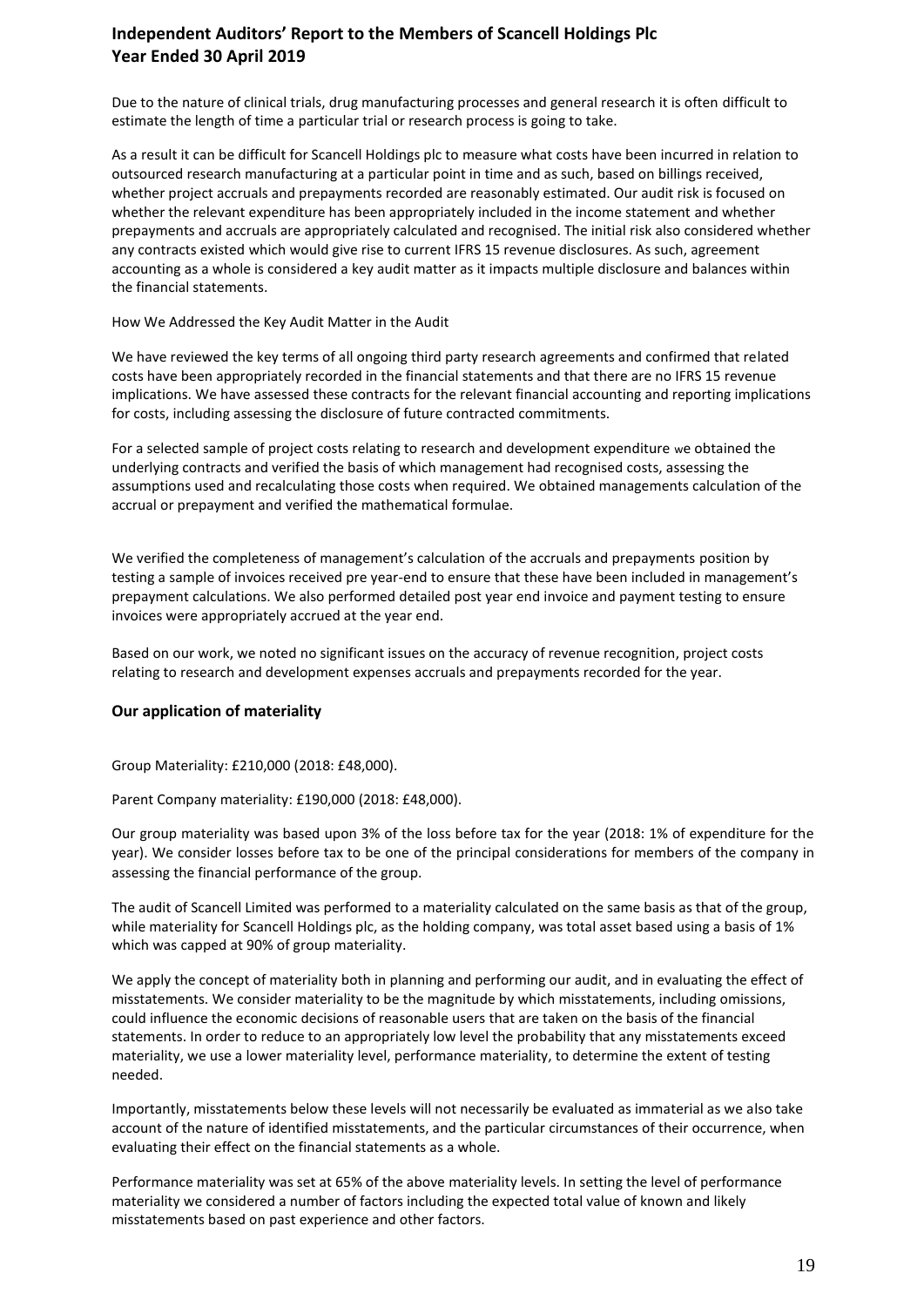Where financial information from the two components was audited separately, component materiality levels were set for this purpose at a lower level of £190,000.

We agreed with the audit committee that we would report to the committee all individual audit differences identified during the course of our audit in excess of £8,000 (2018: £1,000). We also agreed to report differences below these thresholds that, in our view, warranted reporting on qualitative grounds.

### **An overview of the scope of our audit**

Our audit approach is risk based. We tailored the scope of our audit to ensure that we performed enough work to be able to give an opinion on the financial statements as a whole, taking into account the structure of the group and the company, the accounting processes and controls, and the industry in which they operate. The group comprises Scancell Holdings plc and Scancell Limited (both based in UK) and full scope audits were undertaken by BDO LLP.

### **Other information**

The Directors are responsible for the other information. The other information comprises the information included in the Report and consolidated financial statements, other than the financial statements and our auditor's report thereon. Our opinion on the financial statements does not cover the other information and, except to the extent otherwise explicitly stated in our report, we do not express any form of assurance conclusion thereon.

In connection with our audit of the financial statements, our responsibility is to read the other information and, in doing so, consider whether the other information is materially inconsistent with the financial statements or our knowledge obtained in the audit or otherwise appears to be materially misstated. If we identify such material inconsistencies or apparent material misstatements, we are required to determine whether there is a material misstatement in the financial statements or a material misstatement of the other information. If, based on the work we have performed, we conclude that there is a material misstatement of the other information, we are required to report that fact. We have nothing to report in this regard.

### **Opinions on other matters prescribed by the Companies Act 2006**

In our opinion, based on the work undertaken in the course of the audit:

- the information given in the strategic report and the Directors' report for the financial year for which the financial statements are prepared is consistent with the financial statements; and
- the strategic report and the Directors' report have been prepared in accordance with applicable legal requirements.

### **Matters on which we are required to report by exception**

In the light of the knowledge and understanding of the Group and the Parent Company and its environment obtained in the course of the audit, we have not identified material misstatements in the strategic report or the Directors' report.

We have nothing to report in respect of the following matters in relation to which the Companies Act 2006 requires us to report to you if, in our opinion:

- adequate accounting records have not been kept, or returns adequate for our audit have not been received from branches not visited by us; or
- the Parent Company financial statements are not in agreement with the accounting records and returns; or
- certain disclosures of Directors' remuneration specified by law are not made; or
- we have not received all the information and explanations we require for our audit.

### **Responsibilities of Directors**

As explained more fully in the Directors' responsibilities in respect of the financial statements, the Directors are responsible for the preparation of the financial statements and for being satisfied that they give a true and fair view, and for such internal control as the Directors determine is necessary to enable the preparation of financial statements that are free from material misstatement, whether due to fraud or error.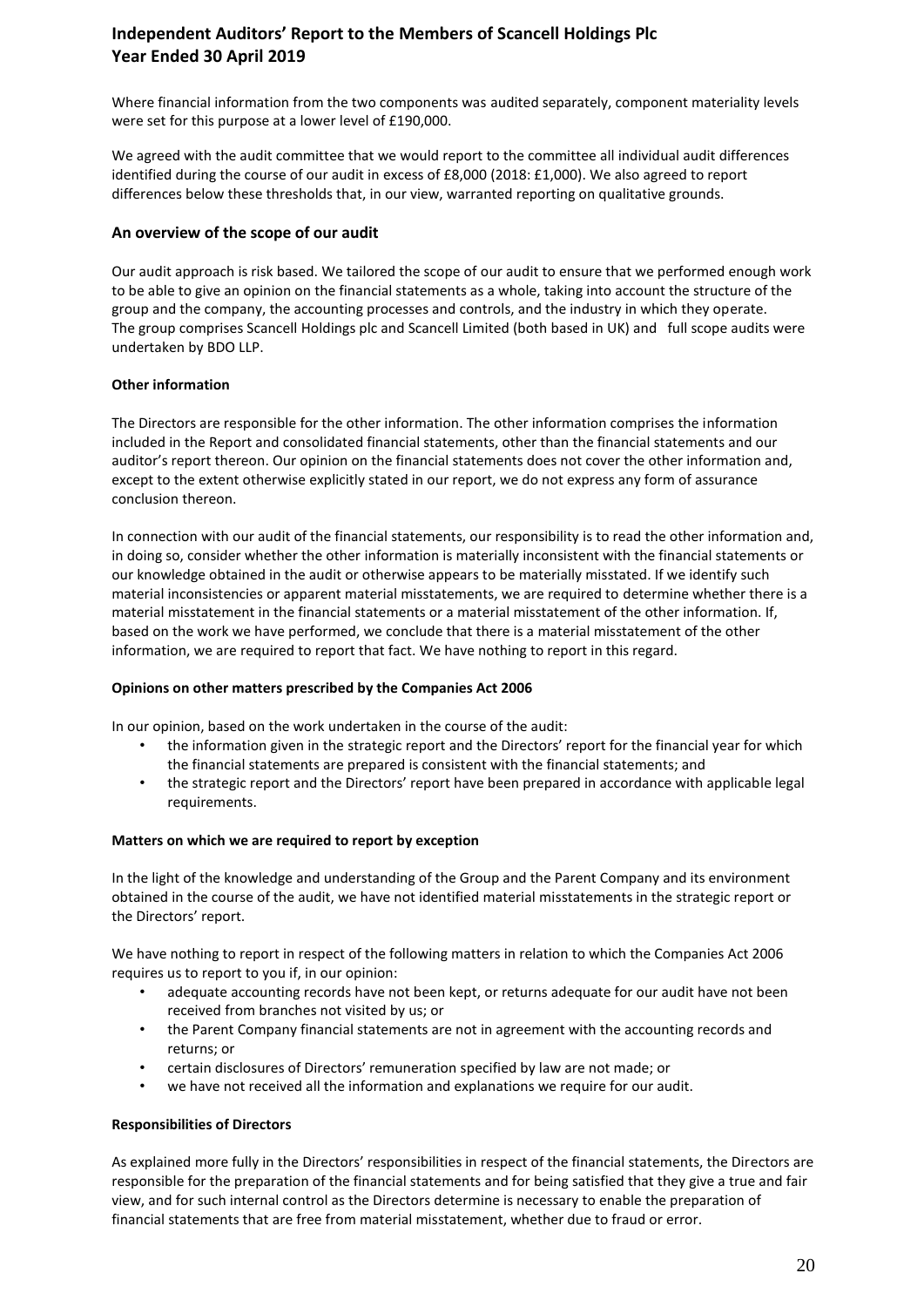In preparing the financial statements, the Directors are responsible for assessing the Group's and the Parent Company's ability to continue as a going concern, disclosing, as applicable, matters related to going concern and using the going concern basis of accounting unless the Directors either intend to liquidate the Group or the Parent Company or to cease operations, or have no realistic alternative but to do so.

### **Auditor's responsibilities for the audit of the financial statements**

Our objectives are to obtain reasonable assurance about whether the financial statements as a whole are free from material misstatement, whether due to fraud or error, and to issue an auditor's report that includes our opinion. Reasonable assurance is a high level of assurance, but is not a guarantee that an audit conducted in accordance with ISAs (UK) will always detect a material misstatement when it exists.

Misstatements can arise from fraud or error and are considered material if, individually or in the aggregate, they could reasonably be expected to influence the economic decisions of users taken on the basis of these financial statements.

A further description of our responsibilities for the audit of the financial statements is located on the Financial Reporting Council's website: [www.frc.org.uk/auditorsresponsibilities.](http://www.frc.org.uk/auditorsresponsibilitities) This description forms part of our auditor's report.

### **Use of our report**

This report is made solely to the Parent Company's members, as a body, in accordance with Chapter 3 of Part 16 of the Companies Act 2006. Our audit work has been undertaken so that we might state to the Parent Company's members those matters we are required to state to them in an auditor's report and for no other purpose. To the fullest extent permitted by law, we do not accept or assume responsibility to anyone other than the Parent Company and the Parent Company's members as a body, for our audit work, for this report, or for the opinions we have formed.

**Ian Oliver** (Senior Statutory Auditor) For and on behalf of BDO LLP, Statutory Auditor Reading UK Date 19 August 2019

BDO LLP is a limited liability partnership registered in England and Wales (with registered number OC305127).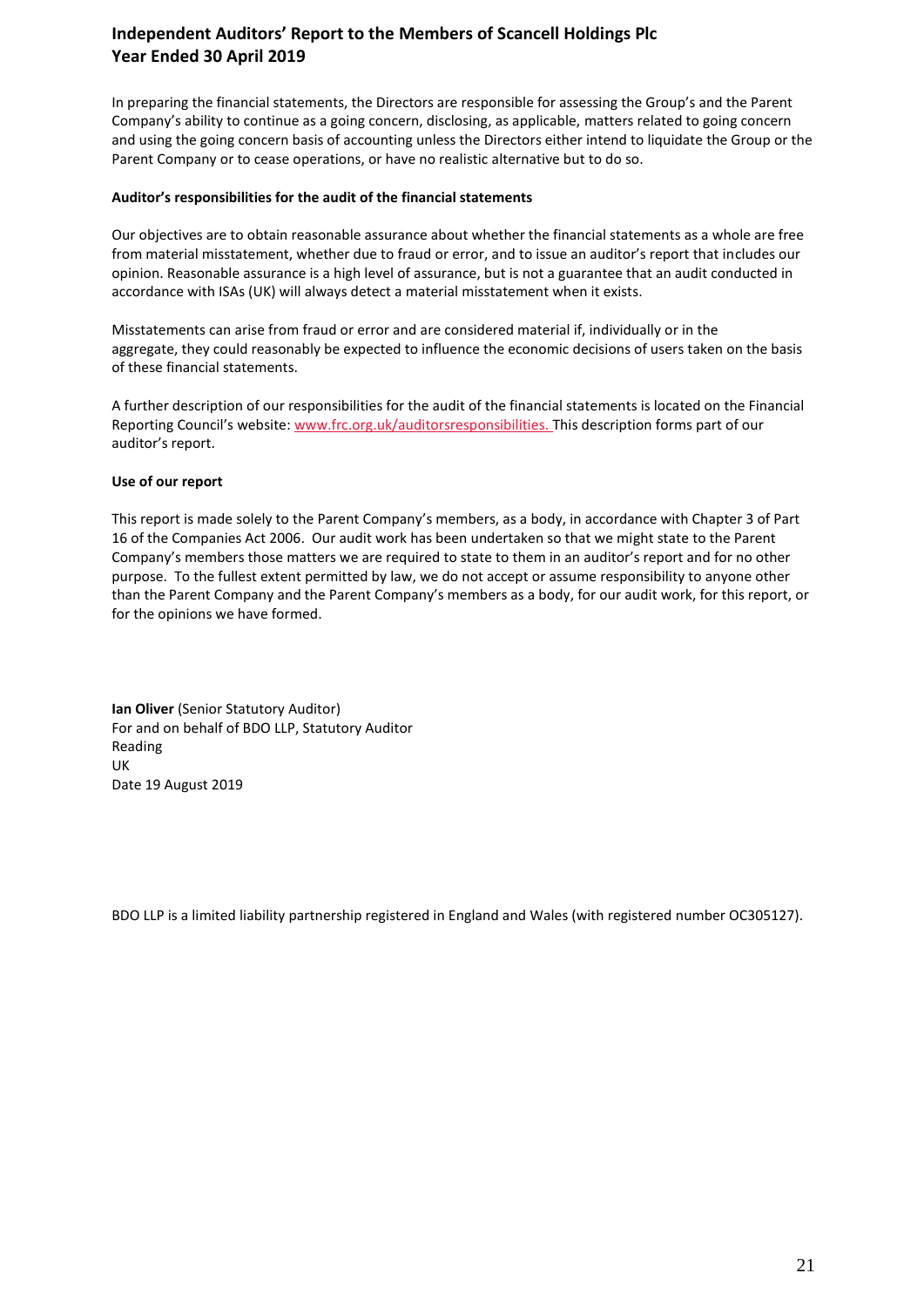CONSOLIDATED PROFIT OR LOSS AND OTHER COMPREHENSIVE INCOME STATEMENT

for the year ended 30 April 2019

|                                                  | <b>Notes</b> | 2019<br>£     | 2018<br>£     |
|--------------------------------------------------|--------------|---------------|---------------|
| Development expenses                             |              | (4, 151, 950) | (2,855,264)   |
| Administrative expenses                          |              | (2,577,062)   | (2,086,536)   |
| <b>OPERATING LOSS</b>                            | 3            | (6,729,012)   | (4,941,800)   |
| Interest receivable and similar income           |              | 15,002        | 2,753         |
| <b>LOSS BEFORE TAXATION</b>                      |              | (6,714,010)   | (4,939,047)   |
| Taxation                                         | 5            | 1,086,523     | 744,538       |
| LOSS FOR THE YEAR AND TOTAL COMPREHENSIVE INCOME |              | (5,627,487)   | (4, 194, 509) |

| LOSS PER ORDINARY SHARE (pence) | 4 |         |         |
|---------------------------------|---|---------|---------|
| Continuing                      |   |         |         |
| <b>Basic</b>                    |   | (1.45p) | (1.34p) |
| <b>Diluted</b>                  |   | (1.45p) | (1.34p) |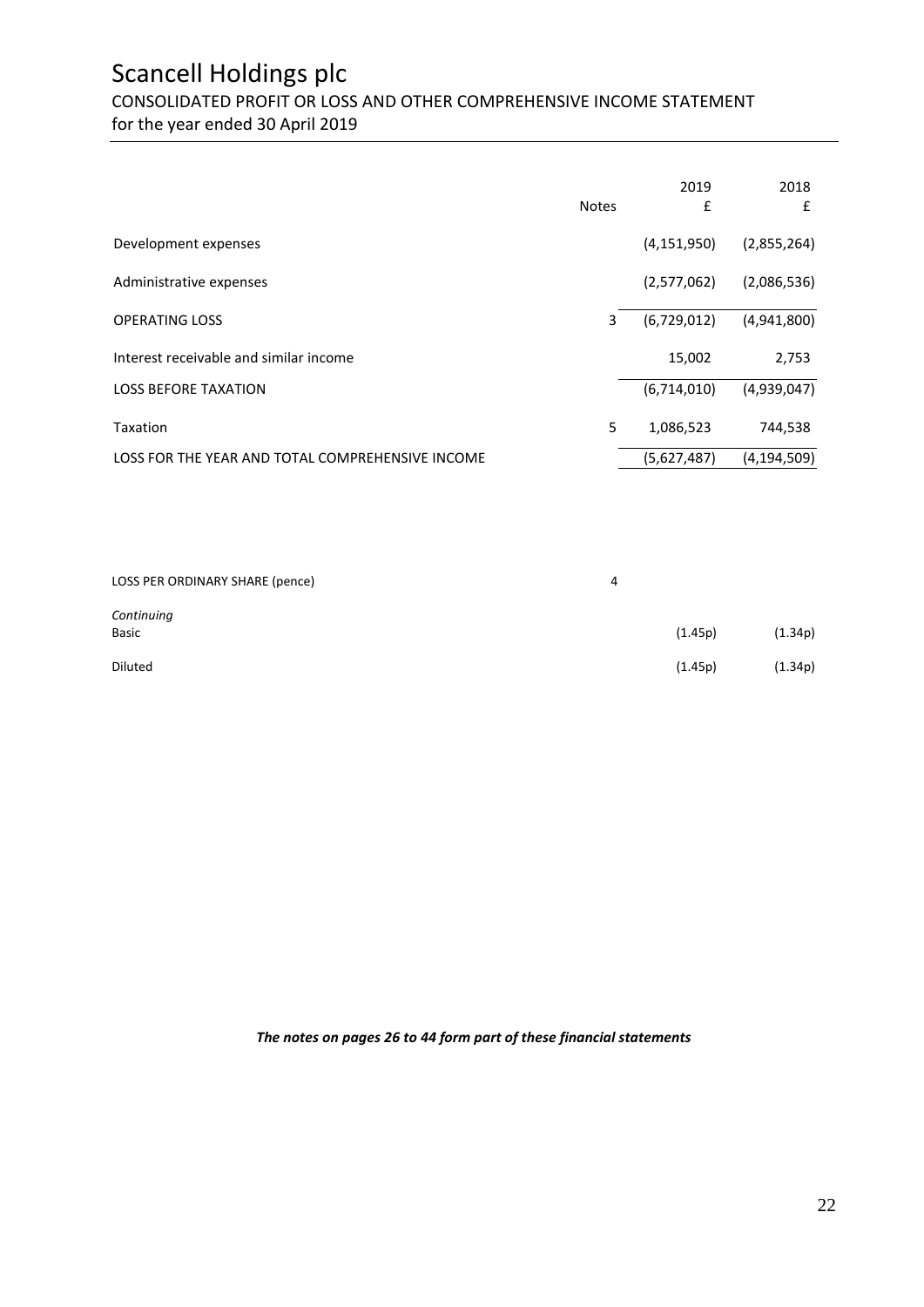### Scancell Holdings plc (Company Number: 06564638) CONSOLIDATED STATEMENT OF FINANCIAL POSITION As at 30 April 2019

|                                          |    | 2019<br>£             | 2018<br>£             |
|------------------------------------------|----|-----------------------|-----------------------|
| <b>ASSETS</b>                            |    |                       |                       |
| Non-current assets                       |    |                       |                       |
| Plant and machinery                      | 8  | 58,514                | 76,910                |
| Goodwill                                 | 9  | 3,415,120             | 3,415,120             |
|                                          |    | 3,473,634             | 3,492,030             |
| Current assets                           |    |                       |                       |
| Trade and other receivables              | 10 | 677,614               | 97,304                |
| <b>Taxation receivable</b>               | 5  | 1,831,061             | 744,538               |
| Cash and cash equivalents                |    | 4,559,949             | 10,303,168            |
|                                          |    | 7,068,624             | 11,145,010            |
| <b>TOTAL ASSETS</b>                      |    | 10,542,258            | 14,637,040            |
| <b>LIABILITIES</b>                       |    |                       |                       |
| <b>Current Liabilities</b>               |    |                       |                       |
| Trade and other payables                 | 11 | (1,205,410)           | (696,090)             |
| <b>TOTAL LIABILITIES</b>                 |    | (1, 205, 410)         | (696,090)             |
|                                          |    |                       |                       |
| <b>NET ASSETS</b>                        |    | 9,336,848             | 13,940,950            |
|                                          |    |                       |                       |
| SHAREHOLDERS' EQUITY                     |    |                       |                       |
| Called up share capital<br>Share premium | 12 | 387,797<br>34,638,688 | 374,469<br>33,374,624 |
| Share option reserve                     |    | 381,562               | 635,569               |
| Profit and loss account                  |    | (26,071,199)          | (20, 443, 712)        |
|                                          |    |                       |                       |
| TOTAL SHAREHOLDERS' EQUITY               |    | 9,336,848             | 13,940,950            |
|                                          |    |                       |                       |

These financial statements were approved by the Directors and authorised for issue on 19 August 2019 and are signed on their behalf by:

**John Chiplin** Director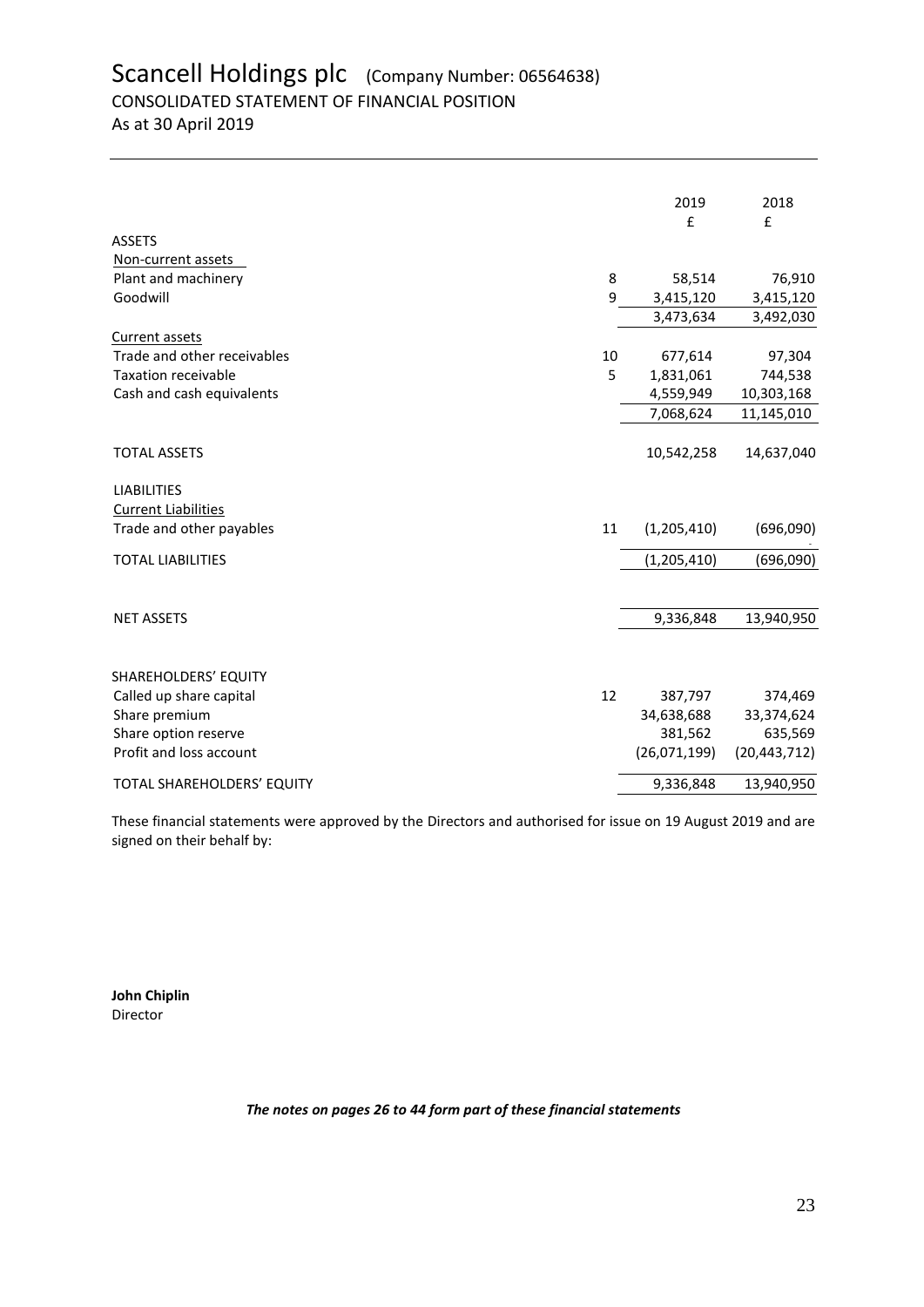## CONSOLIDATED STATEMENT OF CHANGES IN EQUITY

for the year ended 30 April 2019

|                                                                           | <b>Share</b> | <b>Share</b> | <b>Share</b> | <b>Retained</b> |               |
|---------------------------------------------------------------------------|--------------|--------------|--------------|-----------------|---------------|
|                                                                           | Capital      | Premium      | Option       | <b>Earnings</b> | <b>Total</b>  |
|                                                                           | £            | £            | £            | £               | £             |
| Balance 1st May 2017                                                      | 261,558      | 21,785,295   | 701,675      | (16, 249, 203)  | 6,499,325     |
| Share issue                                                               | 112,911      | 12,426,409   |              |                 | 12,539,320    |
| Expenses of issue<br>Loss for the year and<br>other comprehensive         |              | (837,080)    |              |                 | (837,080)     |
| income                                                                    |              |              |              | (4, 194, 509)   | (4, 194, 509) |
| Share option credit                                                       |              |              | (66, 106)    |                 | (66, 106)     |
| Balance 30 April 2018                                                     | 374,469      | 33,374,624   | 635,569      | (20, 443, 712)  | 13,940,950    |
| Share issue                                                               | 10,143       | 1,206,998    |              |                 | 1,217,141     |
| Expenses of issue                                                         |              | (83,057)     |              |                 | (83,057)      |
| Exercise of share options<br>Loss for the year and<br>other comprehensive | 3,185        | 140,123      |              |                 | 143,308       |
| income                                                                    |              |              |              | (5,627,487)     | (5,627,487)   |
| Share option credit                                                       |              |              | (254,007)    |                 | (254,007)     |
| Balance 30 April 2019                                                     | 387,797      | 34,638,688   | 381,562      | (26,071,199)    | 9,336,848     |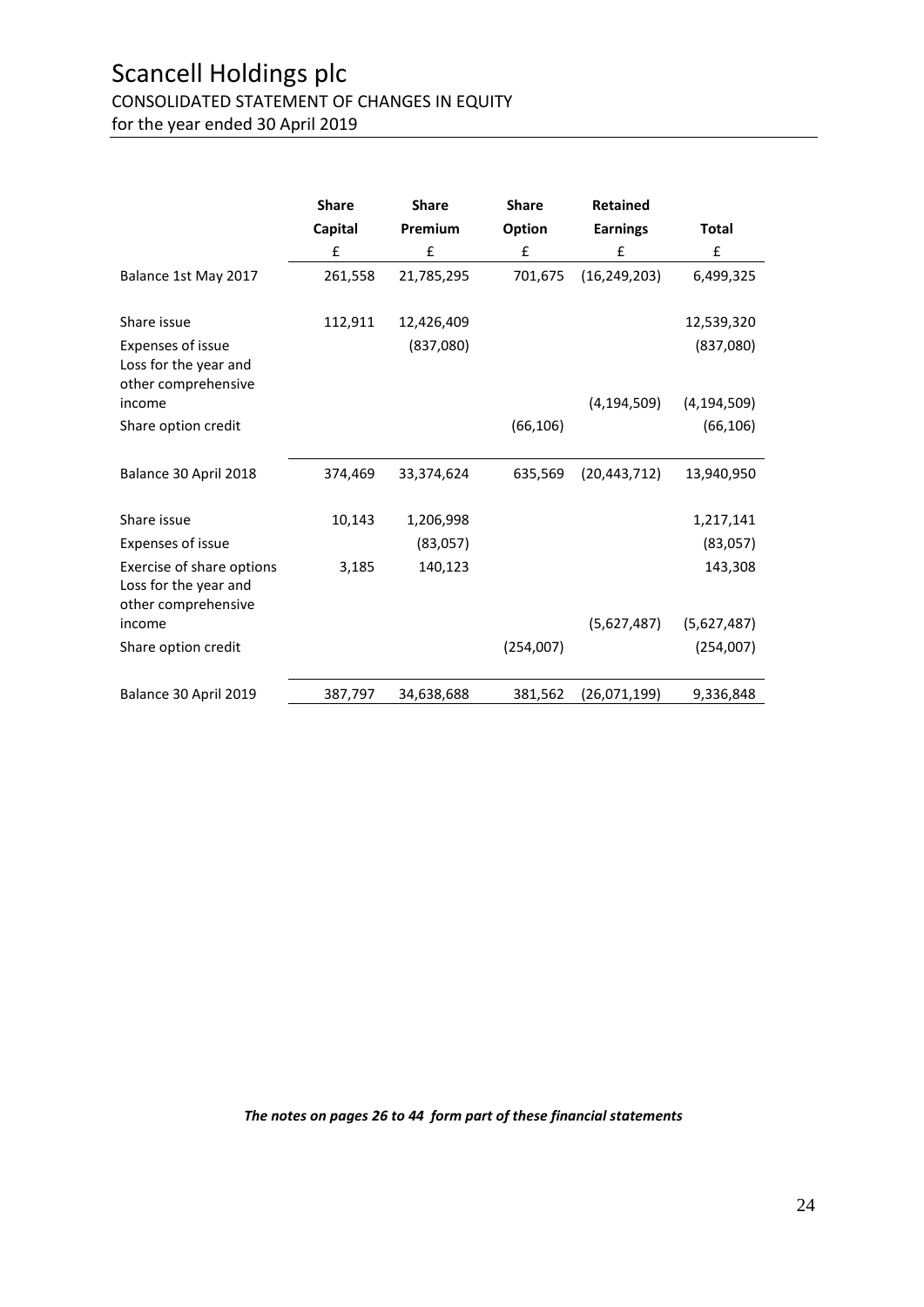### CONSOLIDATED CASH FLOW STATEMENT

for the year ended 30 April 2019

|                                                              | 2019<br>£   | 2018<br>£   |
|--------------------------------------------------------------|-------------|-------------|
| Cash flows from operating activities                         |             |             |
| (Loss) before tax                                            | (6,714,010) | (4,939,047) |
| Adjustments for:                                             |             |             |
| Finance income                                               | (15,002)    | (2,753)     |
| Depreciation                                                 | 21,060      | 27,612      |
| Share-based payment credit                                   | (254,007)   | (66, 106)   |
| Cash flows from operations before changes in working capital | (6,961,959) | (4,980,294) |
| (increase)/Decrease in amounts receivable                    | (580, 307)  | 4,499       |
| Increase in amounts payable                                  | 509,317     | 164,211     |
| Cash used in operations                                      | (7,032,949) | (4,811,584) |
| Tax credits received                                         |             | 748,837     |
| Net cash used in operating activities                        | (7,032,949) | (4,062,747) |
| <b>Investing activities</b>                                  |             |             |
| Purchase of tangible fixed assets                            | (2,664)     | (11, 413)   |
| Finance income                                               | 15,002      | 2,753       |
| Net cash generated from investing activities                 | 12,338      | (8,660)     |
| <b>Financing activities</b>                                  |             |             |
| Proceeds from issue of share capital                         | 1,217,141   | 12,539,320  |
| Expenses of share issue                                      | (83,057)    | (837,080)   |
| Exercise of share options                                    | 143,308     |             |
| Net cash generated from financing activities                 | 1,277,392   | 11,702,240  |
| Net (decrease)/increase in cash and cash equivalents         | (5,743,219) | 7,630,833   |
| Cash and cash equivalents at beginning of the year           | 10,303,168  | 2,672,335   |
| Cash and cash equivalents at end of the year                 | 4,559,949   | 10,303,168  |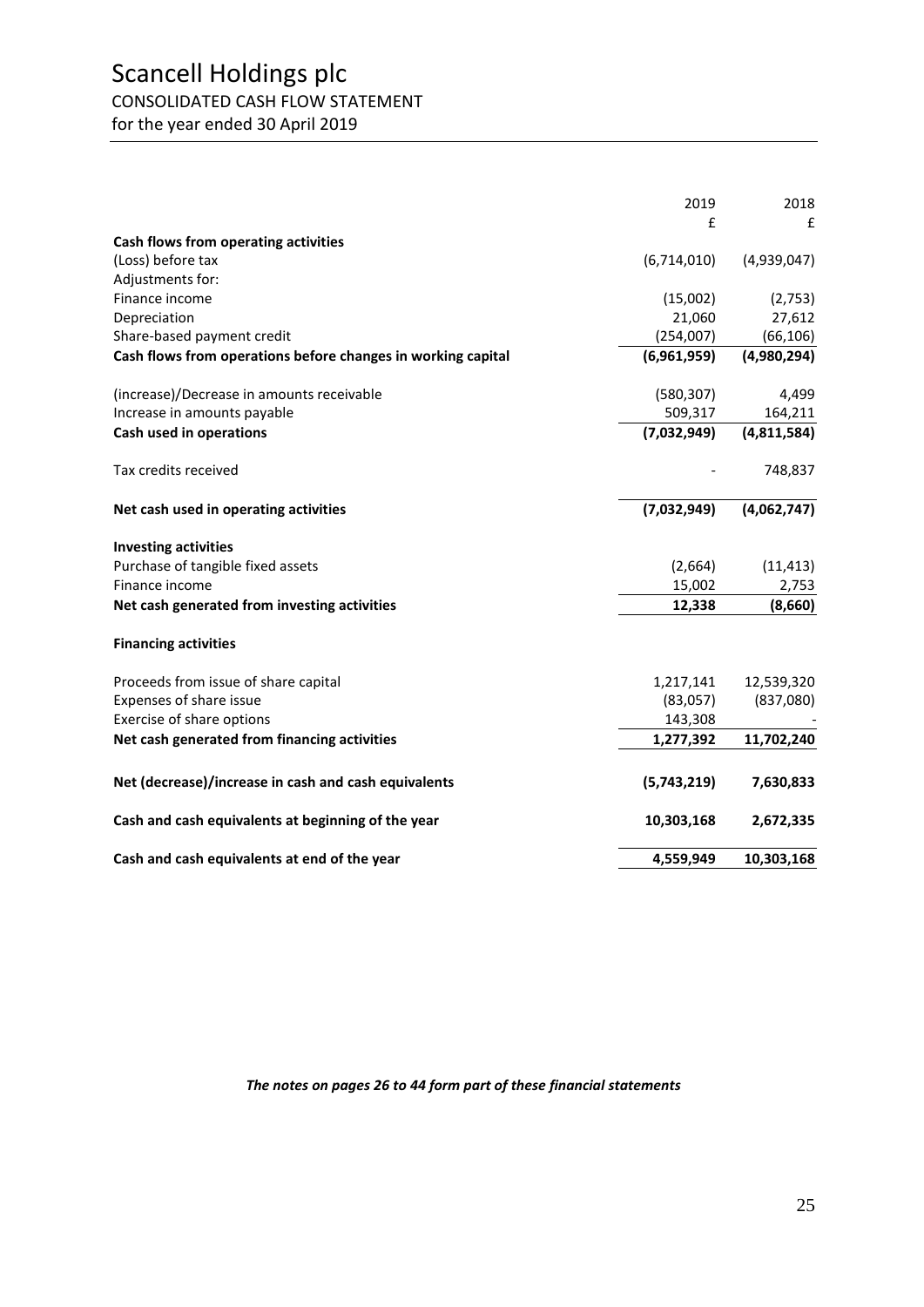## Scancell Holdings plc NOTES TO THE CONSOLIDATED FINANCIAL STATEMENTS for the year ended 30 April 2019

### 1 ACCOUNTING POLICIES

### *Statutory Information*

Scancell Holdings plc is a public company, limited by shares, registered and domiciled and incorporated in England and Wales. The address of its registered trading office is John Eccles House, Robert Robinson Avenue, Oxford Science Park, Oxford, OX4 4GP*.*

### *Basis of Preparation*

These financial statements were approved by the Board of Directors on 19 August 2019

The financial statements have been prepared on the going concern basis on the grounds that the Directors have reviewed the funding available and the Group's cash flow forecast and are content that, following the issue of shares since the year end which raised £3.9m net proceeds, sufficient resources are available to enable the Group to continue in operation for at least twelve months from the date of approval of these financial statements.

These financial statements have been prepared in accordance with International Financial Reporting Standards ('IFRS'), as adopted by the European Union, and with those parts of the Companies Act 2006 applicable to companies reporting under IFRS. Assets and liabilities are initially recognised at historical cost or transaction value unless otherwise stated in the relevant accounting policies below.

The accounting policies adopted are consistent with those of the previous financial year except for the adoption of IFRS 9 and IFRS 15.

The financial statements are presented in sterling which is the functional currency of the Company rounded up to the nearest pound.

As permitted by Section 408(3) of the Companies Act 2006, the Income Statement of the parent Company is not presented with these Financial Statements. The retained profit of the parent Company is shown in the statement of changes in equity.

### *New standards and interpretation*

At the date of authorisation of these financial statements a number of new Standards and Interpretations have been issued but are not yet effective and have not been applied in these financial statements.

The Directors do not believe that the adoption of these Standards and Interpretations would have a material impact on the financial statements of the Group. The Directors anticipate that the adoption of these Standards and Interpretations in future periods will have no material impact on the financial statements of the Group when the relevant standards and interpretations come into effect.

### IFRS 9

The Group adopted IFRS 9 Financial Instruments, which addresses the classification, measurement and derecognition of financial assets and financial liabilities, on 1 May 2018, considering the cumulative impact at this date in assessing whether an adjustment to opening reserves is required. This standard also had no financial impact on either the current or the comparative periods.

### IFRS 15

IFRS 15 Revenue from Contracts with Customers has replaced IAS 18, effective for accounting periods beginning on or after 1 January 2018.

Under the terms of a Clinical Development Partnership, Cancer Research UK will fund and sponsor a UK-based Phase 1/2 clinical trial of SCIB2 in patients with solid tumours, focusing on non-small cell lung cancer (NSCLC) in the first instance. The charity's Centre for Drug Development (CDD) will be responsible for manufacturing the clinical trial supplies of SCIB2, conducting pre-clinical testing, sponsoring and managing the clinical trial, including the clinical trial timelines.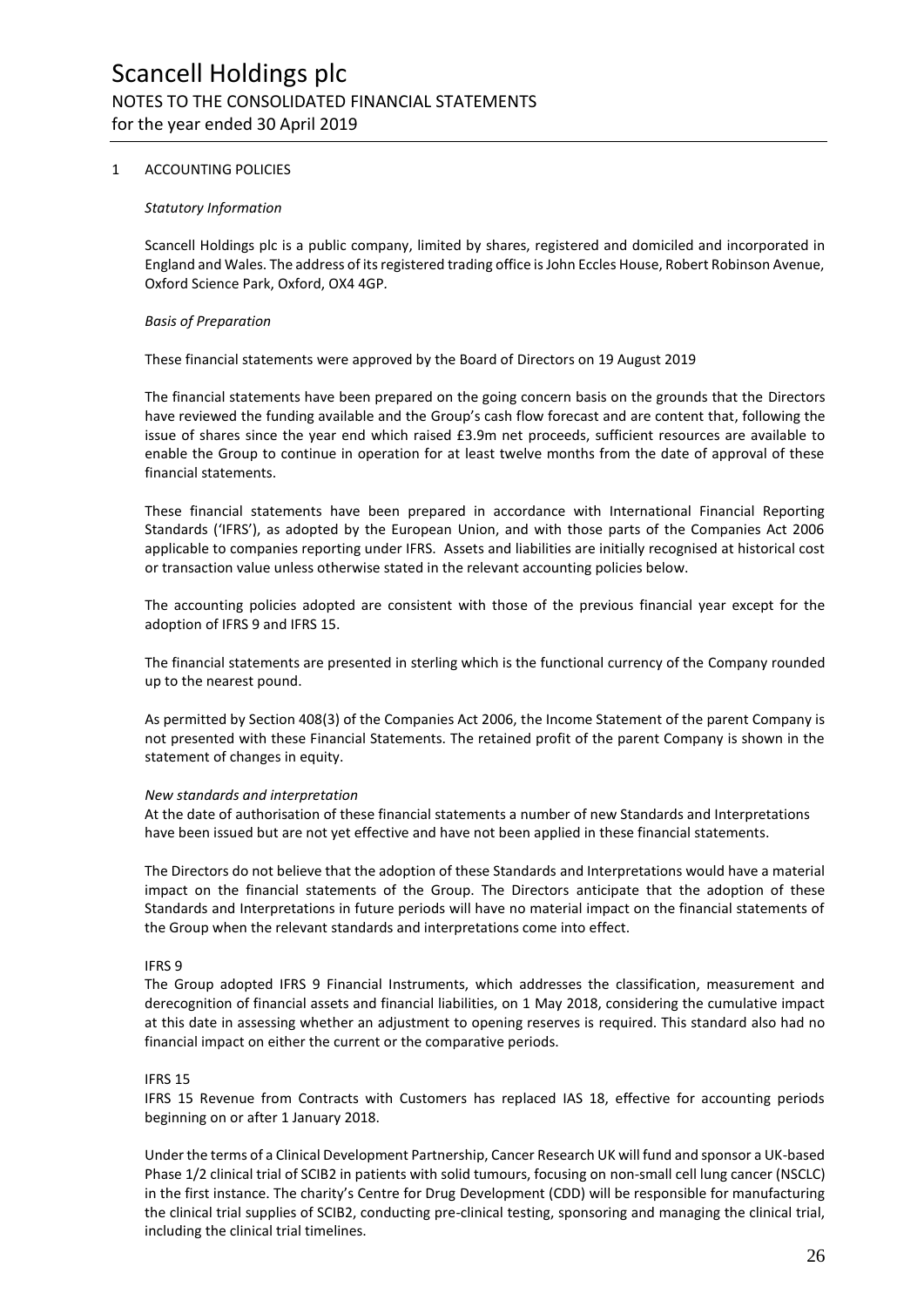Following completion of the Phase 1/2 clinical trial, Scancell will have the option to purchase the rights to the data to support further development of SCIB2 itself. Cancer Research UK will then be entitled to customary clinical development and commercial royalties on future product sales.

If Scancell elects not to exercise the option, Cancer Research UK will retain the right to take the SCIB2 programme forward in all indications. Under this agreement Scancell will be entitled to a portion of future net revenues regarding the commercial exploitation of the vaccine.

The recognition policy for future revenues, which may arise from this agreement, will be considered under IFRS 15, when they arise.

### *New standards and interpretations not applied*

### IFRS 16

There is one major new IFRS issued by the IASB which is mandatory for effective periods beginning on or after 1 January 2019. Under the provisions of IFRS 16 most leases, including the majority of those previously classified as operating leases, will be brought onto the statement of financial position, as both a right-of-use asset and a largely offsetting lease liability. The right-of-use asset and lease liability are both based on the present value of lease payments due over the term of the lease, with the asset being depreciated and the liability increased for the accretion of interest and reduced by lease payments.

The current operating leases disclosed in note 17 are expected to be capitalised upon implementation of IFRS 16. At the transition date there will be right to use assets and a corresponding liability of less than £90k. This amount will be the lease commitment discounted to present value.

### BUSINESS COMBINATIONS

The financial statements consolidate the results the financial statements of the Company and its subsidiary, Scancell Limited. Unrealised gains on transactions between the Company and its subsidiary are eliminated on consolidation. Unrealised losses are also eliminated unless the transaction provides evidence of an impairment of the asset transferred.

The purchase method of accounting is used to account for the acquisition of subsidiaries by the Group since date of transition. The cost of an acquisition is measured as the fair value of the assets given, equity instruments issued and liabilities incurred or assumed at the date of exchange, plus costs directly attributable to the acquisition. Any costs related to the acquisition are expensed in the period in which they are incurred.

Identifiable assets acquired and liabilities and contingent liabilities assumed in a business combination are measured initially at their fair values at the acquisition date. The excess of the cost of the acquisition over the fair value of assets and liabilities is recorded as goodwill. If the cost of the acquisition is less than the fair value of the net assets of the subsidiary acquired the difference is recognised directly in the consolidated profit or loss and other comprehensive income statement.

### Subsidiary:

Scancell Limited is controlled by Scancell Holdings plc. An investor controls an investee when the investor is exposed, or has rights, to variable returns from its involvement with the investee and has the ability to affect those returns through its power over the investee. The financial statements of the subsidiary are included in the consolidated financial statements.

### Acquisitions:

On acquisition, the assets and liabilities of a subsidiary, including identifiable intangible assets, are measured at their fair value at the date of acquisition. Any excess of the cost of acquisition over the fair value of the identifiable net assets acquired is recorded as goodwill. Goodwill is reviewed for impairment annually and any impairment is recognised immediately in the consolidated profit or loss and other comprehensive income statement. Impairment is determined by comparing the recoverable amount of goodwill with its carrying value. For goodwill, the carrying value is compared to the market capitalisation of Scancell Holdings plc, as quoted on AIM at the year end. The recoverable amount is the greater of an asset's value in use or its fair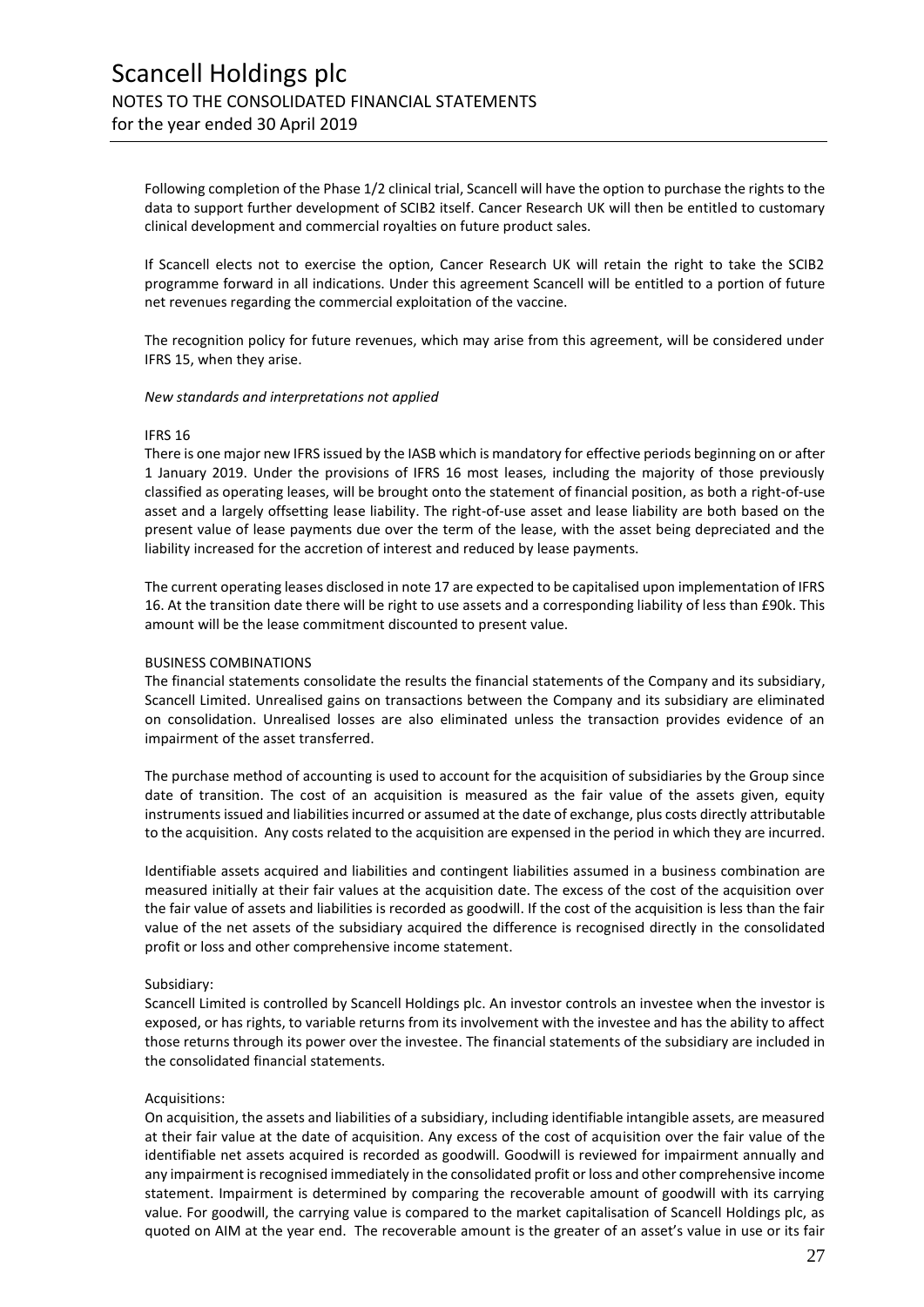value less costs to sell. Where the recoverable amount is less than the carrying value, the asset is considered impaired and is written down through the consolidated profit or loss and other comprehensive income statement to its recoverable amount.

The results and cash flows relating to the business are included in the consolidated accounts from the date of combination.

### IMPAIRMENT OF TANGIBLE AND INTANGIBLE ASSETS

At each balance sheet date, the Group reviews the carrying amounts of its tangible and intangible assets. The group only has goodwill as an intangible asset. Goodwill has an indefinite useful life thus the company is required to test for impairment on intangible assets with indefinite useful lives. For all tangible assets, the group on an annual basis determines whether there is any indication that those assets have suffered an impairment loss. If any such indication exists, the recoverable amount of the asset is estimated in order to determine the extent of the impairment loss (if any). An impairment loss is immediately recognised as an expense, in the consolidated profit or loss and other comprehensive income statement. The recoverable amount is the greater of an asset's value in use or its fair value less costs to sell. Where the recoverable amount is less than the carrying value, the asset is considered impaired and is written down through the consolidated profit or loss and other comprehensive income statement to its recoverable amount less costs to sell.

### EXPENDITURE

All expenditure is accounted for on an accruals basis and is classified under headings that aggregate all costs related to the category of expenditure.

### TANGIBLE FIXED ASSETS

Tangible fixed assets are stated at cost less accumulated depreciation and any accumulated impairment losses.

Depreciation is provided at the following annual rates in order to write off each asset over its estimated useful life

| Plant and machinery | - 25% on reducing balance |
|---------------------|---------------------------|
| Computer Equipment  | -33% on reducing balance  |

### TAXATION

Current tax is provided at amounts expected to be paid (or recovered) using the tax rates and laws that have been enacted or substantively enacted by the balance sheet date.

Deferred tax is recognised in respect of all temporary differences identified at the balance sheet date, except to the extent that the deferred tax arises from the initial recognition of goodwill or the initial recognition of an asset or liability in a transaction which is not a business combination and at the time of the transaction affects neither accounting profit nor taxable profit. Temporary differences are differences between the carrying amount of the Group's assets and liabilities and their tax base.

Deferred tax liabilities may be offset against deferred tax assets within the same taxable entity. Any remaining deferred tax asset is recognised only when, on the basis of all available evidence, it can be regarded as probable that there will be suitable taxation profits, within the same jurisdiction, in the foreseeable future against which the deductible temporary differences can be utilised.

Deferred tax is provided on temporary differences arising in the subsidiary Company except where the timing of reversal of the temporary differences will not reverse in the foreseeable future. Deferred tax is measured at the tax rates that are expected to apply in the period in which the asset is realised or liability settled, based on tax rates and laws that have been enacted substantively by the balance sheet date. Measurement of deferred tax liabilities and assets reflects the tax consequences expected to fall from the manner in which the asset or liability is recovered or settled.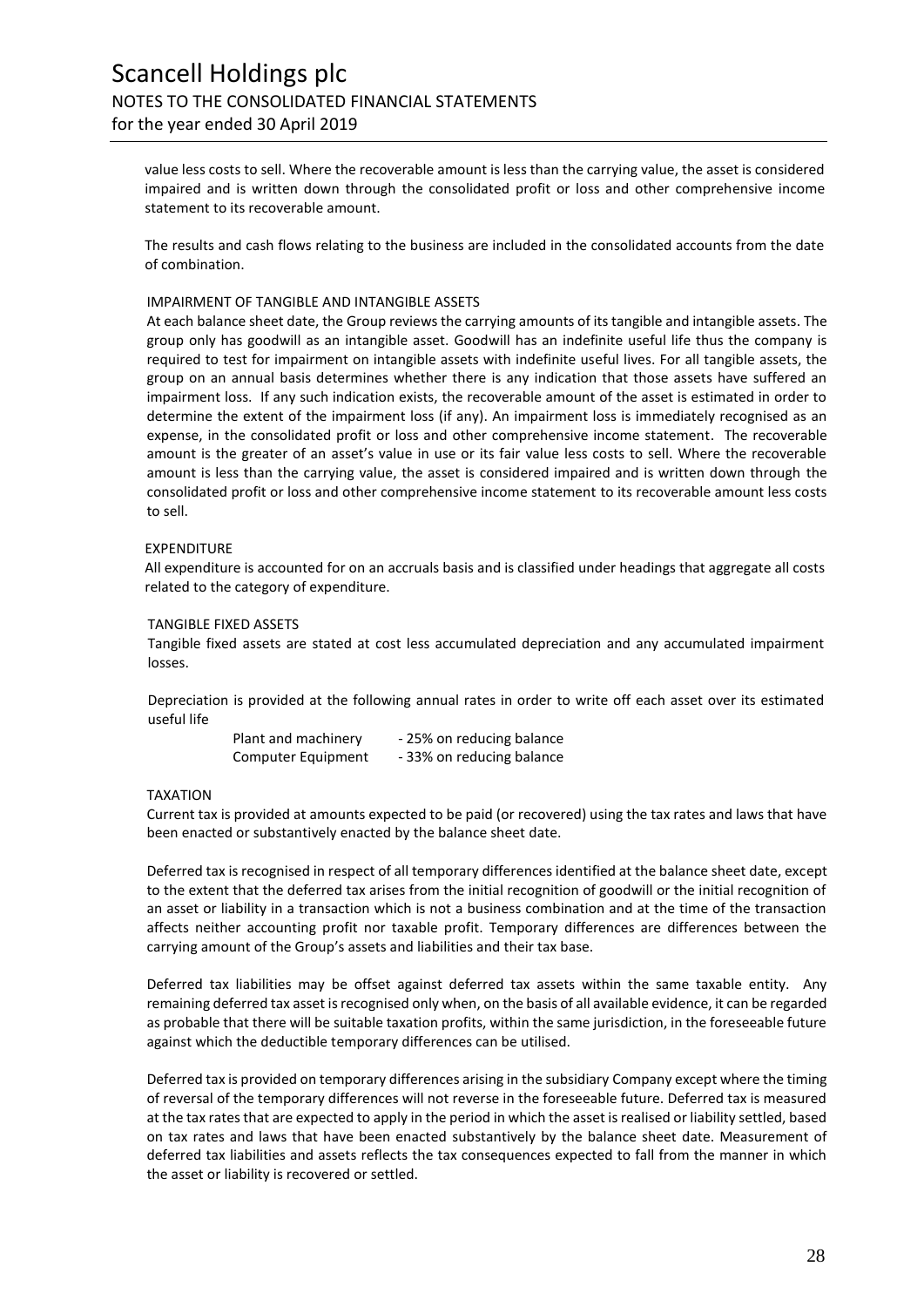### Scancell Holdings plc NOTES TO THE CONSOLIDATED FINANCIAL STATEMENTS for the year ended 30 April 2019

### INVESTMENTS

Investments in subsidiaries are stated at cost less any provisions for impairment. An impairment is recognised when the recoverable amount of the investment is less than the carrying amount.

Investments are presented in Scancell Holdings Plc company figures, not in the consolidated financial statements.

### RESEARCH AND DEVELOPMENT

Expenditure on research and development is written off in the year in which it is incurred.

An internally generated asset arising from the Group's development activities is only recognised if all of the following criteria are met:

- technical feasibility of completing the intangible asset so that it will be available for sale
- intention to complete the intangible asset and use or sell it
- ability to use or sell the intangible asset
- the intangible asset will generate future economic benefit
- resources are available both technically and financially in order to complete the development.

In the case of development projects undertaken by the Group, regulatory and other uncertainties generally mean that such criteria are not met. Where no internally generated intangible asset can be recognised, development expenditure is recognised as an expense in the period in which it is incurred.

### HIRE PURCHASE AND LEASING COMMITMENTS

Rentals paid under operating leases are charged to the profit and loss account on a straight-line basis over the period of the lease. IFRS 16 will impact this in future years.

### FOREIGN CURRENCIES

Foreign currency assets and liabilities are converted to sterling at the rates of exchange ruling at the end of the financial year. Transactions in foreign currencies are converted to sterling at the rates of exchange ruling at the transaction date. All of the resulting exchange differences are recognised in the profit and loss account as they arise.

### CASH AND CASH EQUIVALENTS

Cash includes cash-in-hand and deposits held at call with banks.

### **CREDITORS**

Creditors are recognised when the Company has a present obligation resulting from a past event that will probably result in the transfer of funds to a third party and the amount to be settled can be reliably measured or estimated.

### INTER-COMPANY LOAN

The inter-company loan from Scancell Holdings plc to its subsidiary, Scancell Limited, is recorded at cost, is interest free and has no repayment terms. This loan is eliminated in preparing the consolidated financial statements.

### EQUITY

Equity comprises the following:

- Share capital represents the nominal value of equity shares.
- Share premium represents the excess over nominal value of the fair value of consideration received for equity shares, net of expenses of the share issue.
- Retained earnings include all current and prior period results as disclosed in the consolidated profit or loss and other comprehensive income statement.
- **EXECT** Share-based payment reserve is the corresponding entry to the expense arising from equitysettled share-based payments.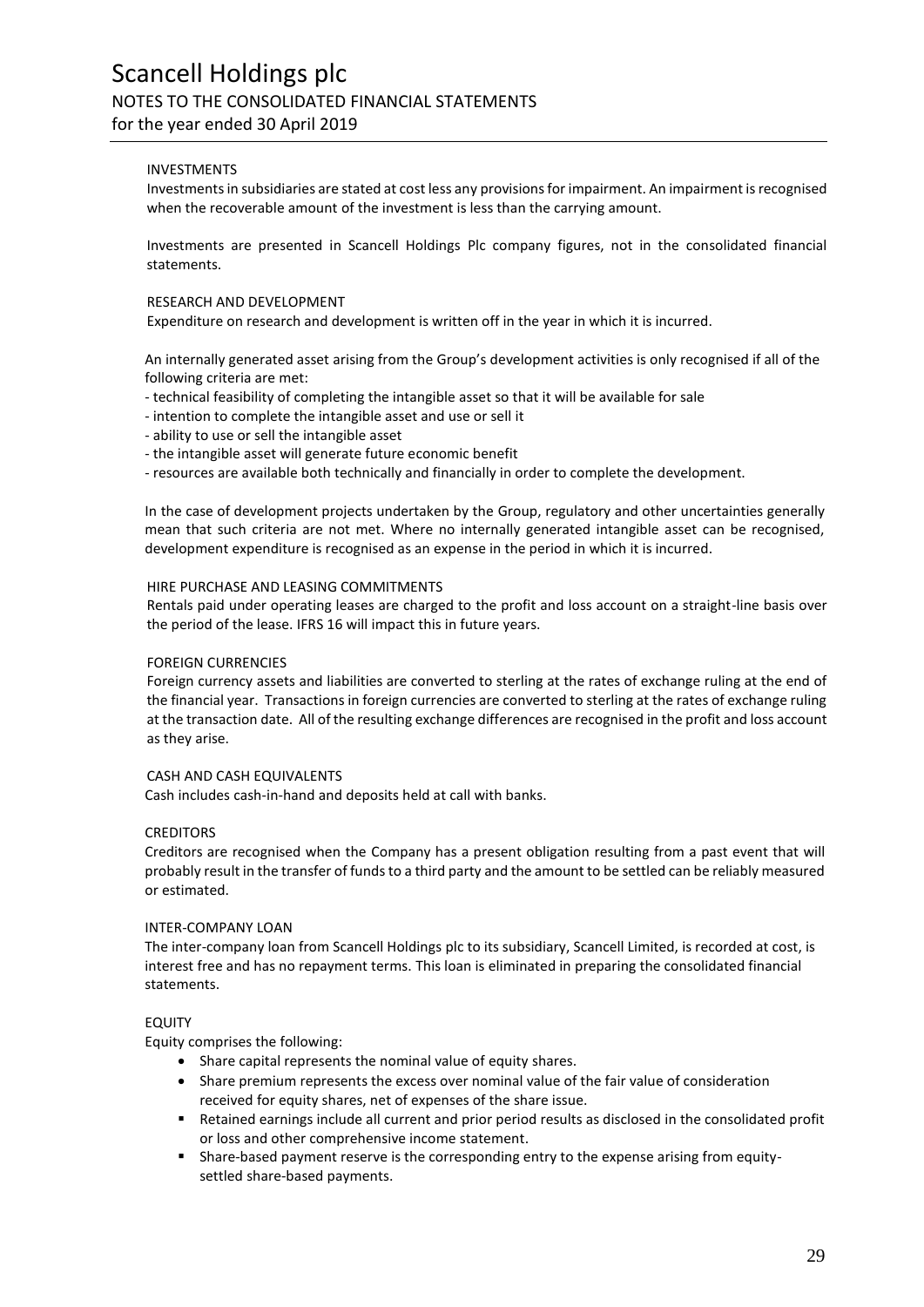# Scancell Holdings plc NOTES TO THE CONSOLIDATED FINANCIAL STATEMENTS

for the year ended 30 April 2019

### FINANCIAL INSTRUMENTS

Financial assets and financial liabilities are recognised on the Group's consolidated statement of financial position when the Group becomes a party to the contractual provisions of the instrument.

### *Financial assets*

The Group has no revenues and its financial assets, measured at amortised cost comprise other receivables, other financial assets and cash and cash equivalentsin the consolidated statement of financial position. Other financial assets comprise short-term deposits not meeting the IAS7 definition of cash equivalent. Cash and cash equivalents include cash in hand, deposits held at call with banks and other short-term highly liquid investments with original maturities of three months or less.

### *Financial liabilities*

All financial liabilities are measured initially at fair value and subsequently carried at amortised cost using the effective interest rate method. Financial liabilities include trade and other payables.

### SHARE BASED PAYMENTS

In accordance with IFRS2 – 'Share based payments', a charge is made for all share –based payments including share options based upon the fair value of the instrument issued.

Under IFRS 2 the charge in the Profit or Loss and Other Comprehensive Income Statement for granted share options is based upon the fair value of the options at grant date and is charged over the expected vesting period. Estimates of leaver rates are taken into account over the vesting period. A charge has been recognised for all awards granted and is charged to the same expense category as the remuneration costs for the employee to whom the share award has been made. An equivalent amount is credited to the share option reserve in the balance sheet, with no resulting impact on net assets. The share options have been granted to Directors and employees in the subsidiary Company, Scancell Limited. Within Scancell Holdings plc, the parent Company, a credit has been made to the share option reserve whilst the debit is treated as an increase in the investment value of the subsidiary Company.

### EMPLOYEE BENEFITS

The costs of short-term employee benefits are recognised as an expense when the services have been rendered by the employee, any costs not paid to the employee after year end are recognised as a liability. The cost of any unused holiday entitlement is accrued at the balance sheet date, if the employee has unused holiday entitlement.

### RETIREMENT BENEFITS

For defined contribution schemes the amount charged to profit or loss is the contributions payable in the year. Differences between contributions payable in the year and contributions actually paid are shown as either accruals or prepayments.

### *Key sources of estimation and uncertainty*

The preparation of financial statements in accordance with IFRS requires the use of certain critical accounting estimates. It also requires management to exercise judgement in the process of applying the accounting policies. The notes to the financial statements set out areas involving a higher degree of judgement or complexity, or areas where assumptions are significant to the financial statements such as intangible assets. Although these estimates are based upon management's best knowledge of the amount, event or actions, actual results may ultimately differ from those estimates. In the process of applying the Group's accounting policies, management has made the following judgements that have the most significant effect on the amounts recognised in the financial statements:

### *Parent company loan valuation*

Judgement is required by the Directors to assess the carrying value of the Company's loan to their subsidiary.

Under IFRS9, the Board used a risk adjusted NPV model to considering the whether an impairment is required for the intercompany loan.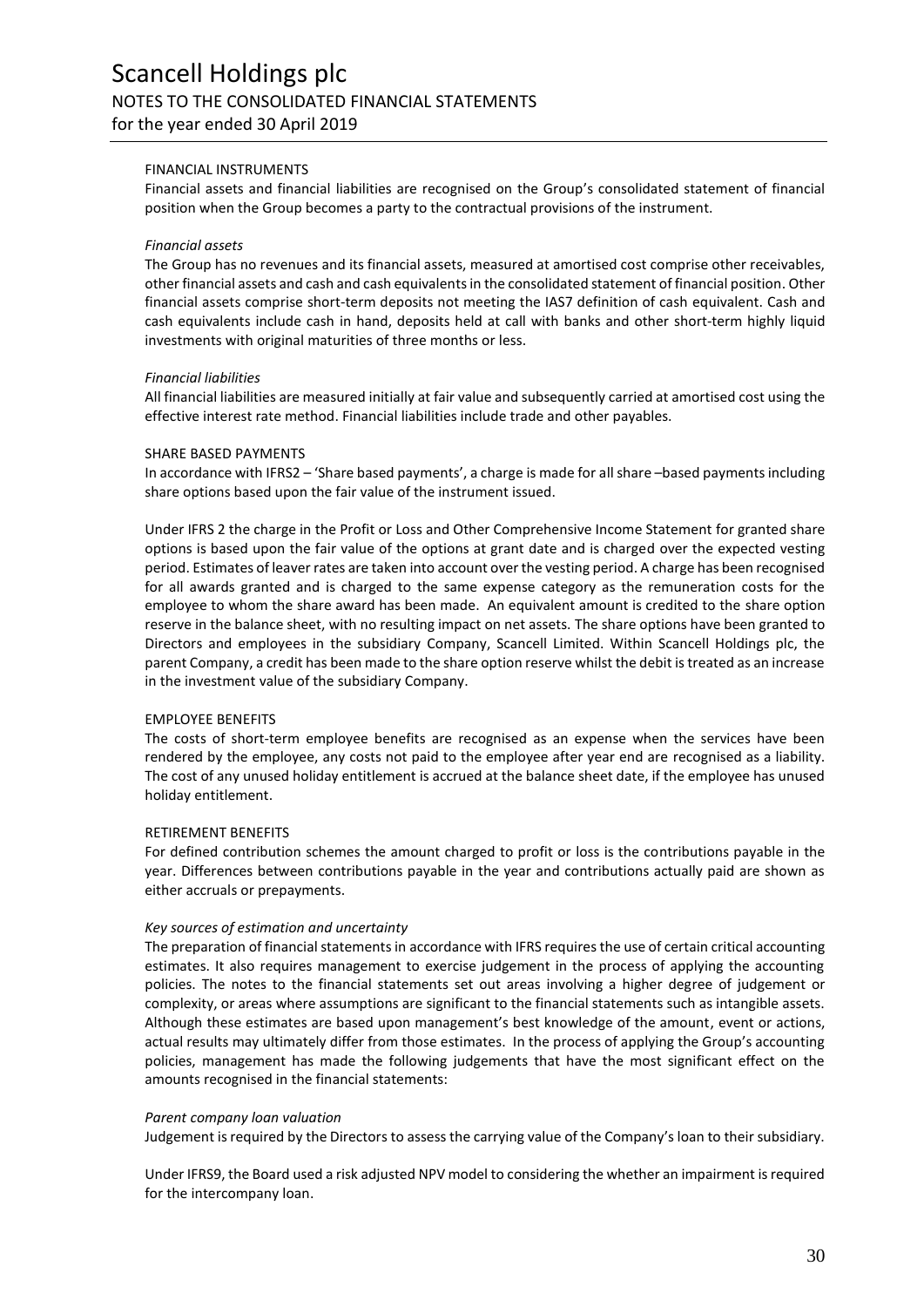Concerning the carrying value of the intercompany loan, the Board have firstly obtained an external valuation of the discounted cash flows of a number of drugs currently in development, using a risk adjusted NPV model. This model used external data analysis to assess key inputs to the model including; peak revenue projections and the assumptions to arrive at these figures; likelihood of success; anticipated royalties; associated research and development expenditure; the market penetration assumptions amongst other assumptions. This model was subject to significant assumptions, which the Board have reviewed and consider appropriate. Under IFRS9, the Board have then used the lifetime expected credit loss model to assess a range of scenarios regarding the subsidiaries ability to repay the intercompany loan. These assumptions included assessing the revised risk adjusted NPV if royalties received fell, if revenue fell, if costs increased and if the likelihood of success fell. The Board concluded that the risk adjusted NPV valuation provided the most likely scenario and amongst other outcomes assessed a complete risk of failure as remote. Under the expected credit loss model, the Board concluded that no impairment charge is required. Annually this model is assessed for impairment indicators.

### *Share-based payments*

In calculating the fair value of equity-settled share-based payments using the Black-Scholes option pricing model, the Directors are required to exercise their judgement in determining input parameters. which may have a material effect on the fair value calculated. Judgement is also required in determining the fair value of share options with a hurdle price embedded into them.

These judgements may have a material effect on the fair value calculated.

### *Agreement accounting*

The group have entered into many different supplier contracts regarding research and development. These agreements often contain up-front payments and milestone payments. The agreements span a wide period and therefore management and the board must continuously monitor the ongoing status of research and development projects performed by suppliers to ensure that the correct costs are reflected accurately in the financial statements. Often the stage of progress of a project is difficult to determine and therefore relies upon key judgement.

The majority of research and development expenditure is formed as a result of entering into a contract. The areas of the financial statements impacted by the agreements include prepayments, accruals, commitments disclosures, research and development expenditure and the research and development tax claim. A further fundraising will be required by December 2020, in order to further progress the Group's development activities.

### 2 SEGMENT REPORTING

A business segment is a group of assets and operations engaged in providing products or services that are subject to risks and returns that are different from those of other business segments. A geographical segment is engaged in providing products or services within a particular economic environment that are subject to risks and returns which are different from those of segments operating in other economic environments. The Directors consider that the Group operated within a single business segment.

### 3 OPERATING LOSS

|                                                                          | 2019      | 2018      |
|--------------------------------------------------------------------------|-----------|-----------|
|                                                                          | £         | £         |
| Operating Loss is stated after charging:                                 |           |           |
| Depreciation on tangible fixed assets                                    | 21,060    | 27,612    |
| Operating lease rentals                                                  | 95,964    | 66,257    |
| Research and development                                                 | 4,151,950 | 2,855,264 |
| Auditors' remuneration - fee payable for audit of the company            | 16,000    | 8,250     |
| Auditors' remuneration – fee payable for audit of the subsidiary company | 16,000    | 11,000    |
| Auditors' remuneration for non-audit services                            |           | 1,500     |
| Directors' remuneration                                                  | 631,042   | 680,204   |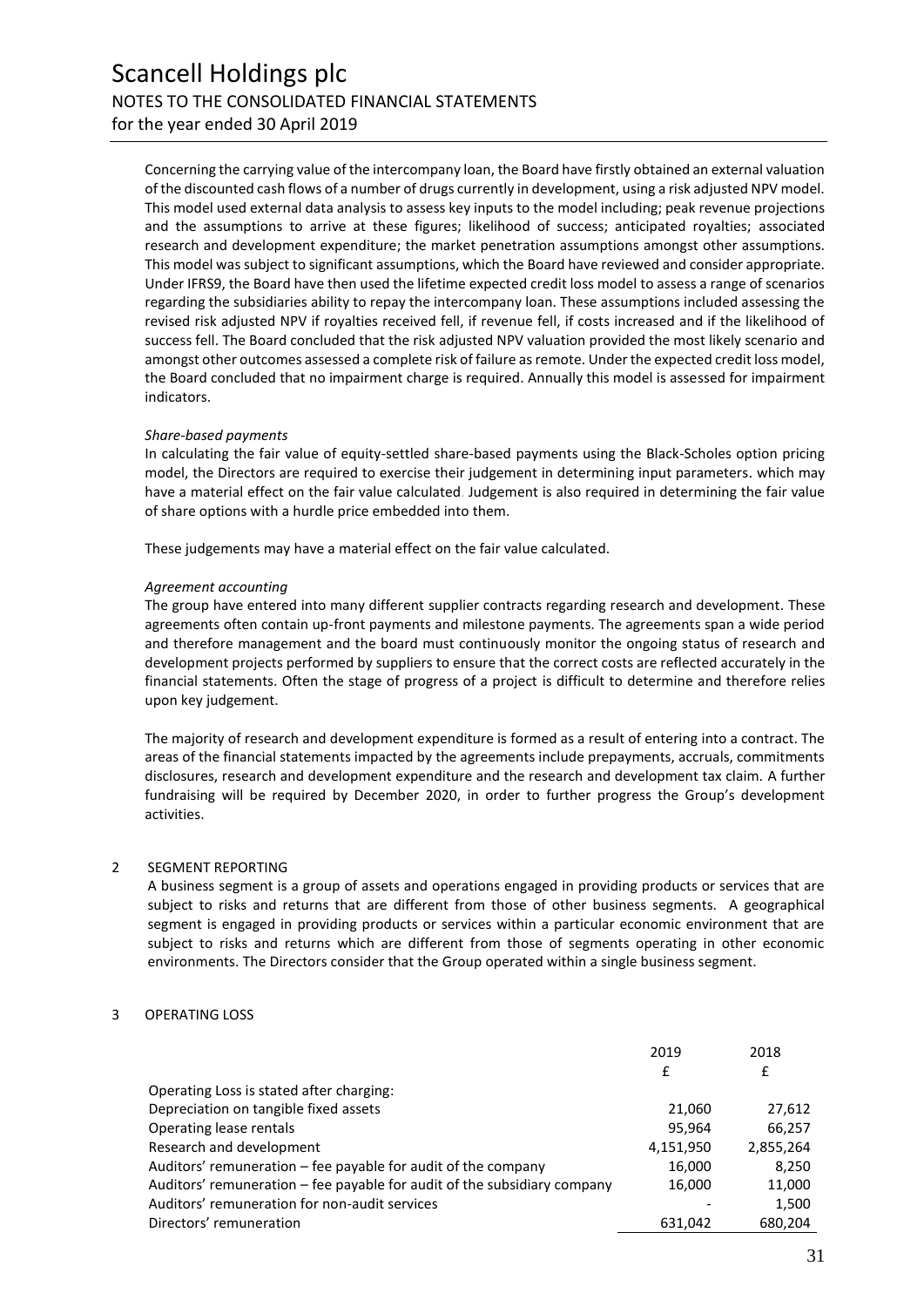### 4. LOSS PER SHARE

#### *Loss per share*

The loss and weighted average number of ordinary shares used in the calculation of basic loss per share is as follows:

|                                                                 | 2019<br>£   | 2018          |
|-----------------------------------------------------------------|-------------|---------------|
| Loss used in calculation of basic earnings per share            | (5,627,487) | (4, 194, 509) |
| Weighted average number of ordinary shares of 0.1p each for the | Number      | Number        |
| calculation of loss per share                                   | 386,965,910 | 312.726.405   |

### *Diluted loss per share*

As the Group is reporting a loss from continuing operations for both years then, consequentially, the share options are not considered dilutive because the exercise of the share options would have the effect of reducing the loss per share.

The Company issued 10,142,838 shares on 9 May 2018 and Ichor exercised 3,184,620 shares on 17 July 2018. At the year end the issued share capital amounted to 387,796,556 ordinary shares.

### 5 TAXATION

Analysis of the tax credit The tax credit on the loss on ordinary activities for the year was as follows:

|                                                   | 2019      | 2018    |
|---------------------------------------------------|-----------|---------|
| Current tax                                       |           |         |
| UK corporation tax credits due on R&D expenditure | 1,082,575 | 744.538 |
| Adjustment to prior year                          | 3.948     |         |
|                                                   | 1,086,523 | 744.538 |

#### **Factors affecting the tax credit**

The tax assessed for the years is lower than the applicable rate of corporation tax in the UK. The difference is explained below:

|                                                                            | 2019          | 2018        |
|----------------------------------------------------------------------------|---------------|-------------|
|                                                                            | £             | £           |
| Loss on ordinary activities before tax                                     | (6,714,010)   | (4,939,047) |
|                                                                            |               |             |
| Loss on ordinary activities multiplied by the small company rate of tax in |               |             |
| the UK (19 %)                                                              | (1, 275, 662) | (938, 419)  |
| Effects of:                                                                |               |             |
| Disallowed expenditure                                                     | 7,668         | (12, 276)   |
| Other differences                                                          | (5, 447)      | 2,462       |
| Enhanced tax relief on R&D expenditure                                     | (801,788)     | (550, 403)  |
| Reduced tax relief for losses surrendered for R&D tax credits              | 335,972       | 232,289     |
| Prior year (under)/ over provision                                         | (3,948)       |             |
| Unrelieved losses carried forward                                          | 656,682       | 521,809     |
| Current tax (credit)                                                       | (1,086,523)   | (744,538)   |

The Group has tax losses to carry forward against future profits of approximately £18,960,000 (2018: £15,504,000).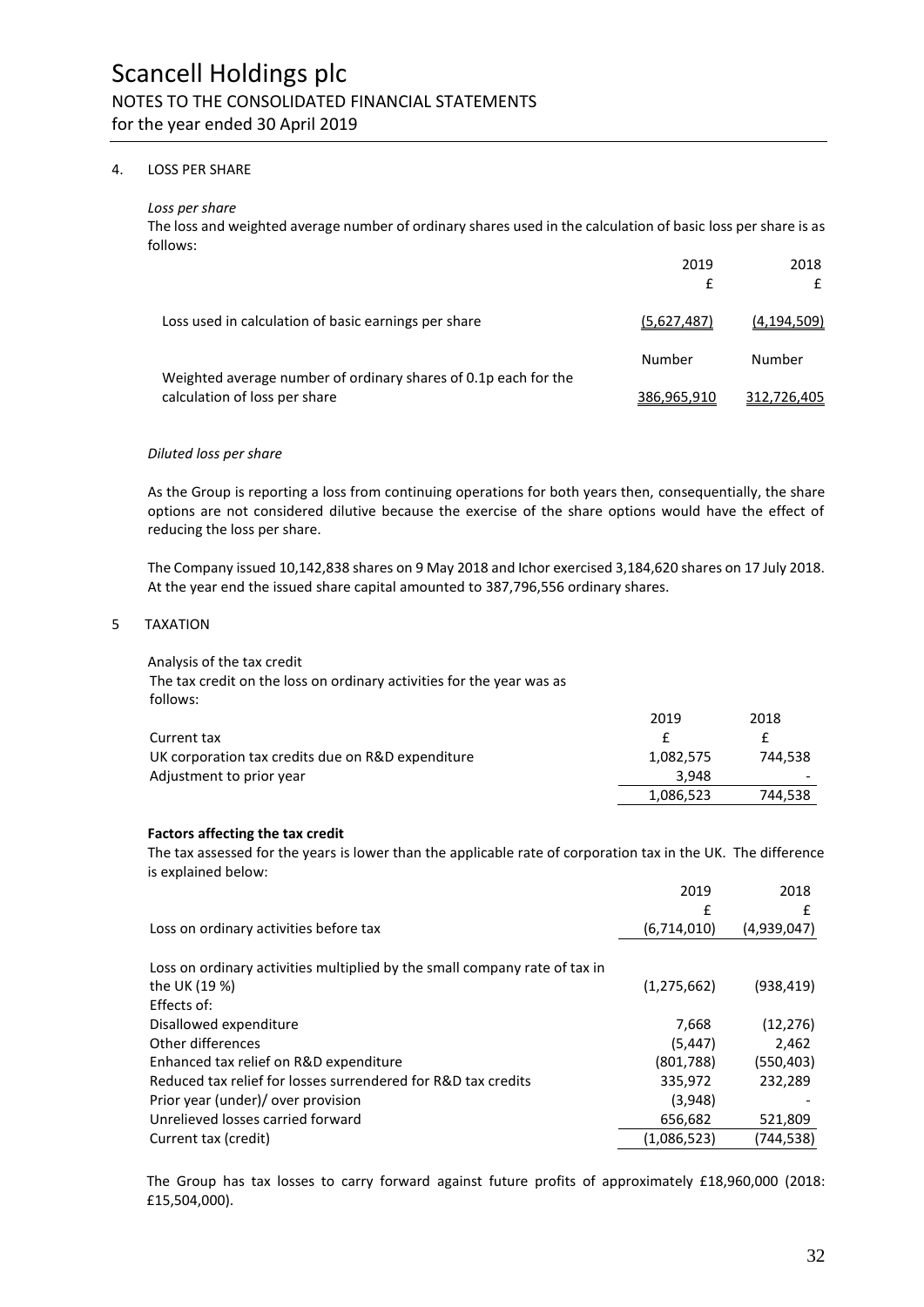### Scancell Holdings plc NOTES TO THE CONSOLIDATED FINANCIAL STATEMENTS for the year ended 30 April 2019

A deferred tax asset has not been recognised in respect of these losses as the Group does not anticipate sufficient taxable profits to arise in the foreseeable future to fully utilise them. The estimated value of the deferred tax asset not recognised measured at the prevailing rate of tax when the timing differences are expected to reverse is £3,202,000 (2018: £2,625,000).

Taxation receivable is £1,831,061 (2018: £744,538).

6 STAFF COSTS

| 2019      | 2018      |
|-----------|-----------|
| f         | £         |
| 631,042   | 611,099   |
| 829,149   | 654,170   |
| 168,813   | 118,357   |
| 19,257    | 5,471     |
| 1,648,261 | 1,389,097 |
|           |           |
|           |           |

A credit for share based payments totalling £254,007 (2018: £66,106 credit) was made in the year. This has arisen as a result of the lapsing of share options during the year. 2019 2018

|                                                            | No. | No. |
|------------------------------------------------------------|-----|-----|
| The average monthly number of persons during the year was: |     |     |
| Research employees                                         | 19  |     |
| Other employees                                            |     |     |
|                                                            |     | 14  |

### 7 REMUNERATION OF KEY MANAGEMENT PERSONNEL

Key management personnel are deemed to be the directors of the company.

Professor L Durrant received salary of £136,250 (2018: £20,000); Dr RM Goodfellow received salary of £20,000 (2018: £269,167); Dr C Holloway received a salary of £250,000 (2018: £75,181) Dr S E Adams received a salary of £193,125 (2018: £191,251); Dr M Frohn received a salary of £25,000 (2018: £25,000) and Miss K Cornish-Bowden received a salary of £6,667 (2018 £30,500). Details of consulting services provided by these directors are disclosed in note 15. During the year pension contributions totalling £3,862 were made on behalf of Dr S E Adams. Dr A Lewis was not remunerated in the current or preceding year.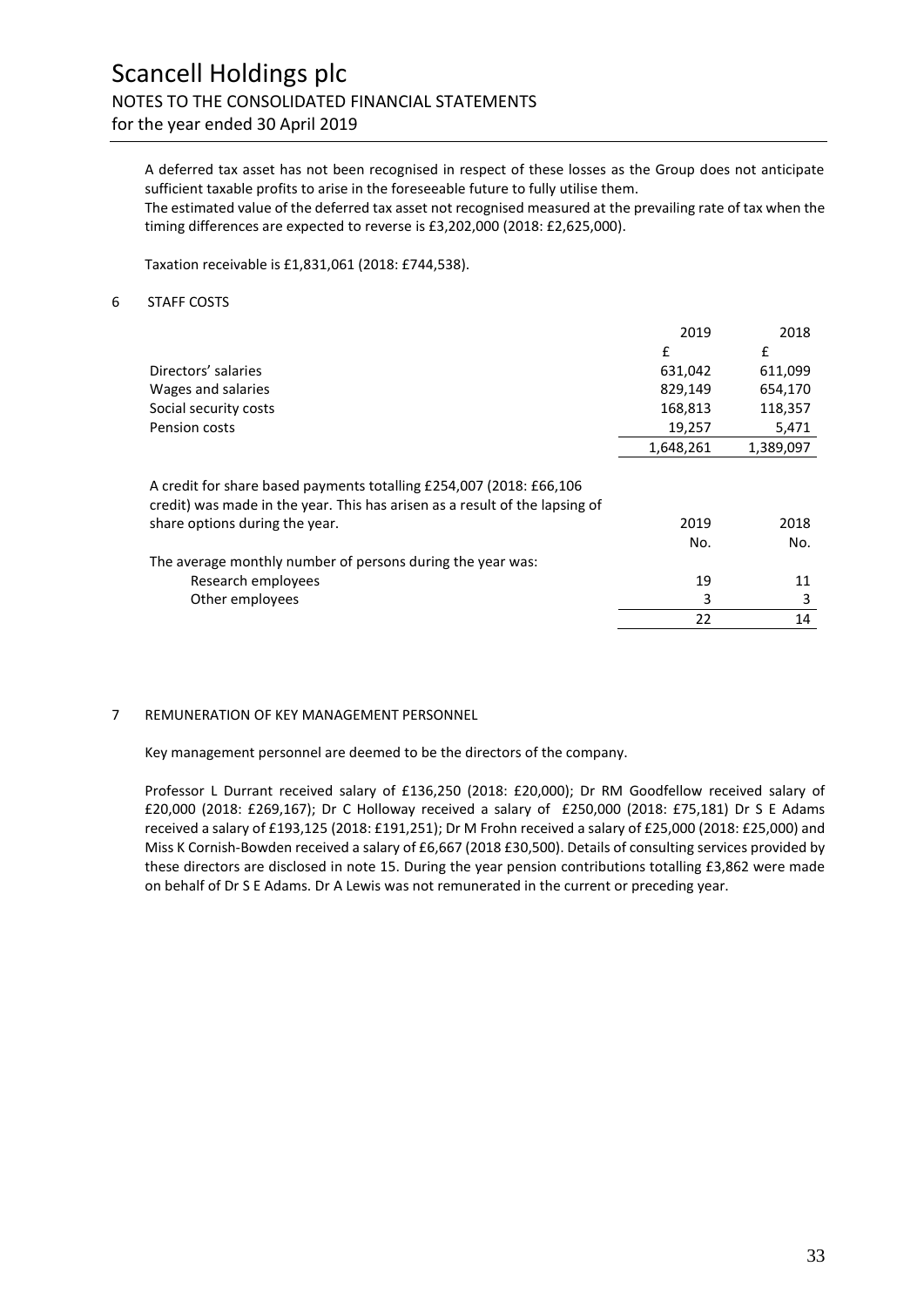## Scancell Holdings plc NOTES TO THE CONSOLIDATED FINANCIAL STATEMENTS for the year ended 30 April 2019

### 8 TANGIBLE FIXED ASSETS

| current year             | Computer<br>Equipment<br>£ | Plant and<br>machinery<br>£ | Total<br>£ |
|--------------------------|----------------------------|-----------------------------|------------|
| COST                     |                            |                             |            |
| As at 1 May 2018         | 41,786                     | 515,919                     | 557,705    |
| Additions                | 2,166                      | 498                         | 2,664      |
| As at 30 April 2019      | 43,952                     | 516,417                     | 560,369    |
| <b>DEPRECIATION</b>      |                            |                             |            |
| As at 1 May 2018         | 29,374                     | 451,421                     | 480,795    |
| Charge for the year      | 4,811                      | 16,249                      | 21,060     |
| As at 30 April 2019      | 34,185                     | 467,670                     | 501,855    |
| <b>NET BOOK VALUE</b>    |                            |                             |            |
| At 30 April 2019         | 9,767                      | 48,747                      | 58,514     |
| At 1 May 2018            | 12,412                     | 64,498                      | 76,910     |
|                          |                            |                             |            |
| prior year               | Computer                   | Plant and                   |            |
|                          | Equipment                  | machinery                   | Total      |
|                          | £                          | £                           | £          |
| COST<br>As at 1 May 2017 | 32,968                     | 513,324                     | 546,292    |
| Additions                | 8,818                      | 2,595                       | 11,413     |
|                          |                            |                             |            |
| As at 30 April 2018      | 41,786                     | 515,919                     | 557,705    |
| <b>DEPRECIATION</b>      |                            |                             |            |
| As at 1 May 2017         | 23,262                     | 429,921                     | 453,183    |
| Charge for the year      | 6,112                      | 21,500                      | 27,612     |
| As at 30 April 2018      | 29,374                     | 451,421                     | 480,795    |
| <b>NET BOOK VALUE</b>    |                            |                             |            |
| At 30 April 2018         | 12,412                     | 64,498                      | 76,910     |
| At 1 May 2018            | 9,706                      | 83,403                      | 93,109     |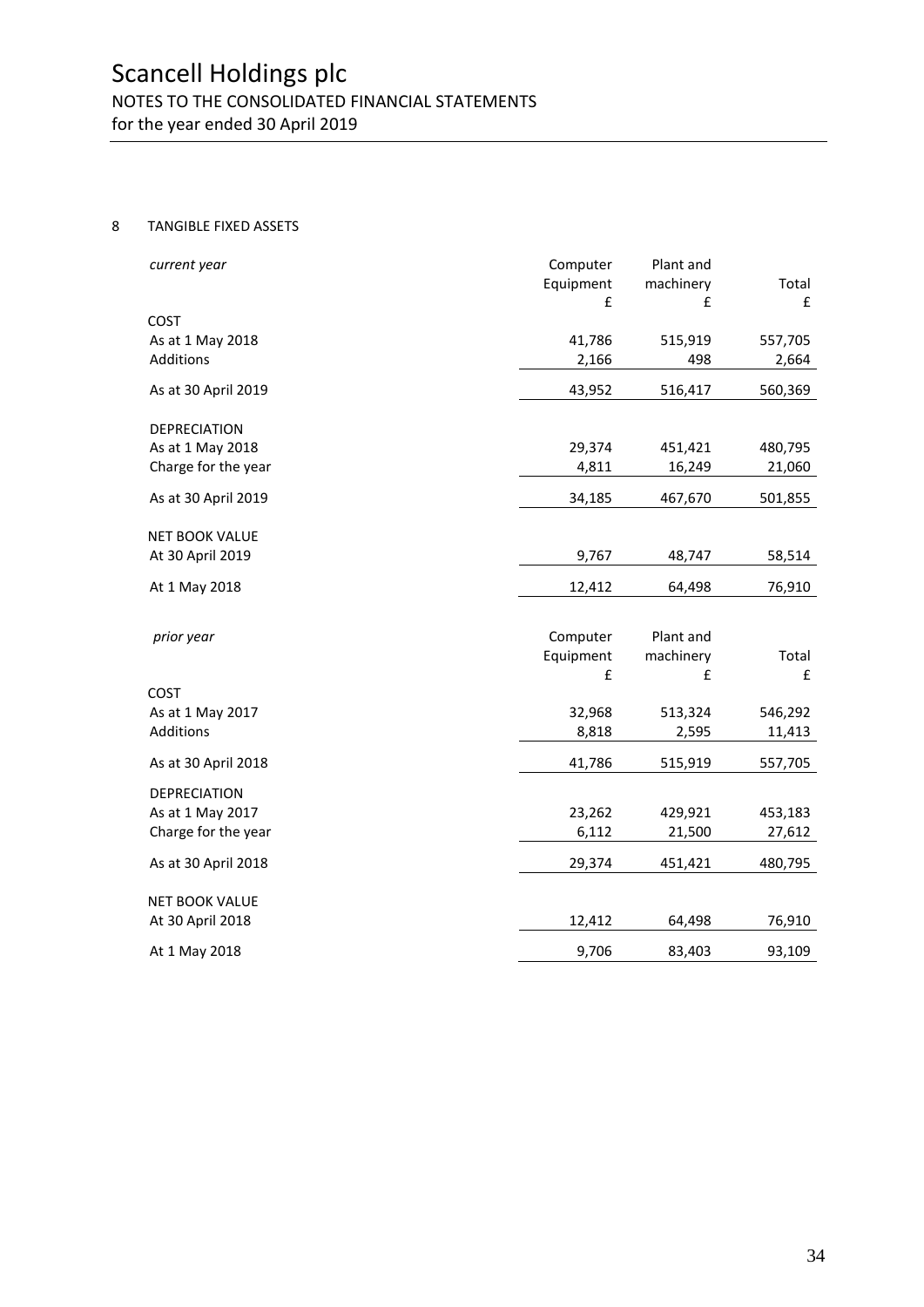### 9 GOODWILL

 $12$ 

| Cost at 1 May 2017 and 2018                 | 3.415.120 |
|---------------------------------------------|-----------|
| Additions                                   |           |
| Carrying value as at 30 April 2018 and 2019 | 3,415,120 |

Goodwill is allocated to cash generating units ('CGU') and in the opinion of the Directors the Group consists of a single CGU. The goodwill arose on the acquisition of the wholly owned subsidiary Company, Scancell Limited. The Directors have carried out an impairment review of the goodwill arising on the acquisition of Scancell Limited. The Group has no budgeted revenues for the foreseeable future and so the Directors have compared the market capitalisation of Scancell Holdings plc, as quoted on AIM at the year end with the carrying value of goodwill and believe that no impairment is necessary*.*

### 10 TRADE AND OTHER RECEIVABLES

|    |                                          | 2019        | 2018        |
|----|------------------------------------------|-------------|-------------|
|    |                                          | £           | £           |
|    | VAT receivable                           | 191,173     | 49,133      |
|    | Prepayments                              | 486,441     | 48,171      |
|    |                                          | 677,614     | 97,304      |
| 11 | <b>TRADE AND OTHER PAYABLES</b>          |             |             |
|    |                                          | 2019        | 2018        |
|    |                                          | £           | £           |
|    | Trade payables                           | 716,541     | 356,319     |
|    | Taxation and social security             | 57,835      | 42,729      |
|    | <b>Accruals</b>                          | 431,034     | 297,042     |
|    |                                          | 1,205,410   | 696,090     |
| 12 | <b>SHARE CAPITAL</b>                     |             |             |
|    |                                          | 2019        | 2018        |
|    |                                          | No.         | No.         |
|    | Allotted, issued and fully paid          |             |             |
|    | 0.1p ordinary shares                     |             |             |
|    | At 1st May 2017                          | 374,469,098 | 261,558,099 |
|    | Shares issued during the year:           |             |             |
|    | 11 May 2017 - placing of shares          |             | 50,499,999  |
|    | 18 April 2018 - placing of shares        |             | 62,411,000  |
|    | 9 May 2018 - open offer to shareholders  | 10,142,838  |             |
|    | 17 July 2018 - exercise of share options | 3,184,620   |             |
|    | Number of shares in issue at 30 April    | 387,796,556 | 374,469,098 |
|    |                                          | £           | £           |
|    | Allotted, issued and fully paid          |             |             |
|    | 0.1p ordinary shares                     | 387,797     | 374,469     |

On 9 May 2018, the Company issued 10,142,838 ordinary shares at 12p each and raised £1,217,141. In July 2018, Ichor Medical Systems Inc. exercised their options to 3,184,620 ordinary shares at a price of 4.5p raising a further £143,308. Since the year end, on 13 June 2019, Vulpes Life Science Fund subscribed for 77,559,311 ordinary shares at 5p each and raised £3,877,965.

All shares rank pari *passu* with voting rights and entitlement to dividend.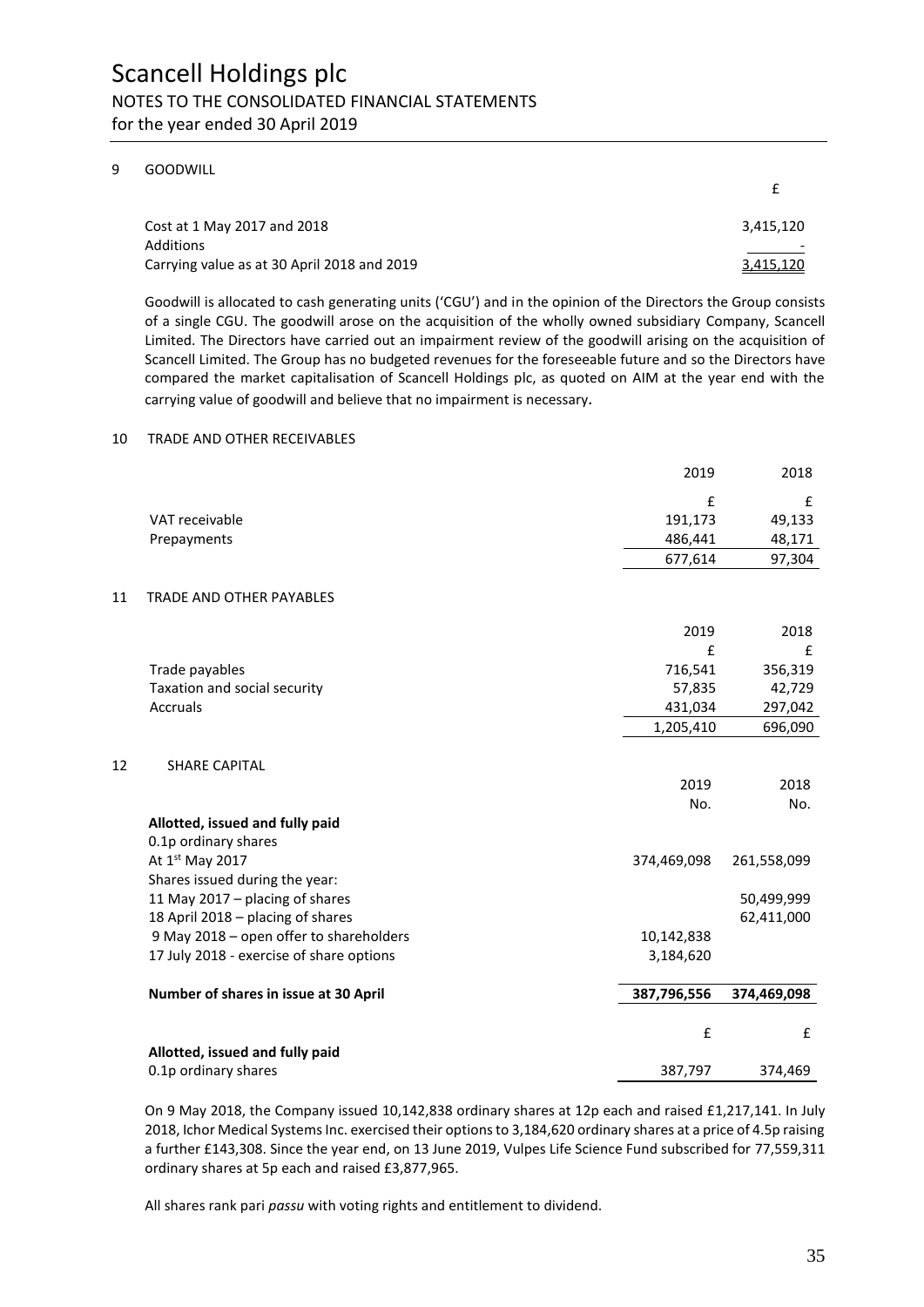### 13 SHARE OPTIONS

Scancell Holdings plc, has granted options to members of staff as follows:

|        |          |                   |           |          | Period within which     |
|--------|----------|-------------------|-----------|----------|-------------------------|
| Share  | Grant    | Option            | Number    |          | options are exercisable |
| Scheme | Date     | Price             | of shares | From     | To                      |
|        |          |                   |           |          |                         |
| EMI    | 02.12.08 | 5.0 <sub>p</sub>  | 260,000   | 02.12.11 | 02.12.19                |
|        | 02.01.09 | 6.0 <sub>p</sub>  | 105,000   | 02.01.12 | 01.01.20                |
|        | 13.07.10 | 4.5p              | 6,730,000 | 02.12.11 | 14.07.20                |
|        | 05.09.14 | 33.0 <sub>p</sub> | 80,000    | 02.09.17 | 02.09.24                |
|        | 31.01.18 | 10.5p             | 5,829,064 | 31.01.18 | 31.01.28                |

The market price of the shares at 30 April 2019 was 5.1p and, the range during the year was 5.1p to 14.65p. Options may normally be exercised in whole or in part within the period of three to ten years after the date of the grant.

Further unapproved shares have been issued as follows:

| Share      | Grant                            | Option                                         | Number of                           |                                  | Period within which<br>options are exercisable |
|------------|----------------------------------|------------------------------------------------|-------------------------------------|----------------------------------|------------------------------------------------|
| Scheme     | Date                             | Price                                          | shares                              | From                             | <u>To</u>                                      |
| Unapproved | 29.06.10<br>10.12.13<br>18.04.16 | 4.5p<br>33.2 <sub>p</sub><br>17.0 <sub>p</sub> | 3.184.630<br>3,500,000<br>3,000,000 | 28.02.13<br>11.12.14<br>18.04.17 | 23.04.21<br>11.12.26<br>18.04.26               |
|            | 31.01.18                         | 10.5p                                          | 9,621,950                           | 31.01.18                         | 31.01.28                                       |

At 30 April 2019 the following options are held by Directors of the Company:

|                   | Options<br>At<br>30.04.18 | Additions<br>in the<br>year | Cancelled<br>or lapsed<br>in the year | Options<br>at<br>30.04.19 | Exercise<br>price | Date first<br>exercisable | Expiry<br>date |
|-------------------|---------------------------|-----------------------------|---------------------------------------|---------------------------|-------------------|---------------------------|----------------|
| <b>EMI Scheme</b> |                           |                             |                                       |                           |                   |                           |                |
| L Durrant         | 3,850,000                 |                             |                                       | 3,850,000                 | 4.5p              | 02.12.11                  | 14.07.20       |
| R Goodfellow      | 2,880,000                 |                             |                                       | 2,880,000                 | 4.5p              | 02.12.11                  | 14.07.20       |
| S Adams           | 2,439,024                 |                             |                                       | 2,439,024                 | 10.5p             | 31.01.18                  | 31.01.28       |
| C Holloway        | 2,439,024                 |                             |                                       | 2,439,024                 | 10.5p             | 31.01.19                  | 31.01.28       |
| Unapproved        |                           |                             |                                       |                           |                   |                           |                |
| L Durrant         | 9,000,000                 |                             |                                       | 9,000,000                 | 10.5p             | 31.01.18                  | 31.01.28       |
| R Goodfellow      | 3,500,000                 |                             |                                       | 3,500,000                 | 33.2 <sub>p</sub> | 10.12.14                  | 31.12.23       |
| J Chiplin         | 3,000,000                 |                             |                                       | 3,000,000                 | 17.0 <sub>p</sub> | 18.04.17                  | 18.04.26       |
| S Adams           | 60.975                    |                             |                                       | 60,975                    | 10.5p             | 31.01.18                  | 31.01.28       |
| C Holloway        | 560,975                   |                             |                                       | 560,975                   | 10.5p             | 31.01.19                  | 31.01.28       |

The weighted average exercise prices over the year were as follows:

| Number     | Exercise<br>Price |
|------------|-------------------|
|            |                   |
| 13,084,516 | 7.51 <sub>p</sub> |
|            |                   |
| (80, 452)  | 27.28p            |
| 13,004,064 | 7.39 <sub>p</sub> |
|            | 4.86p             |
|            | 7,175,000         |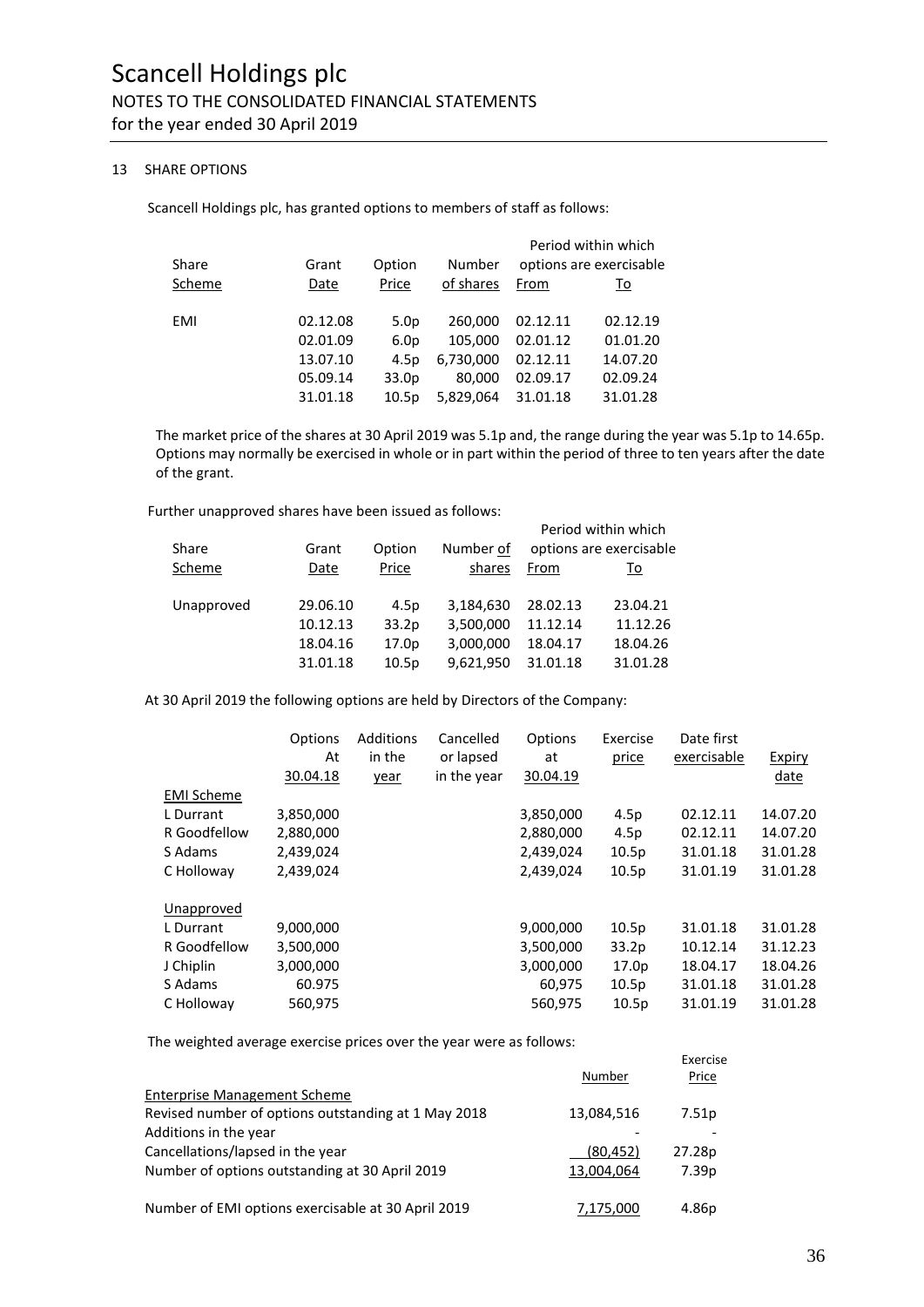SHARE OPTIONS (continued)

| Unapproved Scheme                                         |               |                   |
|-----------------------------------------------------------|---------------|-------------------|
| Revised number of options outstanding at 1 May 2018       | 25,619,160    | 12.32p            |
| Exercised                                                 | (3, 184, 620) | 4.50p             |
| Lapsed                                                    | (3, 127, 960) | 5.97 <sub>p</sub> |
| Number of options outstanding at 30 April 2019            | 19,306,580    | 14.64p            |
| Number of unapproved options exercisable at 30 April 2019 | -             |                   |

Within the unapproved options are those granted to Ichor Medical Systems Inc. ("Ichor") pursuant to the License and Supply Agreement ('the Agreement') dated 13 July 2009. Under the terms of the Agreement, Ichor agreed to supply its TriGrid™ electroporation device for Scancell's pre-clinical and forthcoming clinical studies with SCIB1 and gave Scancell an option to license TriGrid™ for commercial use on achievement of certain milestones and payment of royalties. In return, Ichor was granted options to subscribe for ordinary shares in the Company. The options have been granted at 4.5p per share and vest as follows.

### 3,184,630 on completion of first Phase II clinical trial

Each tranche of the options may be exercised at any time in the five year period after the relevant vesting date.

All share options are equity settled. All options are subject to time vesting schedules (normally three years) to ensure retention and stretching performance hurdles to ensure that rewards are consistent with delivery of strategic goals. Examples of performance hurdles include progress in clinical development programs, partnering and share price targets.

### 14 SHARE BASED PAYMENTS

The Group operates a number of share based incentive schemes as detailed in note 16 above. The fair value of the awards granted and the assumptions used in the calculations are as follows:

| Date of Grant    | <b>Type</b><br>of Award | <b>Number</b><br>of Awards | <b>Exercise</b><br>Price | Share price<br>at grant date | <b>Fair value</b><br>per option |
|------------------|-------------------------|----------------------------|--------------------------|------------------------------|---------------------------------|
| 2 December 2008  | EMI                     | 260,000                    | 5.0 <sub>p</sub>         | 5.8p                         | 3.3p                            |
| 2 January 2009   | EMI                     | 105,000                    | 6.0 <sub>p</sub>         | 5.8 <sub>p</sub>             | 3.3p                            |
| 29 June 2010     | Unapproved              | 3,184,630                  | 4.5p                     | 6.0 <sub>p</sub>             | 2.2p                            |
| 14 July 2010     | EMI                     | 6,730,000                  | 4.5p                     | 6.25p                        | 2.1 <sub>p</sub>                |
| 10 December 2013 | Unapproved              | 3,500,000                  | 33.2 <sub>p</sub>        | 36.0p                        | 4.0 <sub>p</sub>                |
| 5 September 2014 | EMI                     | 80,000                     | 33.0 <sub>p</sub>        | 33.75p                       | 6.0 <sub>p</sub>                |
| 18 April 2016    | Unapproved              | 3,000,000                  | 17.0p                    | 17.0p                        | 3.0 <sub>p</sub>                |
| 31 January 2018  | EMI                     | 5,829,064                  | 10.5p                    | 10.25p                       | 1.0 <sub>p</sub>                |
| 31 January 2018  | Unapproved              | 9,621,950                  | 10.5p                    | 10.25p                       | 1.0 <sub>p</sub>                |

The number of shares shown above has been adjusted for the sub-division of shares that occurred in July 2011.

A description of the key assumptions used in calculating the share-based payments follows.

- 1. The Black-Scholes valuation methodology was used where appropriate.
- 2. The expected volatility is based upon historical volatility over a period of time. It was not applicable for 2019 (2018: 10.2%)
- 3. The expected life used in the model varies between two and five years and is based upon management's best estimate for the effects of non-transferability, exercise restrictions and behavioural considerations.
- 4. The risk-free rate is based upon the prevailing UK bank base rate at grant date.
- 5. Expected dividend yield is nil.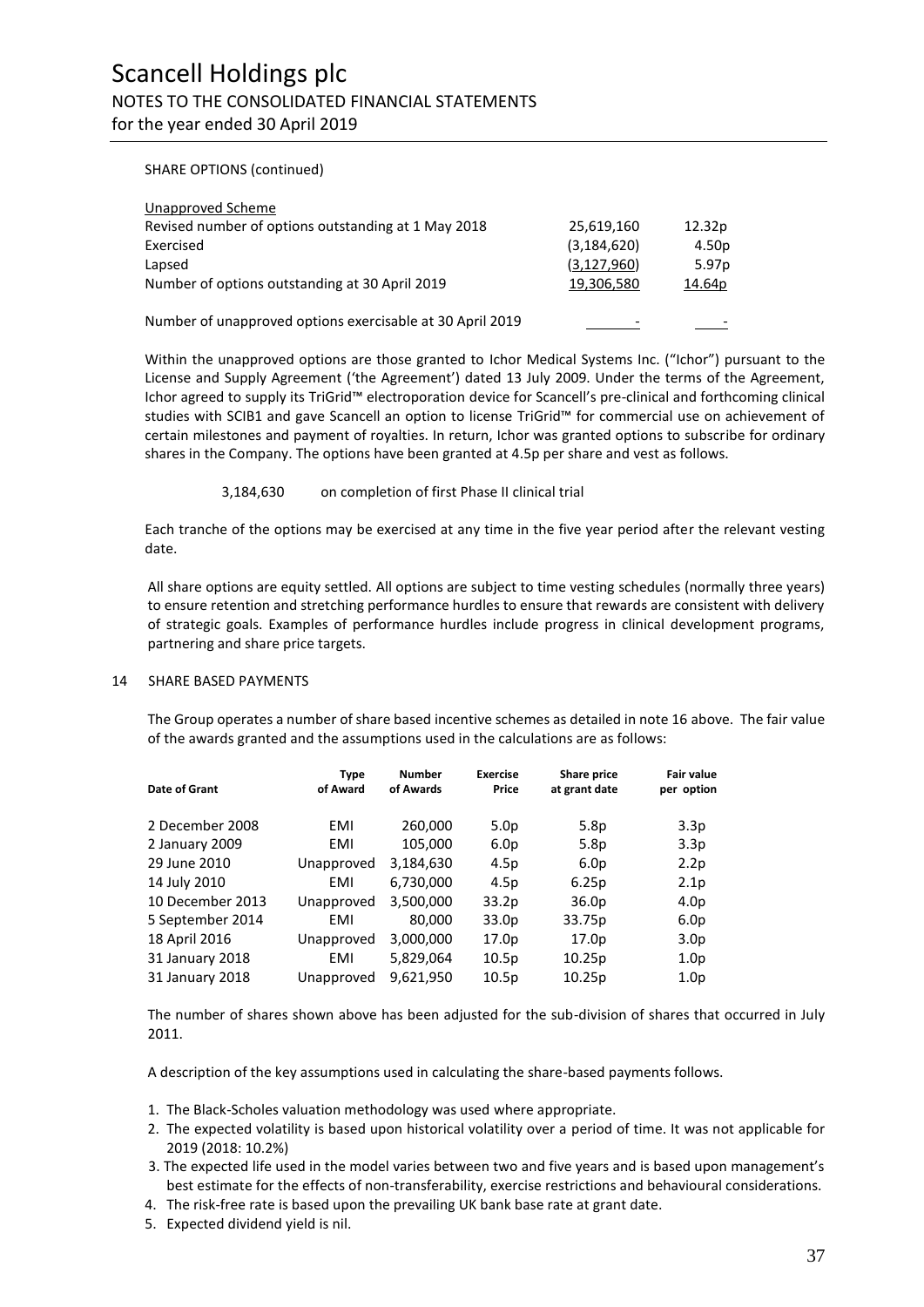## Scancell Holdings plc NOTES TO THE CONSOLIDATED FINANCIAL STATEMENTS for the year ended 30 April 2019

### 15 RELATED PARTY TRANSACTIONS

During the year, the following directors provided consultancy services to the Group as follows:

|                     | 2019     | 2018     |
|---------------------|----------|----------|
|                     | Total    | Total    |
| Professor L Durrant | £38,750  | £155,000 |
| Dr R.M Goodfellow   | £125,833 | £51,667  |
| Dr J Chiplin        | £50,000  | £225,000 |
| Dr A Lewis          | £25,833  | £20,000  |

At the end of the year the following balances were outstanding:

|                       | 2019         | 2018    |
|-----------------------|--------------|---------|
| Professor L Durrant   | <b>f</b> nil | £15.790 |
| Dr Richard Goodfellow | £5.752       | £13.206 |

All of the above transactions were conducted under normal commercial terms.

Professor L Durrant, and Dr J Chiplin provided their consultancy through limited companies.

### 16 FINANCIAL INSTRUMENTS

The Group currently finances its operations through reserves of cash and liquid resources and does not have a borrowing requirement. Surplus cash at bank is placed on deposits at variable rates. The Board monitors the financial markets and the Group's own requirements to ensure that the policies are exercised in the Group's best interests.

### **Liquidity risk**

Liquidity risk is the risk that the Group and Company will not be able to meet their financial obligations as they fall due. The Group and Company's approach to managing liquidity is to ensure, as far as possible, that it will always have sufficient liquidity to meet its liabilities when due, under both normal and stressed conditions, without incurring unacceptable losses or risking damage to the Group and Company's reputation.

### **Market risk**

Market risk is the risk that changes in market prices, such as interest rates and exchange rates will affect the Group and Company's income or the value of the holdings of financial instruments. The objective of market risk management is to manage and control market risk exposures within acceptable parameters whilst optimising the return.

The Group has no cash assets other than sterling current account balances of £4,559,949 (2018: £10,303,168) which are instantly available funds attracting variable rates of interest.

Historically the Group has not used derivative instruments to hedge against possible risks arising from fluctuations in foreign currency exchange rates as the exposure is limited. If foreign currency exposure increases, the use of foreign currency hedging instruments will be reviewed as a means of reducing the effect of exchange rate fluctuations on the Group's results.

### **Credit risk**

Credit risk is the risk of financial loss to the Group and Company if a customer or counter-party to a financial instrument fails to meet its contractual obligations and arises principally from a Company's receivables from Customers. The Group and Company have no third-party customers and so this risk is viewed as minimal.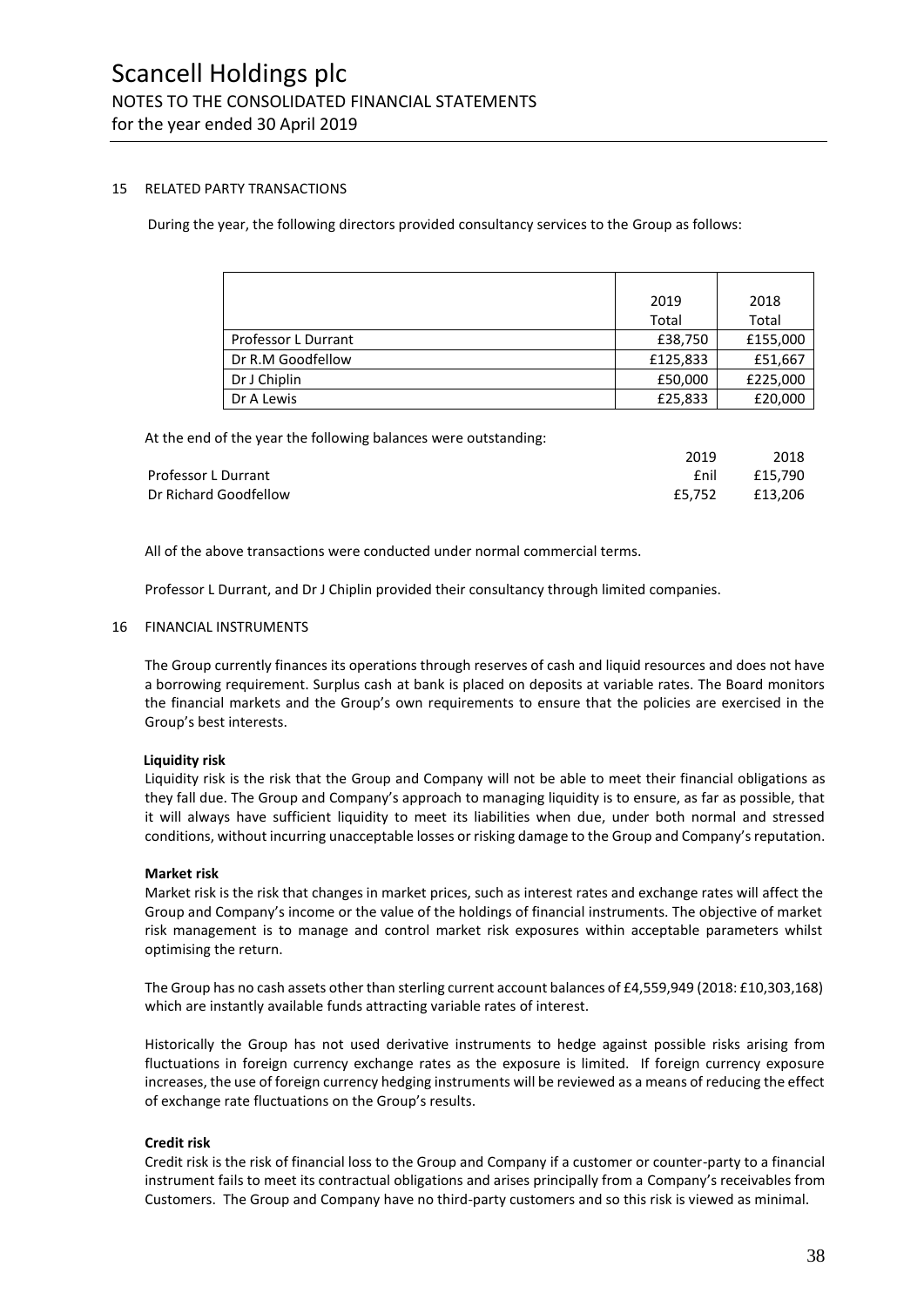for the year ended 30 April 2019

### **Maturity of financial liabilities**

All of the Group's financial liabilities as at 30 April 2019 are payable within twelve months.

### **Fair values**

All of the Group's financial assets and liabilities are initially recognised at transaction value. There is no material difference between the book value and the fair value of the Group's financial assets or liabilities.

The Group's financial instruments comprise cash and cash equivalents and items such as trade and other payables which arise directly from its operations. The main purpose of these financial instruments is to provide finance for the Group's operations.

### Financial instruments

| Group                        |               |              |
|------------------------------|---------------|--------------|
|                              | 2019          | 2018         |
|                              |               | $\mathbf{f}$ |
| Cash assets                  |               |              |
| Cash and cash equivalents    | 4,559,949     | 10,303,168   |
| <b>Financial liabilities</b> |               |              |
| Trade and other payables     | (1, 147, 576) | (653, 361)   |

### 17 OPERATING LEASE COMMITMENTS

Total future minimum lease payments under non-cancellable operating leases are as follows:

|                            | 2019   | 2018    |
|----------------------------|--------|---------|
| Land and buildings         |        |         |
| Within one year            | 71.987 | 79,553  |
| Between one and five years | 23,330 | 70,321  |
| Later than five years      |        |         |
|                            | 95,317 | 149,874 |

### 18 SUBSEQUENT EVENTS

On 13 June 2019 Vulpes Life Sciences Fund subscribed for 77,559,311 ordinary shares at 5p each which raised £3,877,965. This new investment capital increases funds available to advance the Company's product pipeline and, in particular the transition of our lead Moditope® platform asset Modi-1 into the clinic.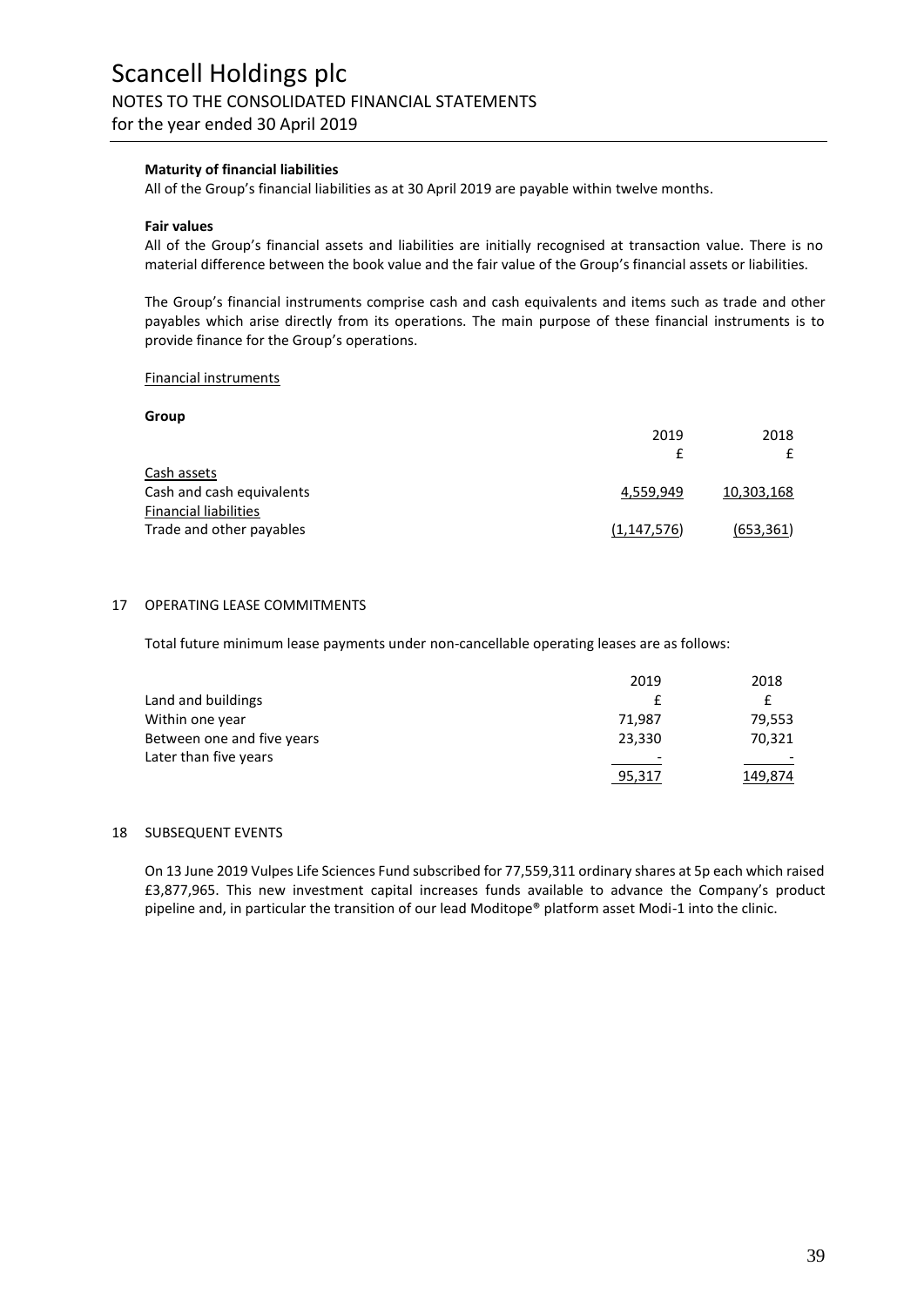### COMPANY STATEMENT OF FINANCIAL POSITION

As at 30 April 2019

| <b>ASSETS</b>                     |             | 2019<br>£   | 2018<br>£   |
|-----------------------------------|-------------|-------------|-------------|
| Non-current assets<br>Investments | A           | 4,943,390   | 5,197,397   |
|                                   |             | 4,943,390   | 5,197,397   |
| Current assets                    |             |             |             |
| Trade and other receivables       | B           | 26,964,170  | 27,076,633  |
| Cash and cash equivalents         |             | 1,891,424   | 642,503     |
|                                   |             | 28,855,594  | 27,719,136  |
|                                   |             |             |             |
| <b>TOTAL ASSETS</b>               |             | 33,798,984  | 32,916,533  |
| <b>LIABILITIES</b>                |             |             |             |
| <b>Current Liabilities</b>        |             |             |             |
| Trade and other payables          | $\mathsf C$ | (161, 566)  | (218, 677)  |
| <b>TOTAL LIABILITIES</b>          |             | (161, 566)  | (218, 677)  |
|                                   |             |             |             |
| <b>NET ASSETS</b>                 |             | 33,637,418  | 32,697,856  |
|                                   |             |             |             |
| SHAREHOLDERS' EQUITY              |             |             |             |
| Called up share capital           | 14          | 387,797     | 374,469     |
| Share premium                     |             | 34,638,688  | 33,374,624  |
| Share option reserve              |             | 381,562     | 635,569     |
| Profit and loss account           |             | (1,770,629) | (1,686,806) |
| TOTAL SHAREHOLDERS' EQUITY        |             | 33,637,418  | 32,697,856  |

The Company's loss and other comprehensive income for the financial year was £83,823 (2017: loss £68,906).

These financial statements were approved by the Directors on 19 August 2019 and are authorised for issue and are signed on their behalf by:

**John Chiplin** Director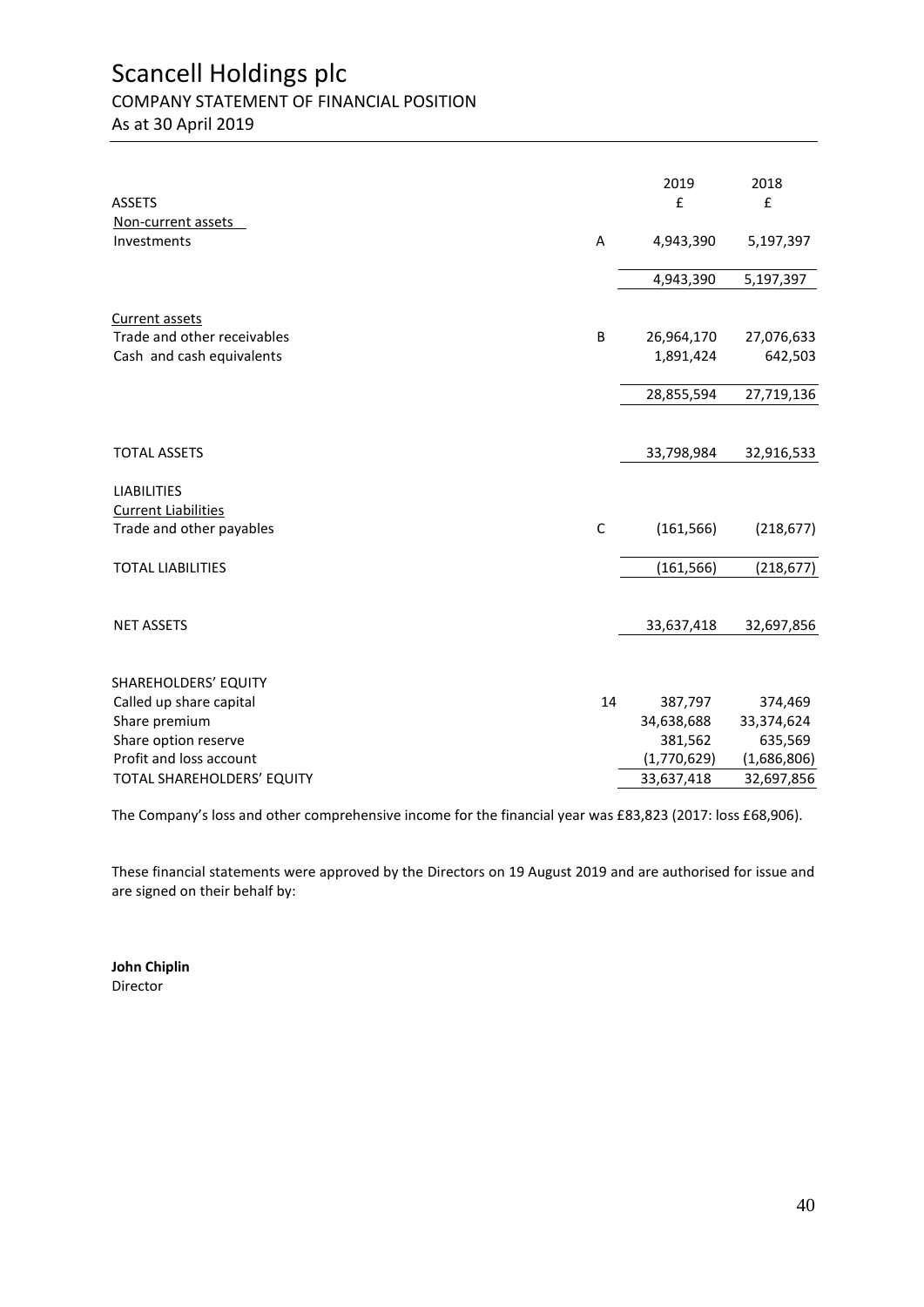## COMPANY STATEMENT OF CHANGES IN EQUITY

for the year ended 30 April 2019

|                           | <b>Share</b><br>Capital | <b>Share</b><br>Premium | <b>Share</b><br><b>Option</b> | <b>Retained</b><br><b>Earnings</b> | <b>Total</b> |
|---------------------------|-------------------------|-------------------------|-------------------------------|------------------------------------|--------------|
|                           | £                       | £                       | £                             | £                                  | £            |
| Balance 30 April 2017     | 261,558                 | 21,785,295              | 701,675                       | (1,617,900)                        | 21,130,628   |
| Share issue               | 112,911                 | 12,426,409              |                               |                                    | 12,539,320   |
| Expenses of issue         |                         | (837,080)               |                               |                                    | (837,080)    |
| Loss for the year         |                         |                         |                               | (68, 906)                          | (68, 906)    |
| Share option credit       |                         |                         | (66,106)                      |                                    | (66, 106)    |
|                           |                         |                         |                               |                                    |              |
| Balance 30 April 2018     | 374,469                 | 33,374,624              | 635,569                       | (1,686,806)                        | 32,697,856   |
|                           |                         |                         |                               |                                    |              |
| Share issue               | 10,143                  | 1,206,998               |                               |                                    | 1,217,141    |
| Expenses of issue         |                         | (83,057)                |                               |                                    | (83,057)     |
| Exercise of share options | 3,185                   | 140,123                 |                               |                                    | 143,308      |
| Loss for the year         |                         |                         |                               | (83, 823)                          | (83, 823)    |
| Share option credit       |                         |                         | (254,007)                     |                                    | (254,007)    |
|                           |                         |                         |                               |                                    |              |
| Balance 30 April 2019     | 387,797                 | 34,638,688              | 381,562                       | (1,770,629)                        | 33,637,418   |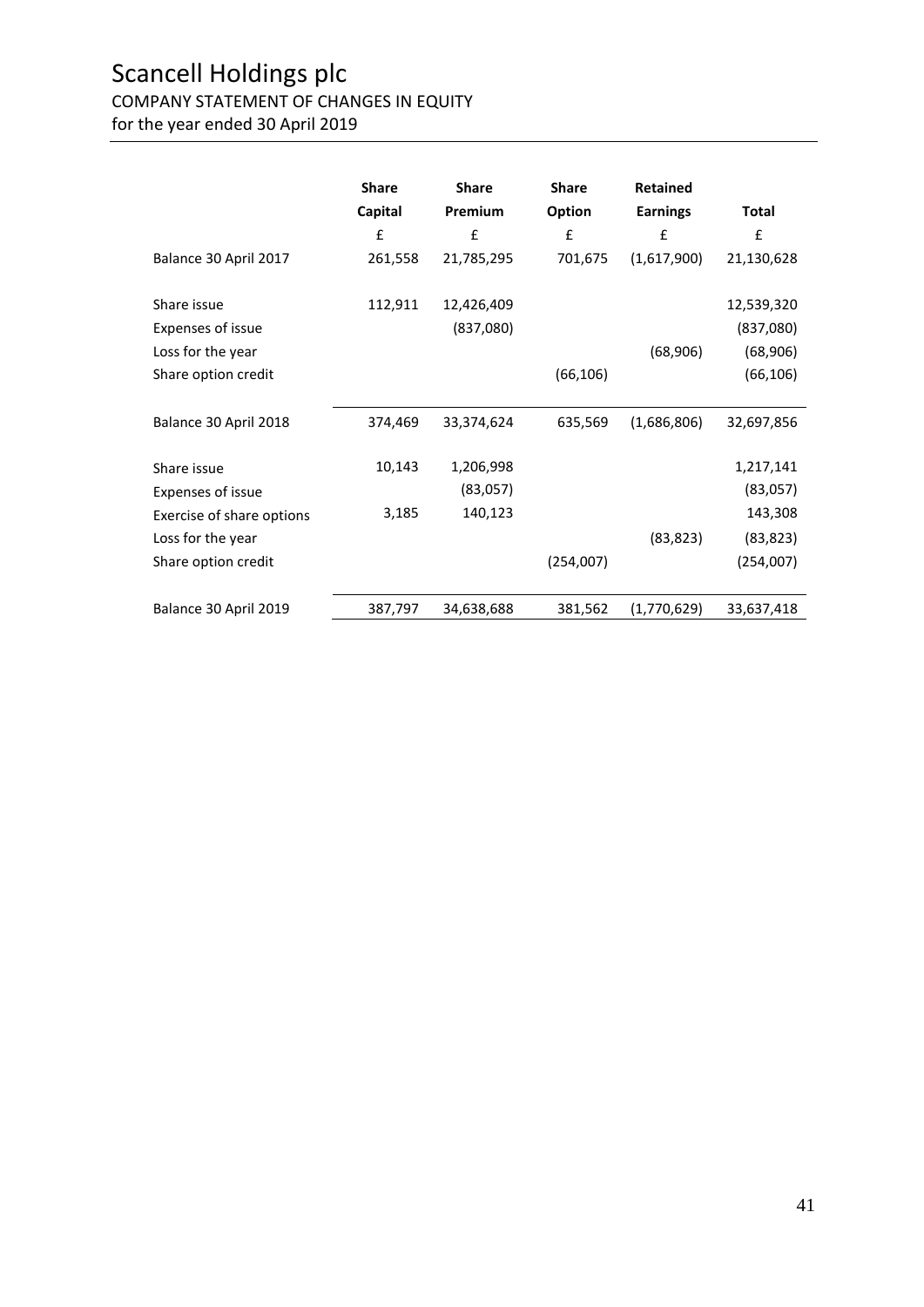## COMPANY CASHFLOW STATEMENT

for the year ended 30 April 2019

|                                                                                                                                                                             | 2019<br>f                                      | 2018<br>f                                           |
|-----------------------------------------------------------------------------------------------------------------------------------------------------------------------------|------------------------------------------------|-----------------------------------------------------|
| <b>Operating activities</b><br>Loss before tax for the year                                                                                                                 | (83, 823)                                      | (68, 905)                                           |
| Cash used in operations before changes in working capital<br>(Increase)/Decrease in amounts receivable<br>(Decrease)/Increase in amounts payable<br>Cash used in operations | (83, 823)<br>112,463<br>(57, 111)<br>(28, 471) | (68, 905)<br>(11,683,210)<br>81,173<br>(11,670,942) |
| Income taxes received                                                                                                                                                       |                                                |                                                     |
| Net cash used in operating activities                                                                                                                                       | (28, 471)                                      | (11,670,942)                                        |
| <b>Financing activities</b>                                                                                                                                                 |                                                |                                                     |
| Proceeds from issue of share capital<br>Expenses of share issue<br>Exercise of share options                                                                                | 1,217,141<br>(83,057)<br>143,308               | 12,539,320<br>(837,080)                             |
| Net cash generated from financing activities                                                                                                                                | 1,277,392                                      | 11,702,240                                          |
| Net increase in cash and cash equivalents                                                                                                                                   | 1,248,921                                      | 31,298                                              |
| Cash and cash equivalents at beginning of the year                                                                                                                          | 642,503                                        | 611,205                                             |
| Cash and cash equivalents at end of the year                                                                                                                                | 1,891,424<br>=======                           | 642,503                                             |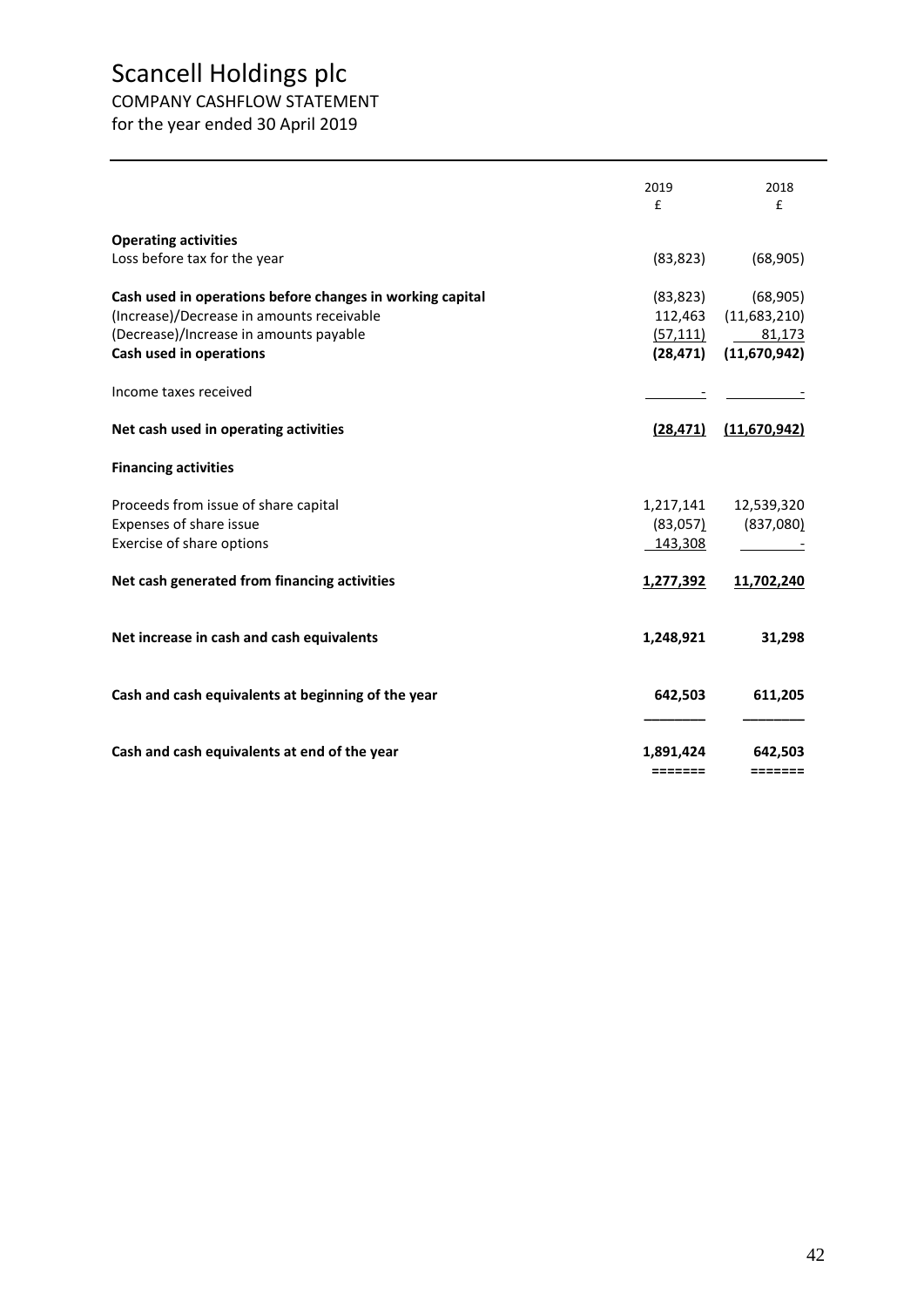### Scancell Holdings plc NOTES TO THE COMPANY FINANCIAL STATEMENTS for the year ended 30 April 2019

### A FIXED ASSET INVESTMENTS

| COMPANY - shares in Group undertaking | f         |
|---------------------------------------|-----------|
| Cost at 1 May 2017                    | 5,263,503 |
| Share options exercised               |           |
| Share options granted/cancelled       | (66, 106) |
| Cost at 30 April 2018                 | 5,197,397 |
| Share options exercised               |           |
| Share options granted/cancelled       | (254,007) |
| Cost at 30 April 2019                 | 4,943,390 |

The Company's investment at the balance sheet date represents 100% of the ordinary share capital of its subsidiary Company, Scancell Limited, registered in the UK whose business is the discovery and development of treatments for cancer. There are no significant restrictions within the Group regarding access or use of assets or settling liabilities.

At 30 April 2019 the aggregate capital and reserves of Scancell Limited was £(22,771,170) (2018: £(16,973,498) and its loss for the financial year was £5,543,665 (2018:Loss of £4,125,603)

### B TRADE AND OTHER RECEIVABLES

| 2019<br>f            | 2018<br>£            |
|----------------------|----------------------|
| 26,924,887<br>12,643 | 27,038,297<br>10,393 |
| 26,640               | 27,943               |
| 26,964,170           | 27,076,633           |
|                      |                      |

The amounts owed by Group undertakings are interest free with no set repayment term.

### C TRADE AND OTHER PAYABLES

| Trade creditors | 23.066  | 39.357  |
|-----------------|---------|---------|
| Accruals        | 138,500 | 179,320 |
|                 | 161.566 | 218.677 |

### D RELATED PARTIES

The Company has a loan with its parent company, Scancell Holdings plc. At the year end the amount owing to Scancell Holdings plc amounted to £26,924,887 (2018: £27,038,297). The loan is interest free and there are no set repayment terms.

### E FINANCIAL INSTRUMENTS

| Financial assets             |            |            |
|------------------------------|------------|------------|
| Cash and cash equivalents    | 1,891,424  | 642.501    |
| Trade and other receivables  | 28,855,252 | 27,076,633 |
| <b>Financial liabilities</b> |            |            |
| Trade and other payables     | (161, 567) | (218, 677) |

The carrying amounts are equal to the fair value therefore no impairment is required.